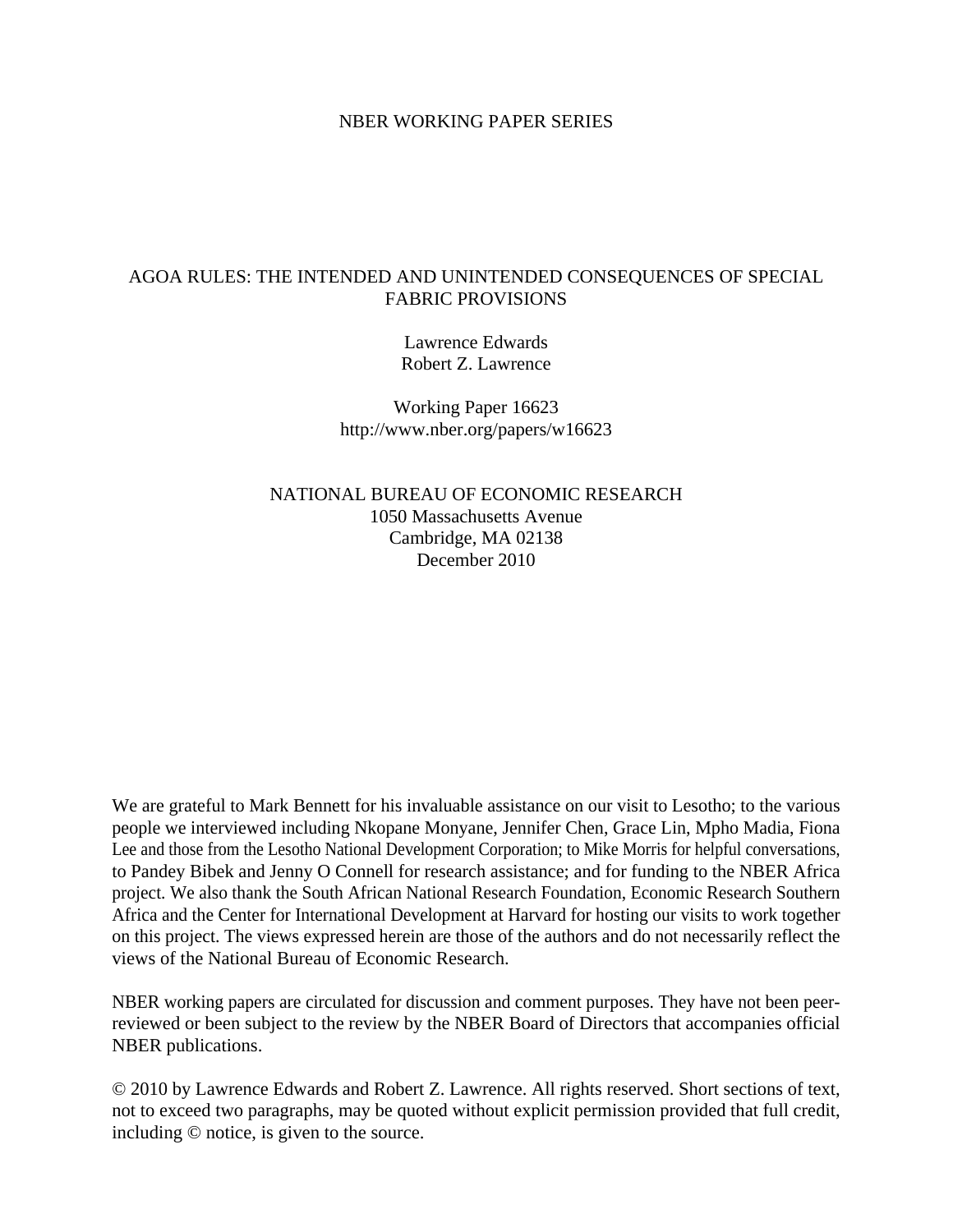AGOA Rules: The Intended and Unintended Consequences of Special Fabric Provisions Lawrence Edwards and Robert Z. Lawrence NBER Working Paper No. 16623 December 2010 JEL No. F0,F14,O0,O24

# **ABSTRACT**

Lesotho and other least developed African countries responded impressively to the preferences they were granted under the African Growth and Opportunities Act with a rapid increase in their clothing exports to the US. But this performance has not been accompanied by some of the more dynamic growth benefits that might have been hoped for. In this study we develop the theory and present empirical evidence to demonstrate that these outcomes are the predictable consequences of the manner in which the specific preferences might be expected to work.

The MFA (Multi-fiber Arrangement) quotas on US imports of textiles created a favorable environment for low value-added, fabric-intensive clothing production in countries with unused quotas by inducing constrained countries to move into higher quality products. By allowing the least developed African countries to use third country fabrics in their clothing exports to the US, AGOA provided additional implicit effective subsidies to clothing that were multiples of the US tariffs on clothing imports. Taken together, these policies help account for the program's success and demonstrate the importance of other rules of origin in preventing poor countries from taking advantage of other preference programs.

But the disappointments can also be attributed to the preferences because they discouraged additional value-addition in assembly and stimulated the use of expensive fabrics that were unlikely to be produced locally. When the MFA was removed, constrained countries such as China moved strongly into precisely the markets in which AGOA countries had specialized. Although AGOA helped the least developed countries withstand this shock, they were nonetheless adversely affected. Preference erosion due to MFN reductions in US clothing tariffs could similarly have particularly severe adverse effects on these countries.

Lawrence Edwards School of Economics University of Cape Town Cape Town Republic of South Africa Lawrence.Edwards@uct.ac.za

ľ

Robert Z. Lawrence JFK School of Government 79 JFK Street Cambridge, MA 02138 and NBER robert\_lawrence@harvard.edu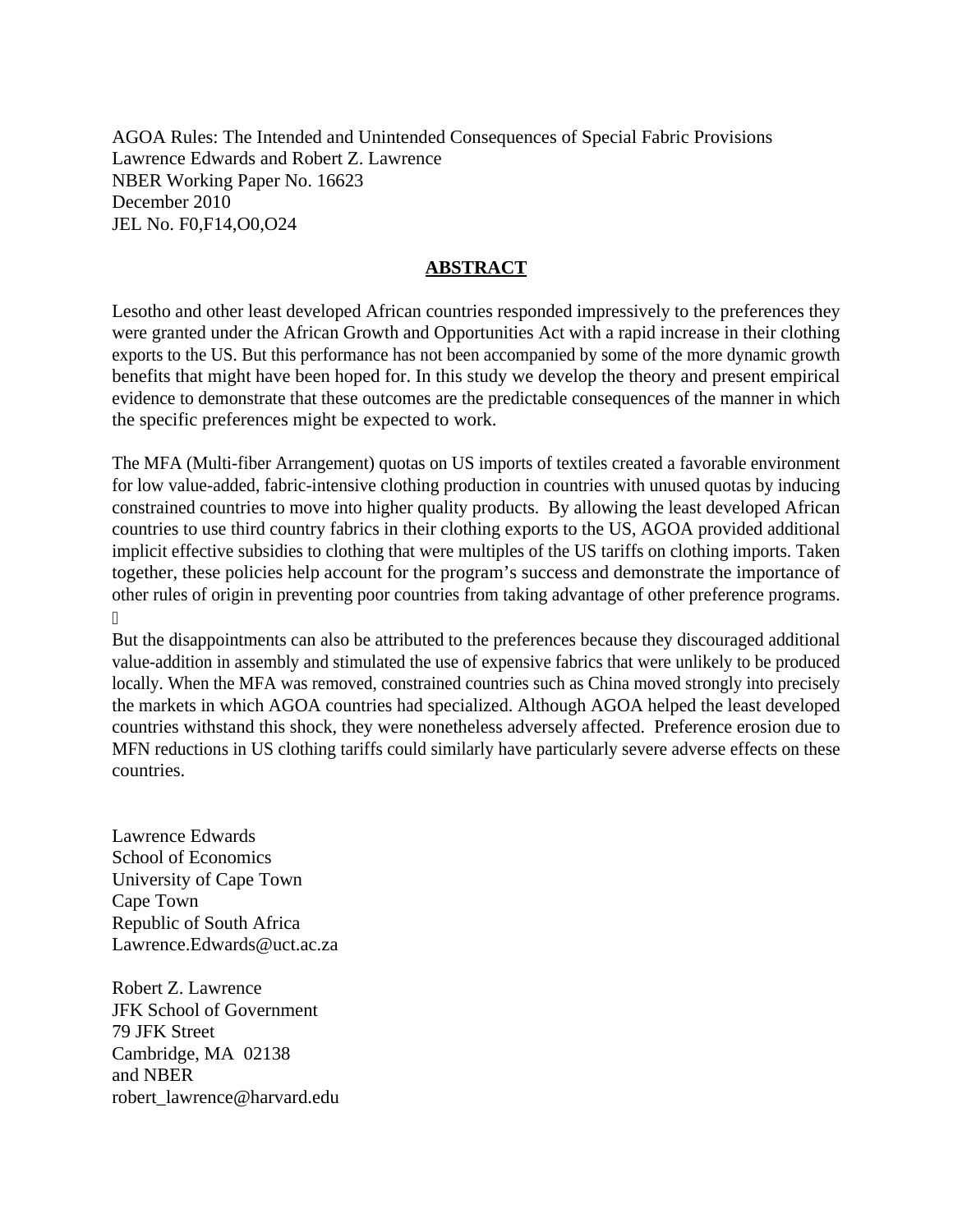# **AGOA Rules: The intended and unintended consequences of Special Fabric Provisions.**

## **Introduction**

The export performance of the small, land-locked nation of Lesotho is an African success story that demonstrates both the power and limitations of trade preferences. In 2004, just three years after Lesotho became eligible for preferences under the Africa Growth and Opportunities Act (AGOA) the clothing exports to the US from one of Africa's poorest land-locked nations had trebled to reach \$460 million and provide employment for over 50,000 workers (Bennett, 2006). The performance of Lesotho and several other preference recipients was particularly striking because it seemed to contradict the pessimistic verdict many had reached about Africa's capacity to become a globally competitive exporter of manufactured products even when granted preferential market access. $2$ 

On May 12 2010, a ceremony was held on Capitol Hill in Washington DC, to celebrate the tenth Anniversary of AGOA. In his remarks at the gathering, United States Trade Representative Ron Kirk credited AGOA with "a substantial increase in two-way U.S.-Africa trade since 2000, with African countries now exporting to the United States a more diverse range of value-added products," Kirk also asserted that the trade program "powerfully demonstrates the link between trade and economic development."  $3$  In this paper we will provide some evidence that supports Kirk's

l

 $2^{2}$  Several studies have been devoted to explaining this poor performance, and most conclude that the problems lie with the African countries themselves, rather than on the access given their products in foreign markets. A host of inhibiting factors have been identified (Ng et al., 1996; Wang and Winters, 1998).

<sup>&</sup>lt;sup>3</sup> http://www.america.gov/st/business-english/2010/May/20100513122443SztiwomoD0.8958856.html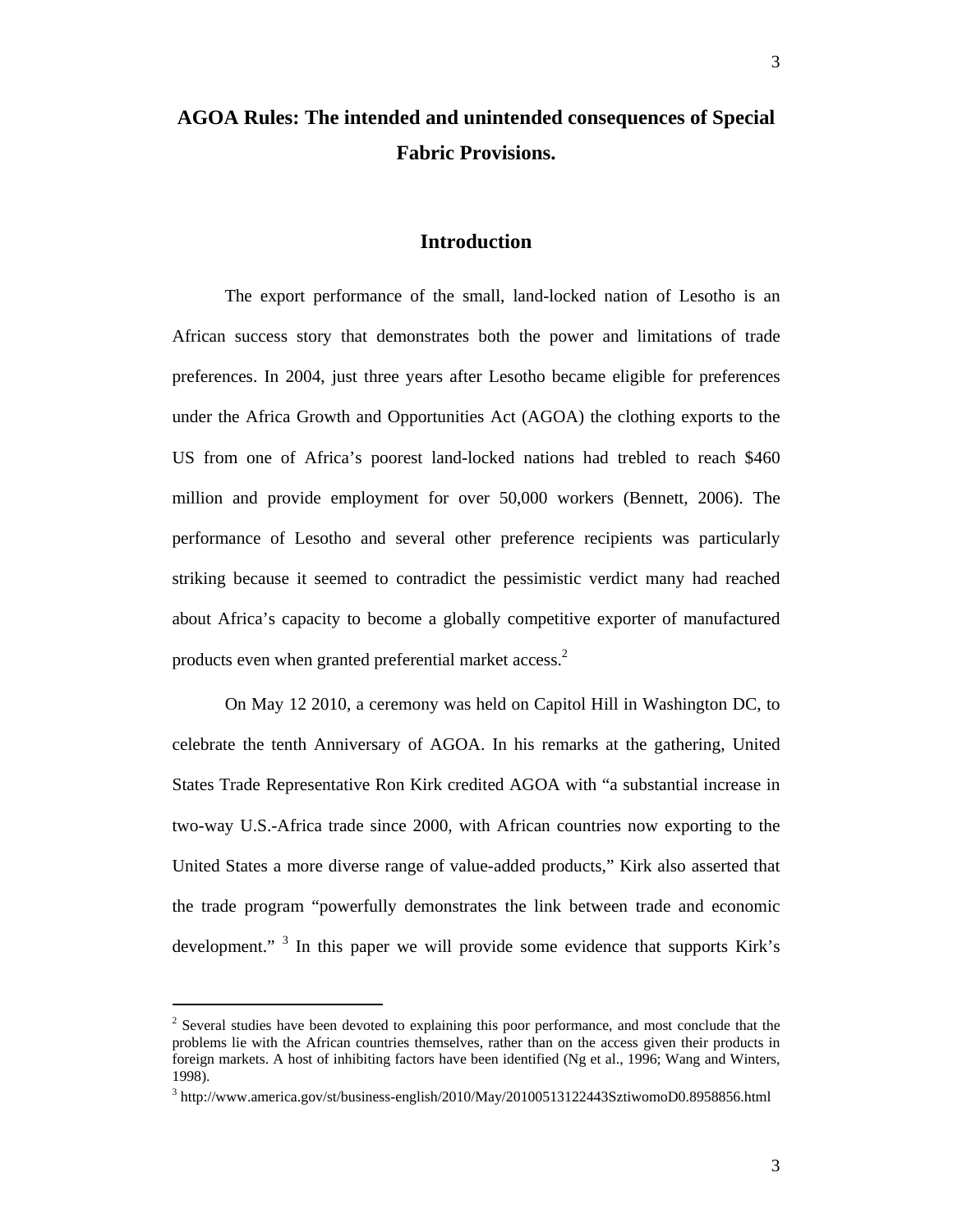positive verdict: AGOA has stimulated exports of manufactured products, especially clothing, but we will also suggest that the ultimate impact on economic development has been quite disappointing. We will argue that both the success and limitations are the predictable consequences of the manner in which the preferences have been constructed. We will show that although these preferences encourage exports, they simultaneously create disincentives for local value-addition that may limit the program's development benefits.

## **Background**

As indicated by Mr. Kirk's remarks, trade preferences are of interest not only because they might provide one time benefits in the form of higher incomes and increased employment but also because trade is associated with more dynamic benefits that lead to faster growth. Economic growth is an ever- expanding process in which actors not only replicate what they were doing on greater scale but continuously develop new capabilities that allow them to produce increasingly sophisticated goods and services (Hausmann, Hwang and Rodrik, 20007). More developed countries typically produce higher unit value products and wider ranges of products than their less-developed counterparts (Schott, 2004). These products often face less elastic demands and provide higher profit margins than more standardized, commodity-like products. If they can "learn by doing" by using trade preferences, it is hoped that firms that start by exporting a few simple products can upgrade their product sophistication, and diversify into other products and markets and ultimately become competitors that no longer need preferential treatment.<sup>4</sup> In addition, it is

 $\overline{a}$ 

<sup>&</sup>lt;sup>4</sup> According to Hwang (2007) there is unconditional convergence at the 6-digit level. If countries start to produce low unit-value goods within a product category, they will eventually experience significant increases in their unit values. The claim is that this will happen more or less automatically, without any special supportive policies in place.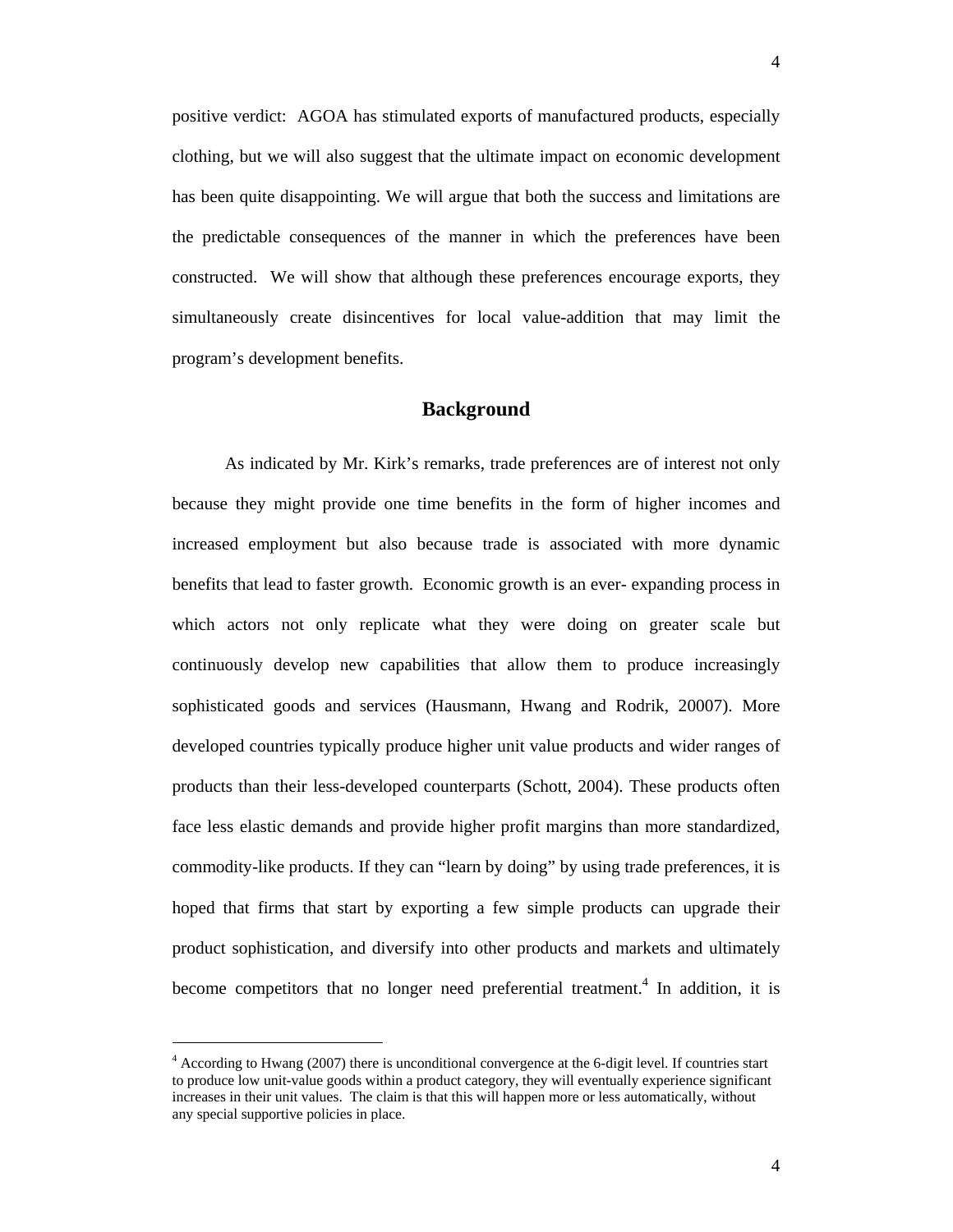5

hoped that there are benefits to the rest of the economy. Other domestic firms could gain too through backward and forward linkages as exporters demand inputs and services and become increasingly embedded in the local economy.

During the industrial revolution this form of development was evident in the textile industry which was an important driver of industrialization. Japan, and later Korea, Hong Kong and other dynamic Asians also all cut their teeth as exporters of clothing continuously upgrading, and diversifying (Gereffi, 1999). Motivated in part by such considerations, the EU and the US both implemented multilateral Generalized Special Preferences (GSP) programs in the 1970s. In addition, they both have regionally focused preferential programs. <sup>5</sup>

Yet, the notion that developed country markets are open to manufactured exports from least developed economies as a result of these concessions can be challenged. It is difficult for underdeveloped countries to produce complete complex products but they are often quite capable of providing simple assembly operations. Some of the preferences given through programs are thus a sham because they include rules of origin that require more local production than these poor countries can provide. These rules are generally justified as necessary to prevent the tradedeflection that could occur if products are imported from third countries and then, with little additional value added, claimed as originating from preference-recipients – a practice sometimes known as "screwdriver plants." This is a legitimate concern, but the rules are more constraining than strictly necessary and they inhibit poor countries

l

<sup>&</sup>lt;sup>5</sup> The EU granted African, Caribbean and Pacific (ACP) Countries special preferences, first under the Lomé Conventions (starting in 1976) and later through the Contonou Agreement (2000). More recently the EU has concluded Economic Partnership Agreements (EPAs) with groups of ACP countries. The US has granted special preferences under the Caribbean Basin Initiative (CBI), the Andean Promotion Act and AGOA. Preferences for least developed countries (LDCs) have received special attention. In 2001, the European Union introduced an "Everything But Arms" (EBA) program which provides LDC exports duty free, quota-free access. In the Doha Round negotiations the United States agreed to give duty-free access to LDCs in 97 percent of its tariff lines.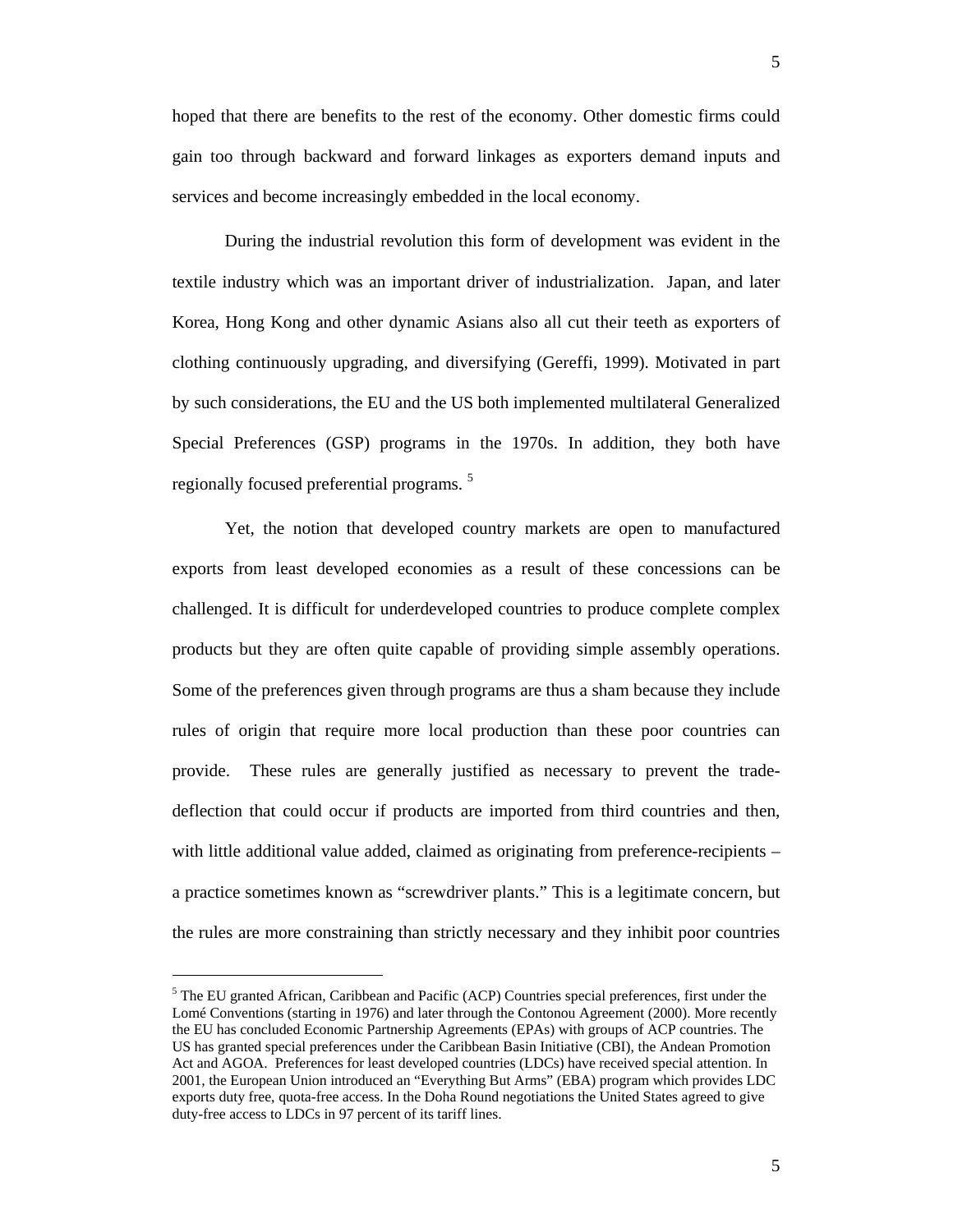from specializing in the narrow slices of global production chains in which their comparative advantage is likely to lie.

In the case of preference programs in apparel, these rules are particularly stringent, generally requiring that at least two (in the case of the EU) or even (in the case of the US) three transformation processes (e.g. yarn, fabric, assembly) in the preference-receiving or granting countries to qualify for duty-free entry. (For an excellent account see Ahmad, 2007). These rules are especially problematic because fabric production is a highly capital and technology activity that is beyond the capabilities of most very poor countries.

The rules of the US AGOA program are however an important exception, indeed perhaps the exception that proves the rule. AGOA not only gave all Sub-Saharan countries extensive duty -free quota-free access to the US (Table 1). <sup>6</sup> Its rules of origin also contained an unusual a waiver for wearing apparel that was granted to "Lesser Developed Beneficiary Countries" (LDBCs). Subject to a fairly generous market-share caps that have not been binding, the waiver allowed these LDBC countries to use third-country fabrics or yarn and still export clothing under the  $AGOA$  preferences.<sup>7</sup> Instead of requiring individual items to meet specific transformation rules, such as minimum value-added requirements, or the use of domestic fabric, the US set up a simple inspection program that verified that genuine

l

<sup>&</sup>lt;sup>6</sup> In May 2000, the US congress passed AGOA. The Act granted duty free access for 4600 GSP tariffline items plus another 1800 tariff line –items not on the original GSP. This meant that, aside from some apparel and agricultural products, AGOA beneficiaries could export almost any product to the US duty free. The AGOA preferences for garments required that that they are made of 85% US made yarn and fabric or from fabrics and yarns made in other AGOA beneficiary countries.

 $<sup>7</sup>$  Most of the countries that were eligible for the wainver are classified as Least Developed by the</sup> United Nations. Botswana and Namibia did not meet the requirements for the Special Rule as their GDP per capita exceed the minimum of US\$ 1 500 in 1998. However, they were designated as LDC countries under amendments to the AGOA act in 2002 (AGOA II) and 2004 (AGOA IV). Mauritius was temporarily granted the third-country fabric derogation from October 2004-September 2005 under the Miscellaneous Tariff Bill of 2004 (known as AGOA III). More recently Mauritius qualified for the third-country fabric derogation in November 2008 for a period of 4 years.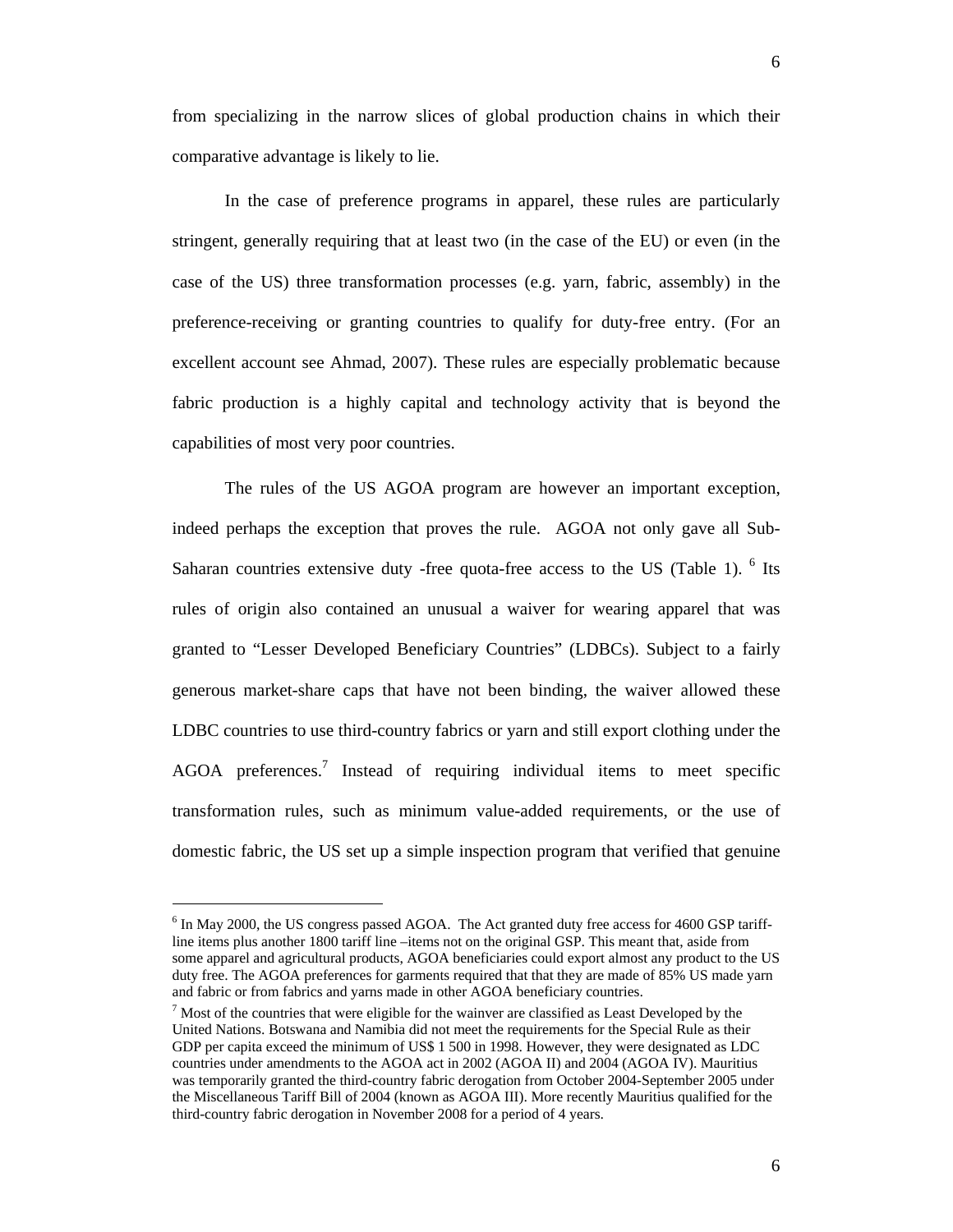production activities were taking place.<sup>8</sup> Although the special LDBC rule was originally scheduled to expire after three years, it was extended in 2004 for another three years and in 2007 for a further five.

## [TABLE 1 HERE]

l

Countries not defined as "lesser-developed" such as South Africa and Mauritius did receive AGOA preferences, but they were required to meet GSP rules of origin that for clothing required the use of US or regional yarns or fabric. Because the different treatment for higher income countries provides a useful control group, AGOA provides an ideal opportunity to explore the role of different types of rules of origin in preferential arrangements. And the experience demonstrates how important they can be: US imports of clothing from AGOA countries (SITC 84- Apparel and Clothing Accessories) increased from \$730 million in 2000 to \$1755 million in 2004. This growth was dominated by US imports of clothing from the least developed African countries which increased by four hundred percent, almost all of which took advantage of the lesser developed country provision (See Figure 1). The largest growth in exports between 2000 and 2004 came from Lesotho (up from \$140 million to \$456 million) and over the same period very significant increases also occurred in Kenya (up from \$43 million to \$270 million), Madagascar (\$110 million to \$323 million), Swaziland (\$32 million to \$179 million) and Namibia (0 to \$79 million) (Figure 2). By contrast in 2004, US imports of clothing from South Africa and

 $8$  AGOA privileges also require protecting US intellectual property rights, observing labor rights, proving access to US trade and investment and implementing rule of law. Apparel exports require adopting an effective visa system to prevent transshipment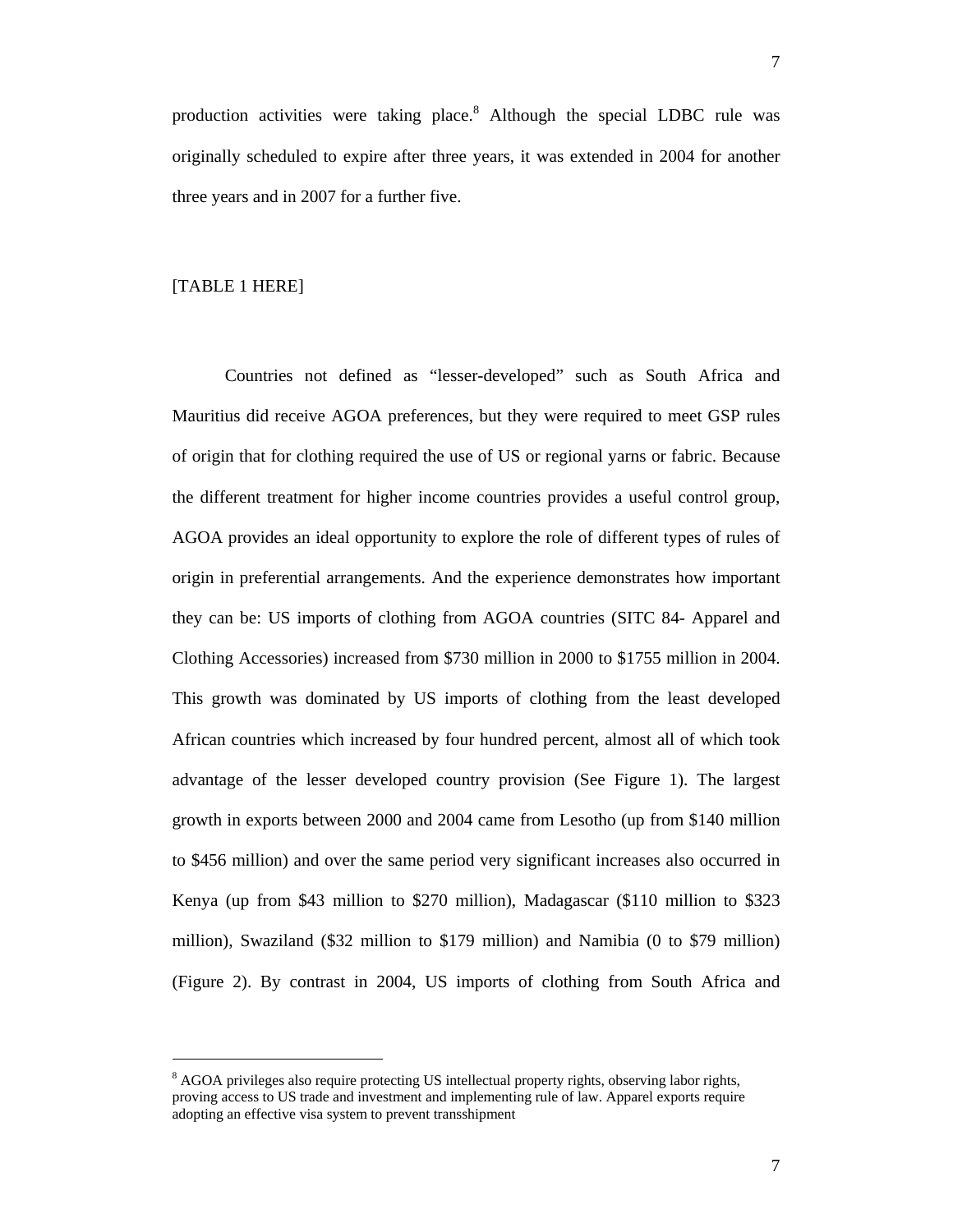Mauritius, the two largest African clothing exporters when AGOA was passed, were actually 18 million dollars lower than they had been in 2000 (Figure 2).

#### [FIGURE 1 & 2 HERE]

AGOA also stimulated entry into new clothing markets. Table 2 reports the number of HTS ten-digit apparel products produced by AGOA countries. Overall AGOA countries export limited ranges of apparel products. South Africa, Mauritius and Madagascar had the widest range of products (over 130 each) prior to the implementation of AGOA in 2000. AGOA preferences increased product penetration. Many countries experienced exceptional increases in the total number of lines from 2000 to 2004 (see Kenya from 45 to 155, Swaziland from 47 to 139, Lesotho from 60 to 118).  $9$  In most countries however these trends reversed after 2005, but still remained above 2000 levels.

## [TABLE 2]

l

AGOA countries have experienced setbacks, however, first when the constraints on their (mainly Asian) competitors were lifted with the expiration of the Multi-Fiber Arrangement in 2005 and second with the slump in the US because of the global financial crisis.  $^{10}$  As a result, U.S. imports declined, although for the least developed AGOA countries still remained three times as large as in 2000. By contrast,

<sup>&</sup>lt;sup>9</sup> The largest contractions in Lesotho occurred in firms producing knitted garments; those producing woven garments (e.g. denim) did better. See Bennet op. cit.

<sup>&</sup>lt;sup>10</sup> In July 2007 Lesotho Clothing and Applied Workers Union estimated employment at 44,000 compared to 55,000 in 2004.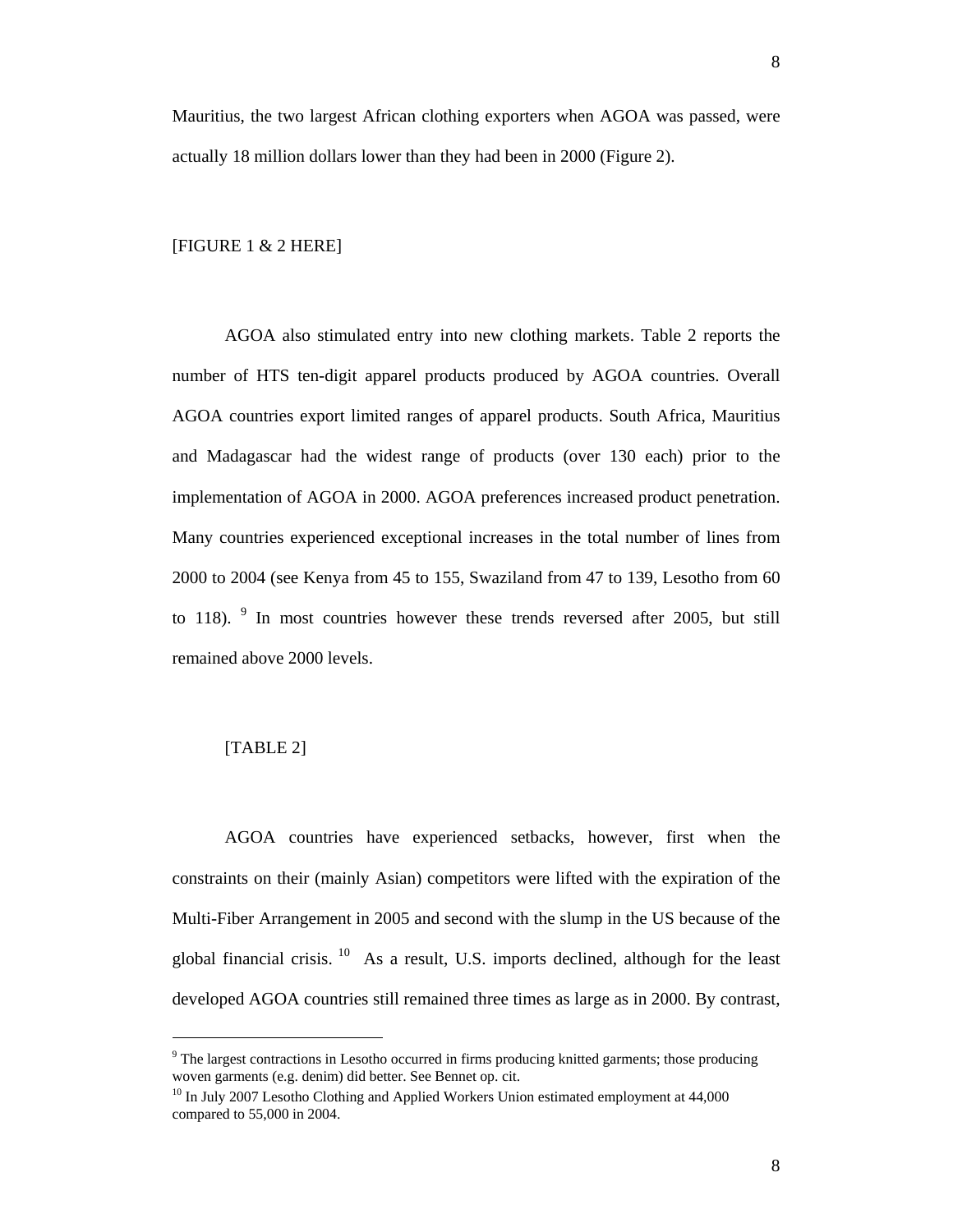9

despite AGOA, imports from South Africa and Mauritius combined were decimated and in 2008 were only a third of their 2000 levels.

Several research papers have confirmed what is obvious to the naked eye - that the lesser developed country provisions have played a key role in the outcomes. Using a variety of methodologies, empirical estimates confirm that preferences under AGOA are a significant determinant of Apparel exports: Mattoo, Devesh, and Subramanian (2003) stressed the role of rules of origin in limiting the overall benefits from AGOA to all recipients. Collier & Venables (2007) find that the AGOA apparel provision had a positive and significant effect. Frazer and Van Biesebroeck (2010) find that the AGOA had a "large and robust effect that grew over time" and estimate that overall AGOA apparel exports increased by 53 percent with stronger impacts on products with high initial levels of protection. Portugal-Perez (2008) report an impact of 96 percent for 22 countries eligible for the third-country fabric provision, and 303 percent for the top 7 beneficiaries  $11$  In addition to higher export volumes there is also evidence that AGOA exporters enjoyed higher prices and captured some of the tariff rents created by the preferences (Olarreaga and Özden, 2005). Apparently, whatever Africa's handicaps, they have not prevented substantial responses: indeed, there is no evidence of differential effects in taking advantage of AGOA based on measures of corruption or institutional quality (Frazer and Van Biesebroeck, 2010).

Despite the impressive growth in volumes, there is also some disquieting evidence in AGOA's performance that relates to the issue of dynamic benefits. Decompositions of output growth reported in Table 3 reveal that the export of new product lines (the extensive margin) contributed only 30 percent of total AGOA import growth from LDC special rule countries between 2000 and 2004, and 42

l

<sup>&</sup>lt;sup>11</sup> Other studies include Brenton and Ikezuki (2005), Gibbon (2003), Seyoum (2007), Nouve (2005), Rolfe and Woodward (2005), FIAS (2006).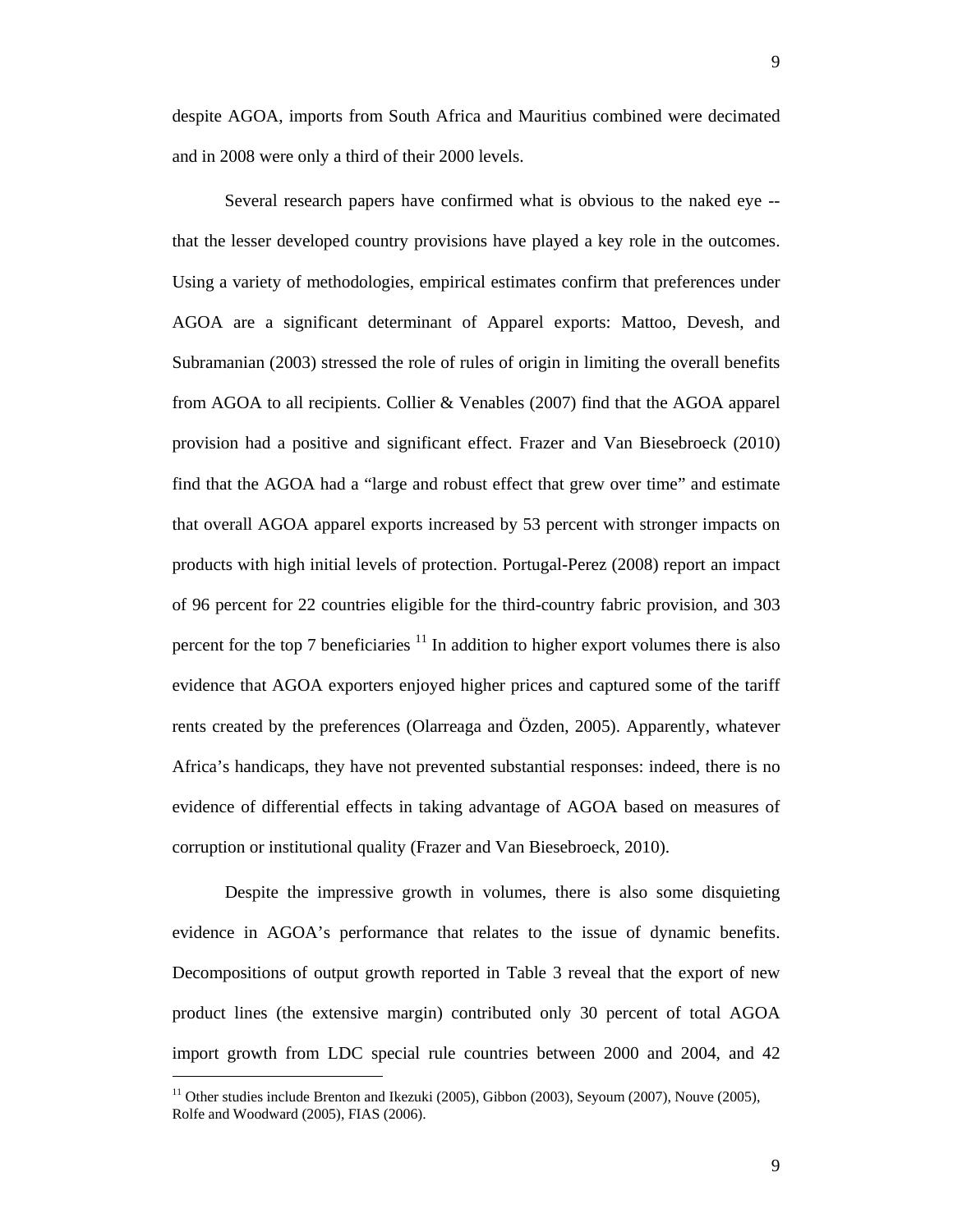percent of the decline from 2004-08. *Strikingly only 8 percent of the growth in Lesotho's apparel exports took the form of new products*. The share of product lines accounted for by the top four and top ten HS 10-digit products is around sixty and eighty percent and has remained fairly constant throughout the period. In addition, production is predominantly CMT (Cut-Make-Trim) with little value addition and there is little evidence of dynamic spillovers to other sectors of the economies (Lall 2005). These trends are exemplified by the development of Lesotho's clothing industry in response to the AGOA preferences. Therefore, before presenting and testing a theory that can explain these outcomes, we describe briefly the history of Lesotho's clothing industry.

#### [TABLE 3]

#### *Lesotho*

As the largest apparel exporter to the US, Lesotho is of particular interest. Whereas some countries such as Namibia, Malawi and Botswana, became clothing exporters for the first time after AGOA, the response of Lesotho actually built on a longer historical experience in which trade preferences and policies also played an important part. The industry was launched in the 1980s when Taiwanese manufacturers, originally based in South Africa, moved to Lesotho in order to avoid trade sanctions imposed by the US and Europe on what was then the Apartheid regime. More investors were attracted in the late 1980s, after the European Union signed the Lomé convention, which granted special preferences to the ACP countries that had formerly been colonies. While the clothing preferences in Lomé had a double transformation rule, Lesotho was granted a temporary derogation from the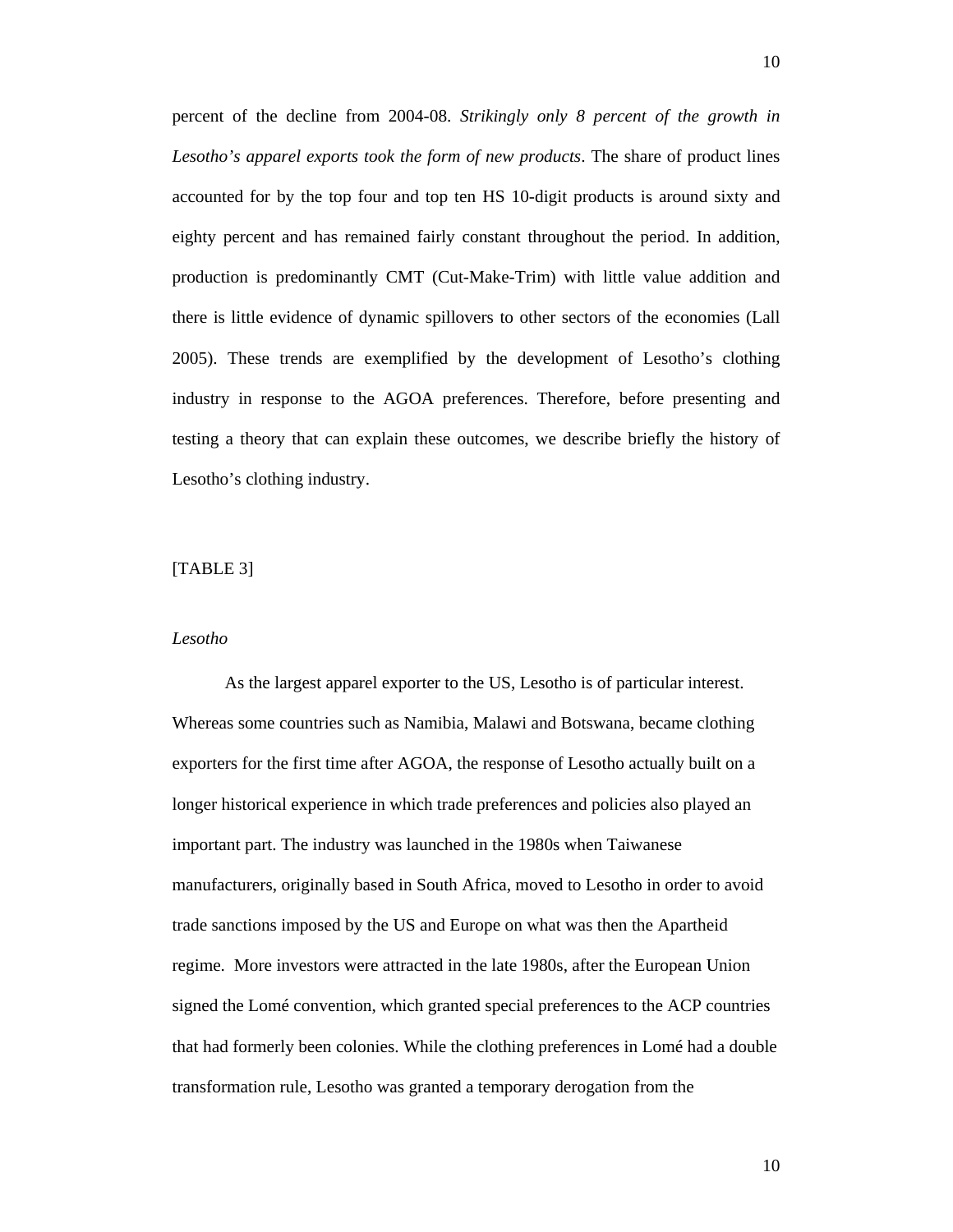requirement allowing it to use third country fabrics that the investors took advantage of.

When the derogation expired in the mid 90s, exports to Europe plunged and they have never recovered (Figure 3). This experience provided the first demonstration of the importance of the role of these special preferences in the viability of Lesotho's exports of clothing. Clothing exports to the United States were subject to tariffs but were also constrained by quota restrictions under the MFA. As these became increasingly binding on others, Lesotho's foreign owned firms shifted to exporting to the United States to take advantage of its unfilled quotas. Lesotho's concentration of exports in products where quota constraints on Chinese exports were binding is clearly revealed in Figure 4. Thus even prior to the passage of AGOA, firms based in Lesotho, most of which were subsidiaries of Asian multinationals were exporting to the US. Indeed, after 1999, 99 percent of all Lesotho's apparel exports went to the US with only 0.8% going to South Africa and just 0.2% to the EU.

## [FIGURE 3]

l

The small share of Lesotho's exports going to South Africa also indicates the important role played by fabric rules of origin. The US MFN tariff on clothing is around 17 percent, while the SACU tariff is about 40 percent. Thus garments exported to South Africa from Lesotho (which is within the customs union) have a much larger margin of preference. *Yet Lesotho is far more competitive in the US than in SACU*.<sup>12</sup>

<sup>&</sup>lt;sup>12</sup> Indeed according to Sandrey et al. (2005) Lesotho cannot even compete in Lesotho! "Examination of the local clothing retail outlets reveals a predominance of both Chinese and South African garments."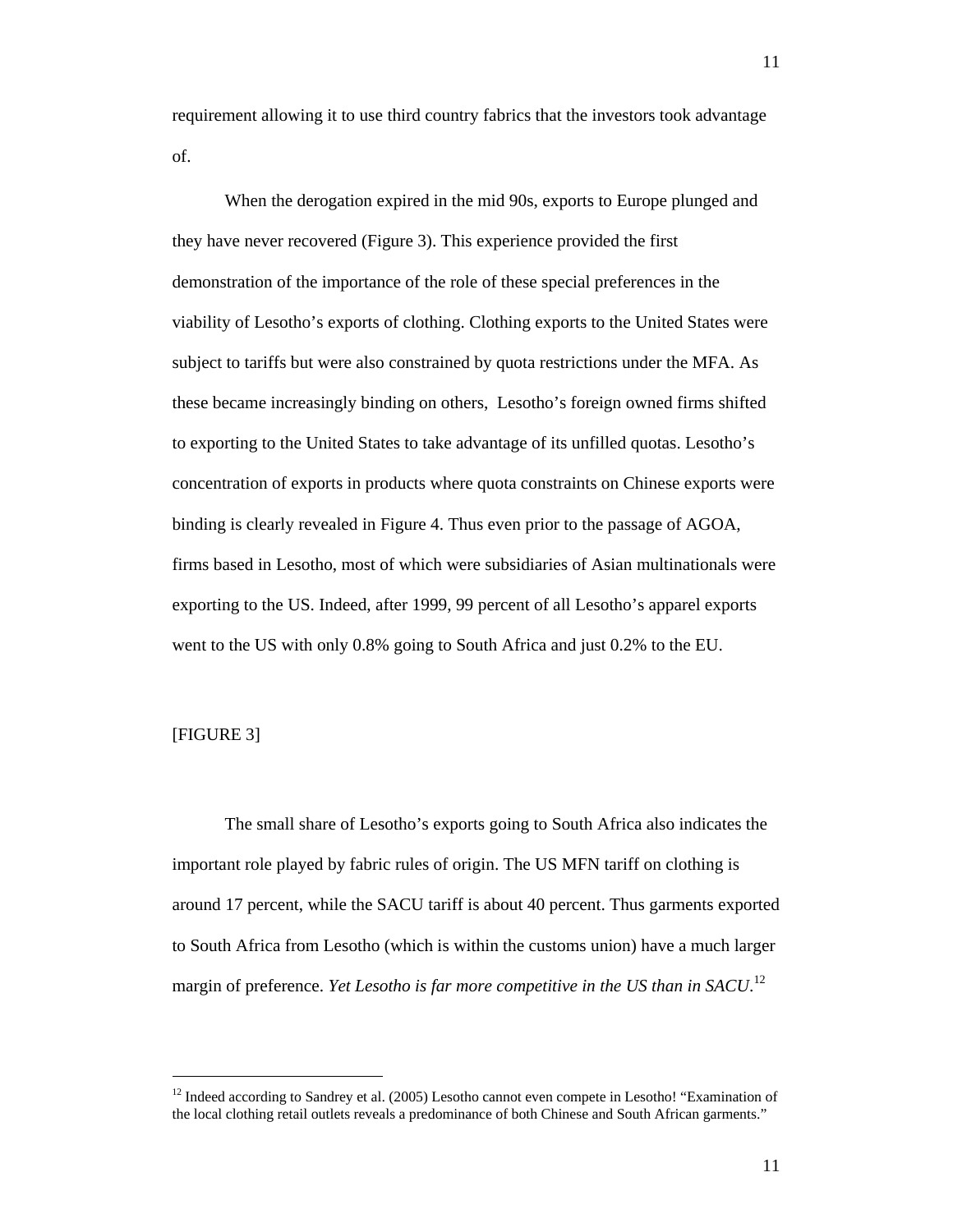The reason is that to sell in South Africa, Lesotho has to pay SACU tariffs or SACU prices for fabric. By contrast, under AGOA it obtains these duty free.<sup>13</sup>

#### [FIGURE 4]

 $\overline{a}$ 

AGOA has been in effect for a decade but there is little evidence that much of Lesotho's industry could survive without preferences or that it has diversified horizontally into new products and markets or vertically into greater domestic value addition. Factories in Lesotho continue to concentrate on just a narrow range of garments: the most basic low unit value categories knitted tee-shorts, slacks, blouses and blue-jeans. The slice of the production chain they participate in is narrow and does not seem to be expanding. Most apparel manufacturing in Lesotho is CMT (Cut-Make-Trim). The firms, almost entirely foreign owned, typically provide assembly, packaging and shipping services and depend on their Asian headquarters to generate orders, design the clothes and send them the fabric they need. This can be seen by comparing the industry wage bill for 50,000 workers (approximately \$1000 per worker) i.e. \$50 million in 2004 with total US exports valued at \$456 million. Most of the value is thus added to other parts of the chain. Almost none of the managers are locals and the buyers of fabric and the marketers of the garments and the key strategic corporate decisions are all made thousands of miles away in Asia.

<sup>&</sup>lt;sup>13</sup> To be sure, factors besides favourable rules of origin have contributed to Lesotho's performance. (Maloney, 2006) These include fluctuations in the Rand to which its currency is tied (favourable between 2000 and 2002) and other policies to assist exporters by the Lesotho Government. In addition Lesotho has benefited from a favourable international image as a non-sweatshop producer (Seidman 2009). It has also been promoted by Bono in his campaign against Aids. The Lesotho National Development Corporation (LNDC) has played an active role, offering favourable rents for factory shells. The government also provided generous tax treatment from the Government --reduced from 15 to 0 in 2006 – and sought to maintain industrial peace with a Directorate of Dispute Prevention and Resolution. The Government has used the Duty-Credit-Certificate Scheme of the South African Customs Union that gives apparel firms between 10 and 25 percent of the FOB value of their exports in certificates which allow them to import textiles or apparel duty-free.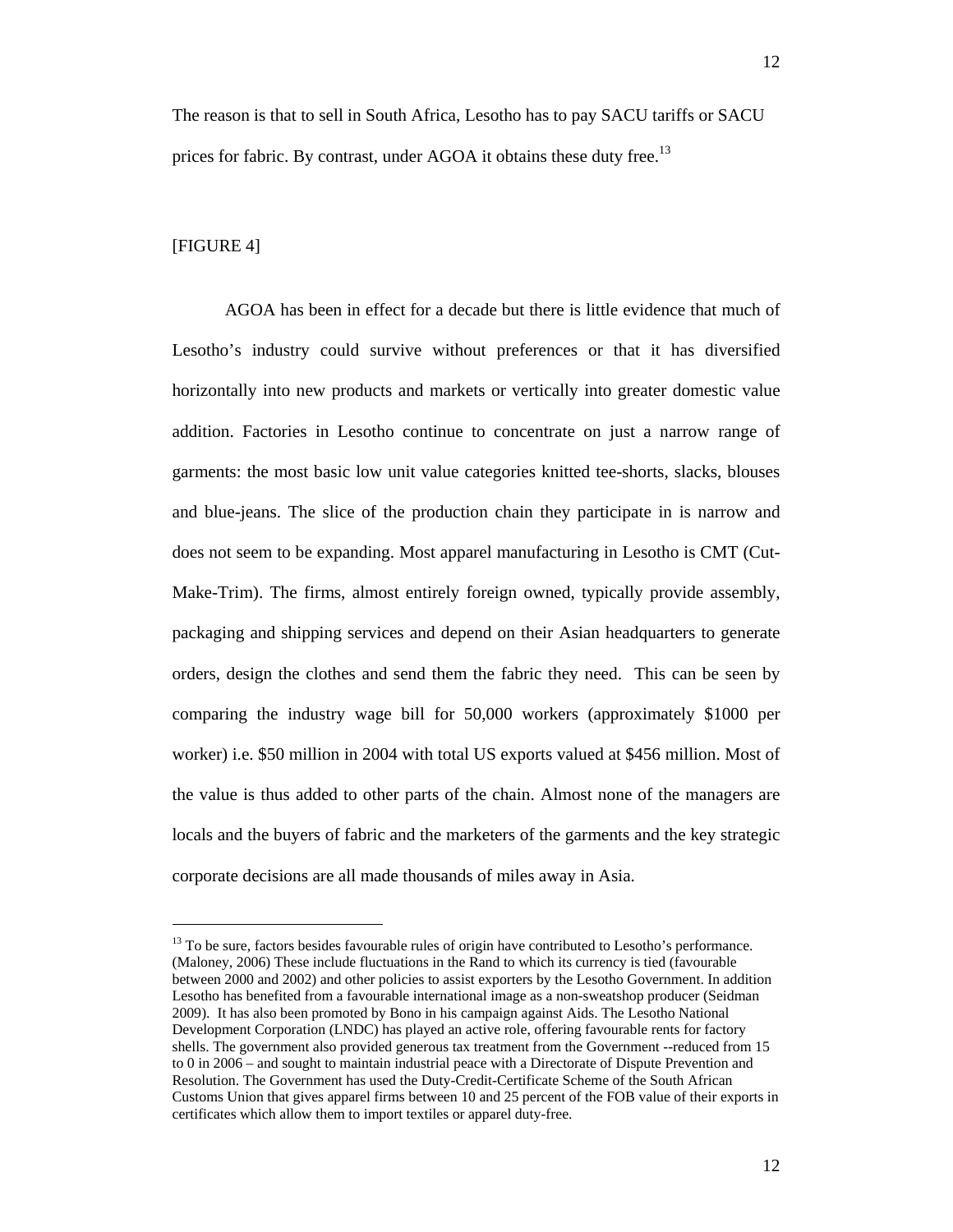The local production process is characterized by highly routine steps used to produce very large volumes. Just one buyer -- the US retailer the GAP -- accounts for almost 40 percent of overall output. The combination of the large scale on which they operate and the large orders by concentrated buyers, makes it difficult for small firms to enter the market. In addition, to move up the value chain and to produce differentiated products in smaller batches requires more skilled workers. This is part of the explanation for Lesotho's inability to do well in the relatively small South African market in which demand is more varied.

One firm in Lesotho has built a denim plant.<sup>14</sup> But with this exception, all fabrics are imported. Lesotho and other AGOA countries, even South Africa, therefore, lack the domestic textile industry that would allow them to meet the regular clothing rules of origin in US preference programs.

Lesotho's workers have relatively low productivity levels and their skills do not appear to have increased over time.<sup>15</sup> Lall ascribes the lack of improvement in part to the Labor Code Rule that prohibits the use of piece rate. He noted "Despite a decade and a half or experience in CMT operations, productivity in Lesotho is below that of major competitors. Since wages are comparable, its competitiveness cannot outlast trade privileges" (Lall 2005).

The relatively low quality of Lesotho's (and other AGOA) apparel exports is also revealed in the comparative price of its exports. Table 4 presents the average unit values of the top 15 apparel products at HS 10-digit level exported by Lesotho to the US in 2004. These unit values are compared against the average unit value of other

l

 $14$  In 2004 the industry faced a major challenge which the potential expiration of the special rule. Partly anticipating the expiration of the Special Rule in 2004, the Nien Hsing Group of Taiwan invested over \$100 million to build the Formosa Mill, a state of the art denim fabric mill.

<sup>&</sup>lt;sup>15</sup> Lall (2005) estimated that while Lesotho's wages were similar to Asian levels, its productivity was typically only fifty percent of East Asian levels. According to Morris and Sedowski (2006), worker productivity has not increased over a ten year period. See also Morris (2006).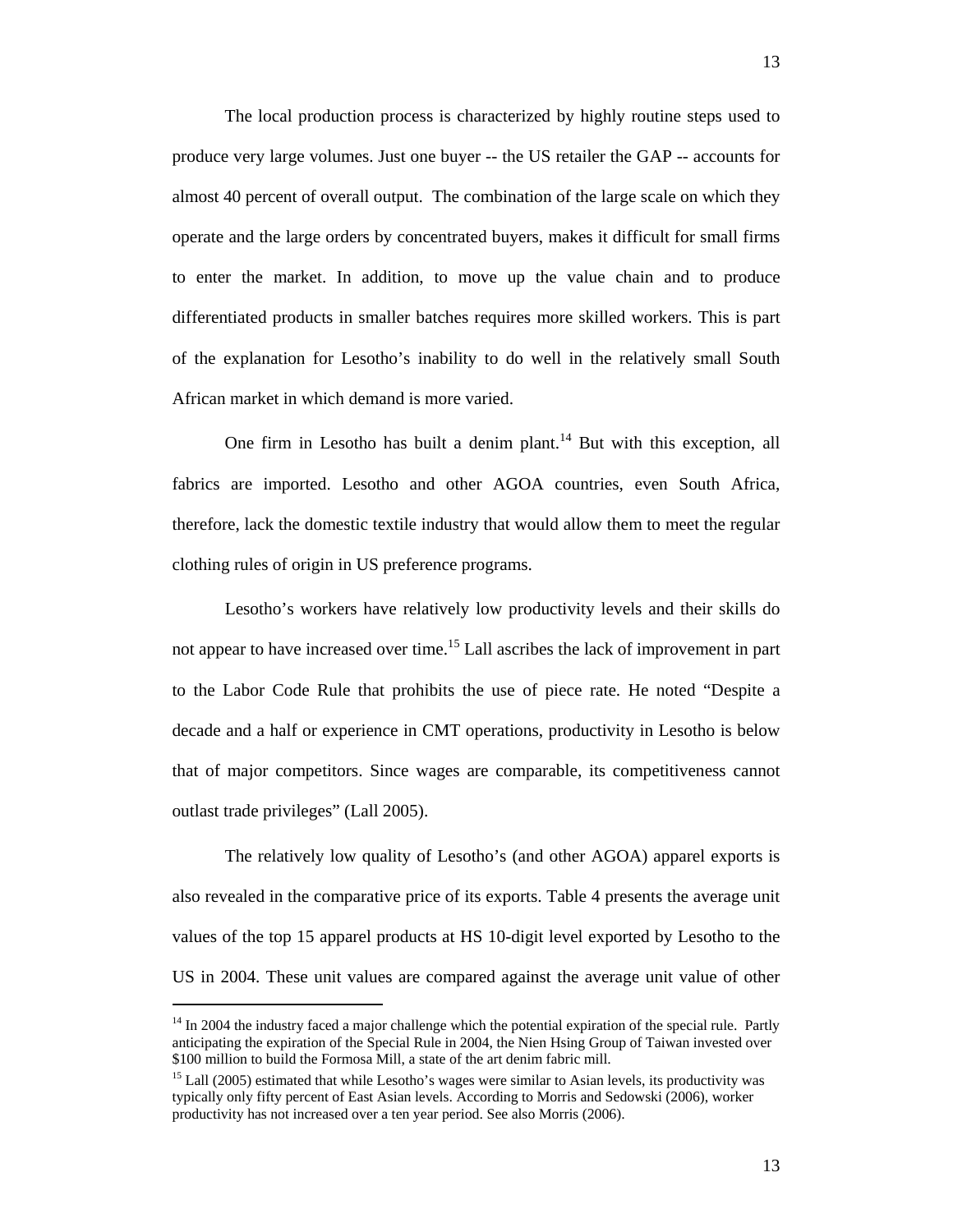lesser-developed AGOA countries and the  $10^{th}$ ,  $25^{th}$ , median,  $75^{th}$  and  $90^{th}$  percentile unit values of the 226 countries in the sample. In all but one case when it is just below the  $25<sup>th</sup>$  percentile, the unit values of Lesotho's apparel exports fall between the  $25<sup>th</sup>$ and  $50<sup>th</sup>$  percentile range.

## [TABLE 4]

What is also striking is the range of unit values even within these highly disaggregated product lines (see Schott 2004). For example, the  $90<sup>th</sup>$  percentile unit value of a dozen women's or girls' cotton pullovers (Lesotho's top apparel export) in 2004 was 280 dollars versus 31 dollars for Lesotho exports.

The combination of a productivity disadvantage and almost no domestic textile industry makes the industry's survival totally dependent on its preferences. Each time the expiration of the special rule has drawn near, therefore studies have issued credible and dire warnings about the industry's ability to survive without them (Salm, 2002 and Bennett, 2006).

This experience makes it clear that trade need not automatically lead to growth and the manner in which trade is stimulated could well prove consequential for the amount and nature of the growth it stimulates. In particular it suggests that trade that is stimulated by preferences might well have different effects than trade that occurs for other reasons.

Why this disappointment? Both Lall (2005) and Collier and Venables (2007) suggest it may be that these AGOA countries are simply too underdeveloped for the exports to ignite the process. Collier and Venables argue it reflects a lack of complementary inputs that are required to exploit scale economies. They suggest that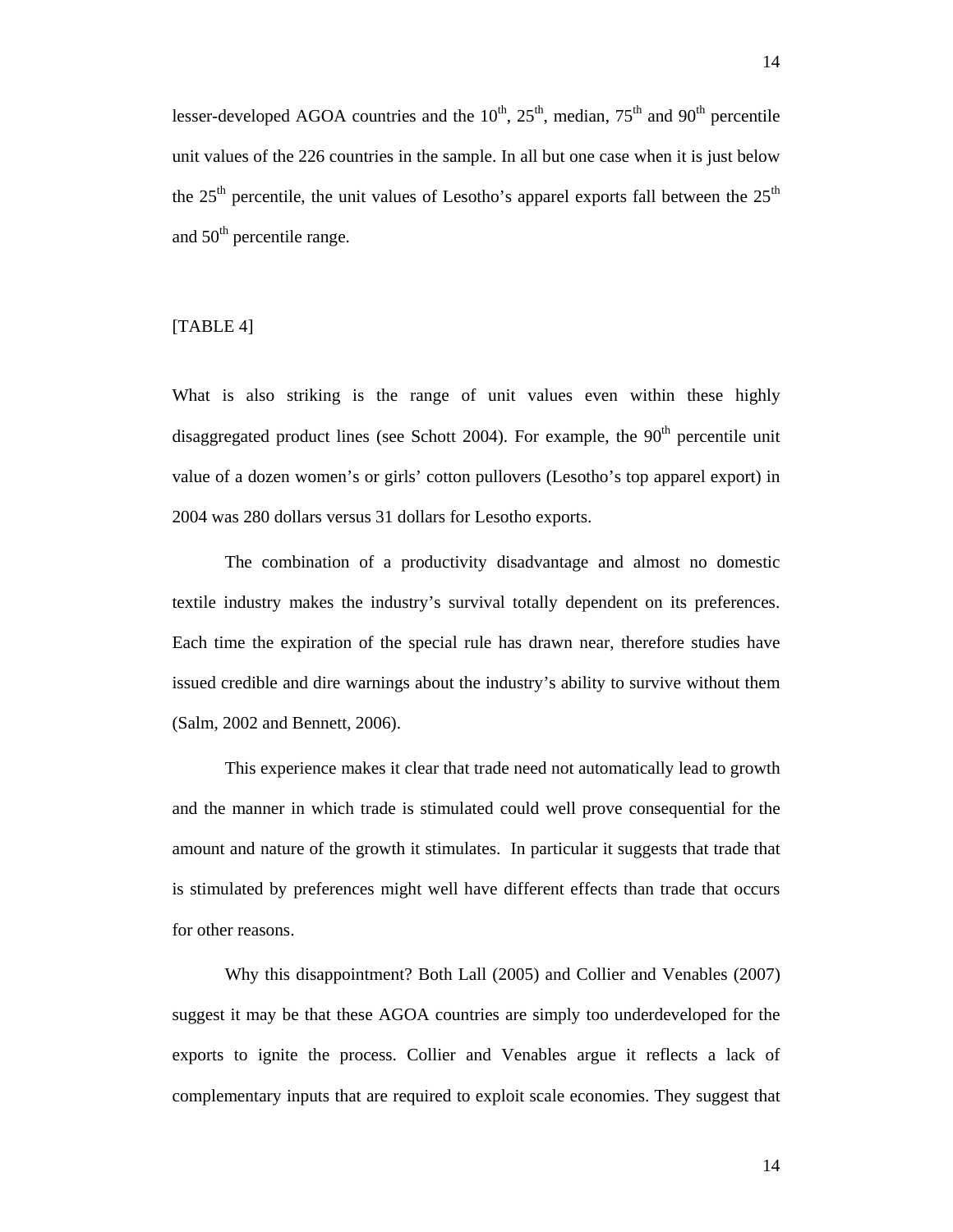preferences are only likely to work if countries already have "the skills and infrastructure to be near the threshold of global manufacturing competitiveness" (P1328). Lall also suggests that part of the explanation could lie with having foreign factory owners – most of whom are Taiwanese, -- that are not closely integrated into the local community. Ironically, this might suggest that these kinds of preferences should be given to the more advanced developing countries like South Africa rather than the least developed countries that have received them.

In this paper, however, we will explore a different explanation that has been overlooked in the literature. We will argue that both the positive and negative responses to AGOA are no accident. Indeed, they are the consequences that economic theory would lead us to expect, given the form in which the preferences have been granted.

As we will show using the theory of effective protection, preferences combined with the third country fabric rule can have powerful financial effects. They could easily be the equivalent of a subsidy to production that is two or three times higher than the 17 percent preference margin granted by AGOA through MFN tariff relief on clothing. This allows AGOA producers to offset cost disadvantages due to the lower productivity of their workers and greater distance from suppliers and markets and helps explain why the initial responses to AGOA (and the availability of unused MFA quotas) were so powerful.

On the other hand, in theory the preferences also have two deleterious effects. First, they steer firms mainly toward the simplest products in which clothing producers add little value. Thus the preferences tax skills acquisition and discourage firms from moving up the value-chain. Second, the preferences (and the MFA) discourage backward linkages because they induce exporters to use relatively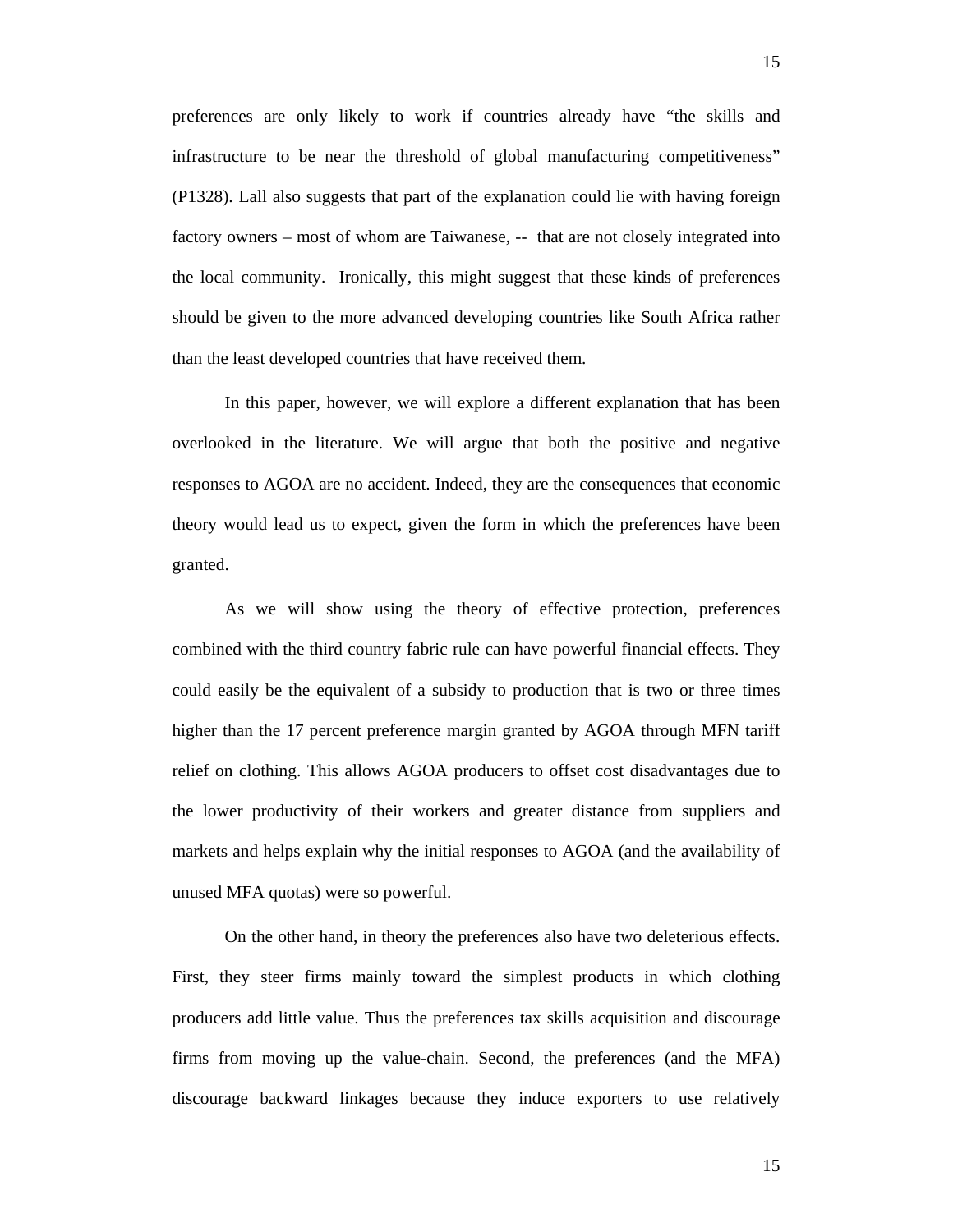expensive fabrics rather than the cheaper fabrics that are more likely to be produced in poor countries.

 In sum, trade preferences "work." They can stimulate trade, raise incomes in developing countries and boost employment. But whether they actually lead to development conceived of as a cumulative growth process is much less certain.

In addition changes in other trade policies at first helped and then hindered AGOA's performance. On the one hand, the MFA initially provided an especially favorable environment for AGOA countries to produce low unit value products because it not only constrained their Asian competitors but also induced these exporters to shift towards higher quality products. On the other hand, when the MFA was removed, constrained countries such as China moved strongly into precisely the markets in which AGOA countries had specialized. Although AGOA helped the least developed African countries withstand this shock, they were nonetheless adversely affected.

This paper proceeds now in three sections. In the first we discuss the economic theory of the effects these regimes are likely to have. In the second, we conduct several empirical tests of the theory and in the final section we present our conclusions.

## **Theory**

The overview of Lesotho's export performance identified the influence of two trade policies: (i) the effect of MFA quotas and their removal and (ii) the effect of AGOA tariff preferences and rules of origin. In this section we draw on economic theory to investigate the impact of these policies. The focus is on incentives they create for the production and export of particular types of clothing products. We are particularly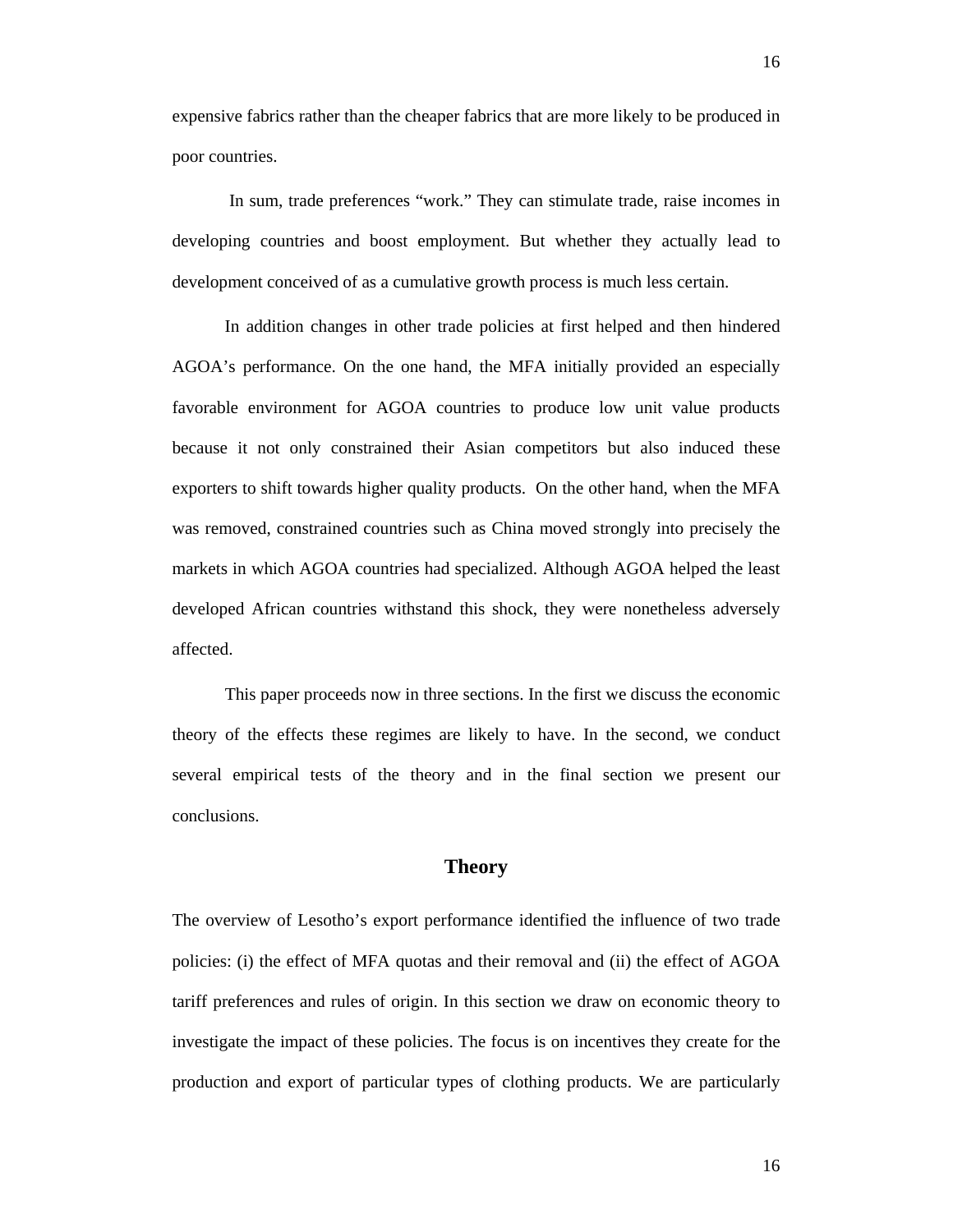interested in the impact on product characteristics such as quality, fabric-use and value addition in recipient countries.

We will show that the regime governing clothing trade can be expected to have a profound impact on clothing production choices in countries like Lesotho. In particular, we will demonstrate that the MFA not only provided a subsidy to Lesotho's clothing exports but also created incentives for it to specialize in low quality and low valued-added products. The AGOA program provided an even more powerful incentive to expand exports of low value added clothing products, but it had an additional effect. The third-country fabric provision encouraged further specialization in clothing products with high fabric cost shares.

Some of the arguments we will use are not new. The body of literature on how trade policies influence product characteristics is well established in the case of quotas (Falvey, 1979; Krishna, 1987, Feenstra, 1988) and transport costs (Alchian and Allen, 1964; Hummels and Skiba, 2004). The central result in this literature is that quotas and unit transport costs lead to quality upgrading, while tariffs do not. However, the literature generally assumes integrated production, and less studied are the effects of quotas and tariffs on the quality and value-addition when products contain imported intermediate inputs. This analysis therefore explores how tariff preferences and their associated rules of origin lead to changes in the quality of goods produced and exported. We focus on clothing and fabric inputs although some of the results would be applicable to other products that are manufacturing with imported intermediate inputs.

Most apparel firms located in Lesotho sell products to the U.S. through 'full package' intermediaries located in East Asia. These 'full package' suppliers compete with others for orders in the US and Europe (Lall, 2005). They then contract these out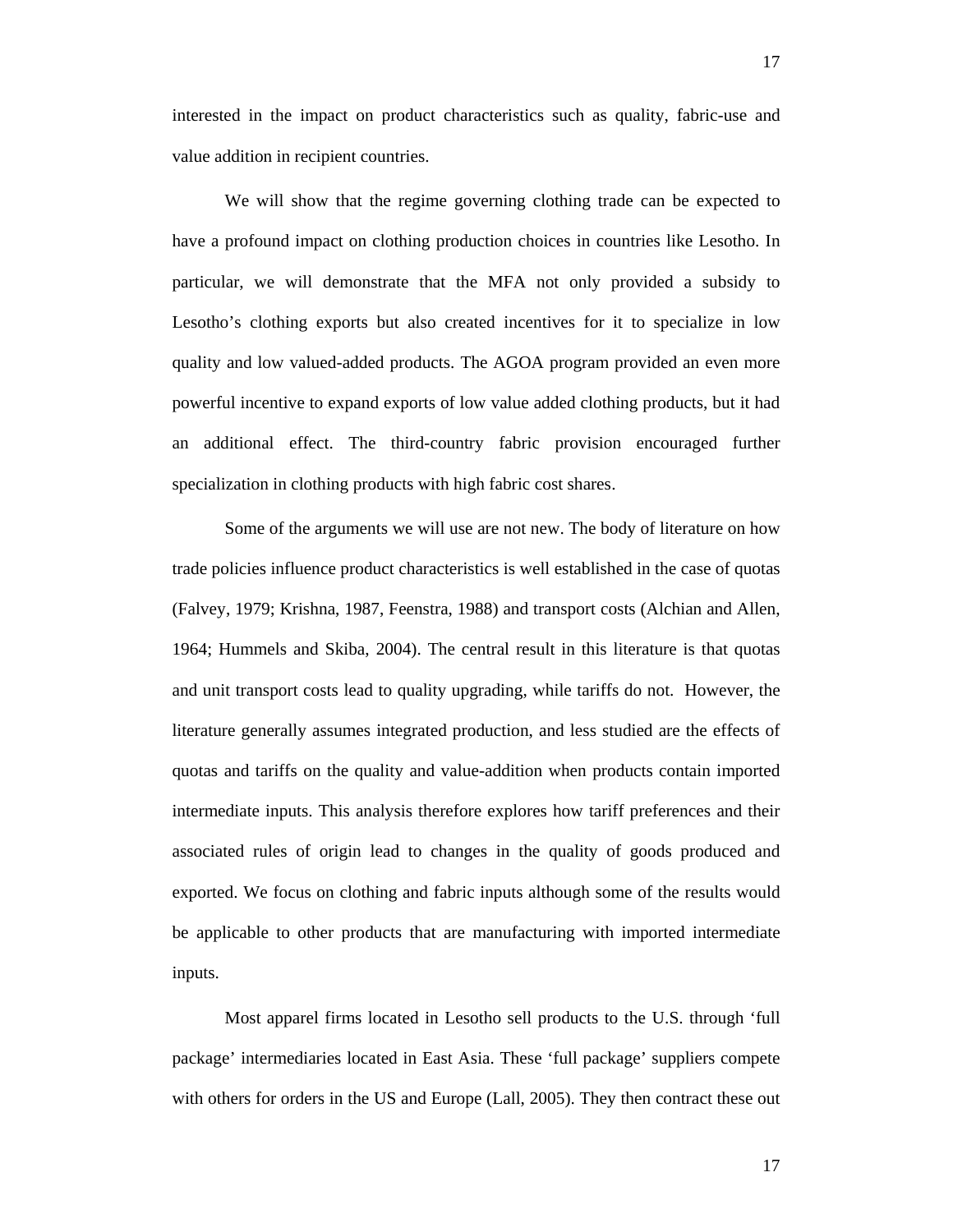We are therefore going to develop a simple model which captures this intrafirm allocation and thus the relative shares of two countries, think Lesotho and China, in the US apparel imports. We model clothing as an array of products containing varying quantities of labor and fabric inputs. We determine patterns of value-addition and specialization in a Ricardian framework that captures the effects of differences in fabric intensity. We then explore the effects of changes in market access policies on production choices in both countries. In particular we highlight how these policy changes affect both the volumes (intensive margin) and the types of products (the extensive margin) each of the countries will export.

## *Model*

We assume apparel products are differentiated by type of product and the content of fabric.<sup>16</sup> Each apparel product *z* is associated with a point on an interval [0,1] and is assembled using labor and fabric according to a constant returns to scale Leontief production function:17

$$
y(z) = \min[L(z)/a(z), F(z)/\theta(z)]
$$

 $16$  Mattoo et al. (2003) develop an alternative model with decreasing returns and infinite demand to show how both tariff preferences and waivers of rules of origin increase exports of existing products. They do not deal with the impact on product quality, nor export of new varieties.

 $17$  Portugal-Perez (2008) assumes a similar production function. A clear limitation of this model is that it does not take into account capital (sewing machines, fabric cutters, irons, washing and drying machines) used in the production of apparel. However, in a world where this type of capital is internationally mobile, it is the non-traded factors that become the primary determinant of a country's comparative advantage (Wood and Mayer, 2001).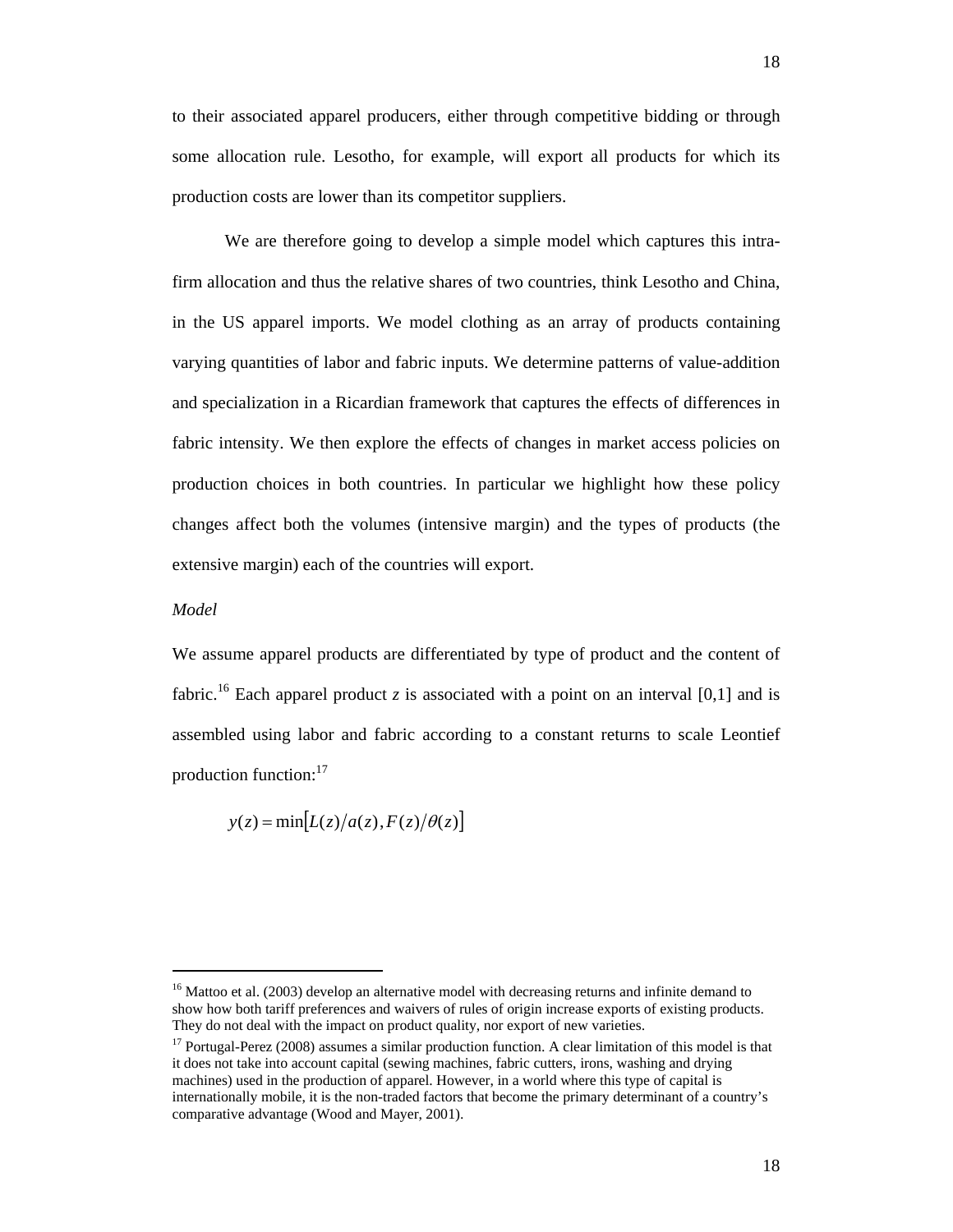$a(z)$  is the labor used per unit output,  $L(z)$  is the quantity of labor,  $F(z)$  is the quantity of fabric and  $\theta(z)$  is the unit fabric requirement in square meters (the input-output coefficient).

Using the cost function dual to the production function, the unit cost  $c(z)$  of clothing (assuming no transport costs) is given as:

$$
c(z) = a(z)w + \theta(z)PF(z)
$$
 (1)

where *w* is the wage and  $PF(z)$  is the price per square meter fabric associated with product *z*. We also assume firms are competitive, so equilibrium profits are zero and the free on board price equals costs, i.e.

$$
p(z) = c(z) = a(z)w + \theta(z)PF(z).
$$
 (2)

Products are therefore differentiated according to their unit labor requirements, as well as unit fabric costs which are affected by the quantity and price of fabric used. For example, we would expect more complex apparel products (e.g. suits) to require more labor than simple products (e.g. T-shirts). Although we do not model quality specifically, we would also expect higher quality apparel to require more labor services and higher priced fabric than lower quality products.

## *The allocation decision*

The allocation process depends on the relative cost of production across different locations. Lesotho will export all products for which its costs are less than or equal to those from China. This allocation condition can be specified as:

$$
a(z)w + \theta(z)PF(z) \le a^*(z)w^* + \theta(z)PF^*(z)
$$
\n(3)

where transport costs are assumed to be zero and \* denotes foreign competitor (China). Under free trade where fabric is internationally traded and there are no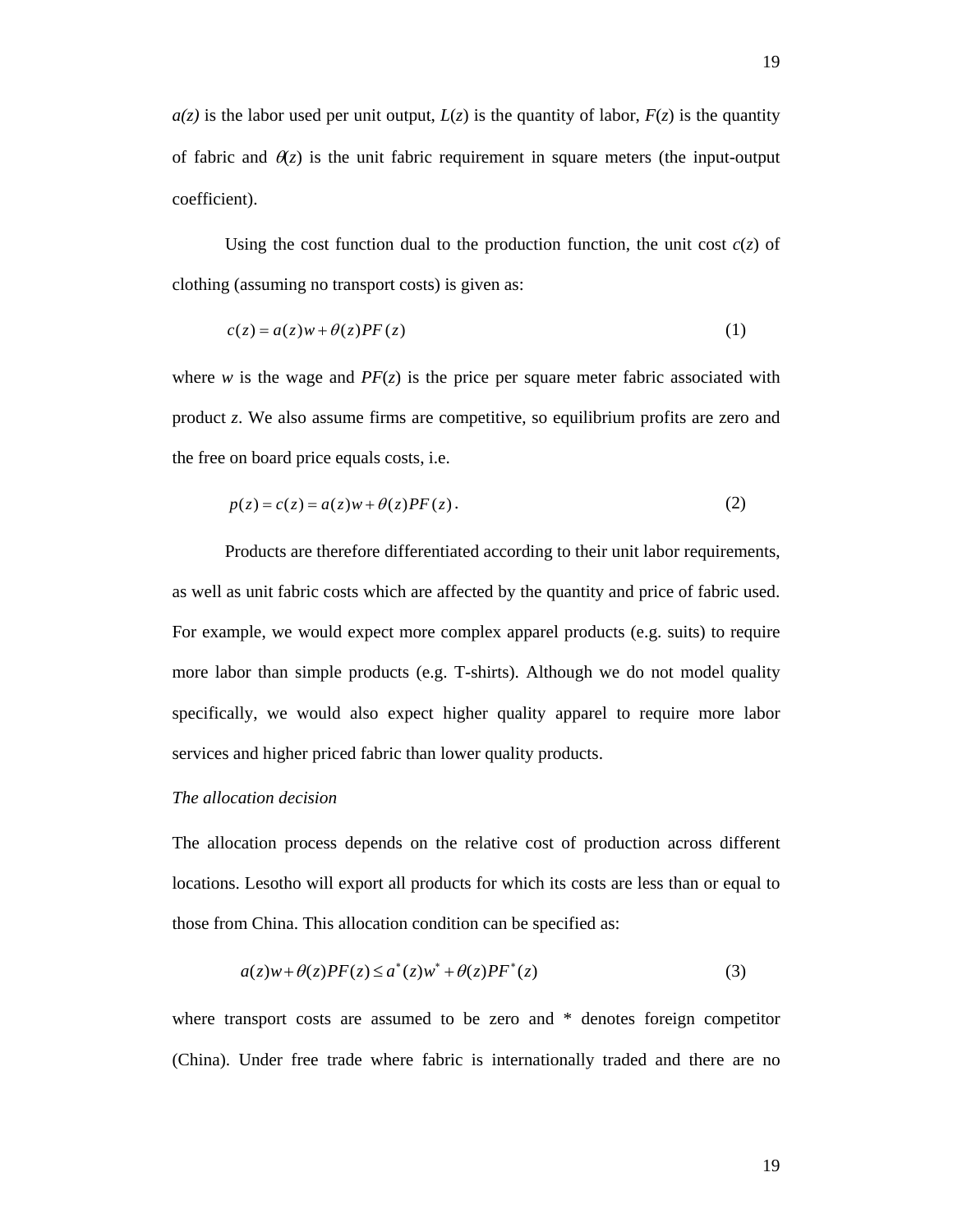differences in unit fabric costs  $(PF(z) = PF^*(z))$ , we can re-specify the relationship in terms of Lesotho's Relative Unit Labor Cost (RULC):

$$
RULC(z) = \frac{wa(z)}{w^* a^*(z)} \le 1\tag{4}
$$

Here, home (Lesotho) exports all apparel products for which its unit labor costs are lower than its foreign competitors. Alternatively, China exports all apparel products for which its relative wages are less than or equal to its relative productivity.

This result implies that comparative advantage when intermediate inputs can be obtained at world prices is entirely dependent on the relative effective price of the *non-traded* factor. This outcome is equivalent to that of the Dornbusch, Fischer and Samuelson (DFS) (1977) Ricardian model with a continuum of goods. **The fabric content of apparel therefore has no influence on what is produced by the home country.** We will see later that this no longer holds once we introduce quotas and preferential trade barriers.

#### *Consumption and Equilibrium*

To close the model, we assume that there is no US apparel production, that countries only export apparel to the U.S. and that U.S. consumers have identical and homothetic preferences. Utility is Cobb-Douglas for a numeraire good (non-clothing products), but is a constant elasticity of substitution (CES) function in the quantities of the differentiated clothing products. The utility function is specified as: $18$ 

$$
u = \left(\int_0^1 C^{\rho}(z)dz\right)^{\alpha/\rho} C_0^{1-\alpha} \qquad 0 < \rho < 1
$$
 (5)

where  $C(z)$  denotes total U.S. consumption of apparel products  $z$  and  $C_0$  is consumption of all other goods. U.S consumers spend a constant fraction  $\alpha$  of their

l

<sup>&</sup>lt;sup>18</sup> See Dixit and Norman (1980: 282).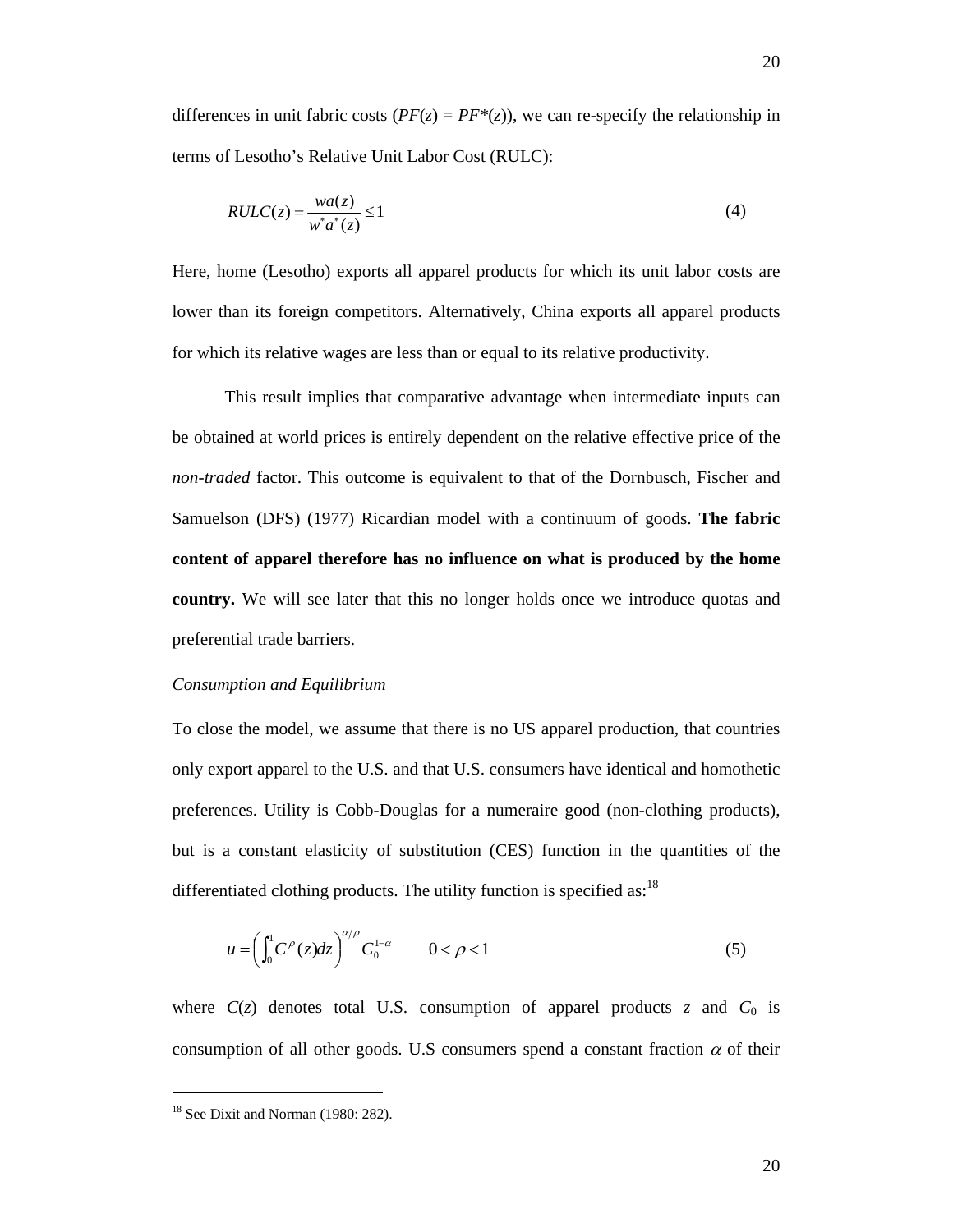Since *u* is a separable utility function, the optimal choice of apparel products can be obtained by maximizing the CES component of the utility function subject to expenditure being less than or equal to  $\alpha I$  where *I* is U.S. income. Optimal demand by U.S. consumers for each product *z* is given by

$$
C(z) = \left(\frac{p(z)}{P}\right)^{-\sigma} \frac{\alpha I}{P}
$$
 (6)

where the price index of the CES quantity index is given by 1  $\frac{1}{(1-\sigma)}$  $P = \left( \int_0^1 p(z)^{1-\sigma} dz \right)^{1/(1-\sigma)}.$ 

A rise in the relative price of a particular product will therefore result in a disproportionate reduction (as  $\sigma > 1$ ) in the relative consumption of that product.<sup>20</sup> Assuming a sufficiently large number of products, the elasticity of demand for each product will be given by  $\sigma$ .

The model so far differs importantly from the Dixit/Stiglitz (1977) and Krugman (1979, 1980) monopolistic competition models in that we assume perfect competition and constant returns to scale. The full range of apparel products will therefore be produced and prices will equal marginal cost in equilibrium.<sup>21</sup> In

 $\overline{a}$ 

 $19$  Note that this is ensures that the differentiated goods are closer substitutes among themselves than are the differentiated goods and the numeraire good. We do not modify the CES function to allow for quality as in Hummels and Klenow (2005). A quality index acts as a demand shifter, leading to higher consumption at every given price.

<sup>&</sup>lt;sup>20</sup> To see this take the ratio of (6) for product 1 to product 2 to obtain:  $C(z_1)/C(z_2) = (p(z_1)/p(z_2))^{-\sigma}$ .

<sup>&</sup>lt;sup>21</sup> While we could follow DFS (1977) and use a Cobb-Douglas utility function for U.S. consumers, this has the disadvantageous outcome that the value of U.S. imports of each variety does not change. Growth in foreign exports to the US can only be achieved through growth along the extensive margin. This outcome is inconsistent with the empirical evidence.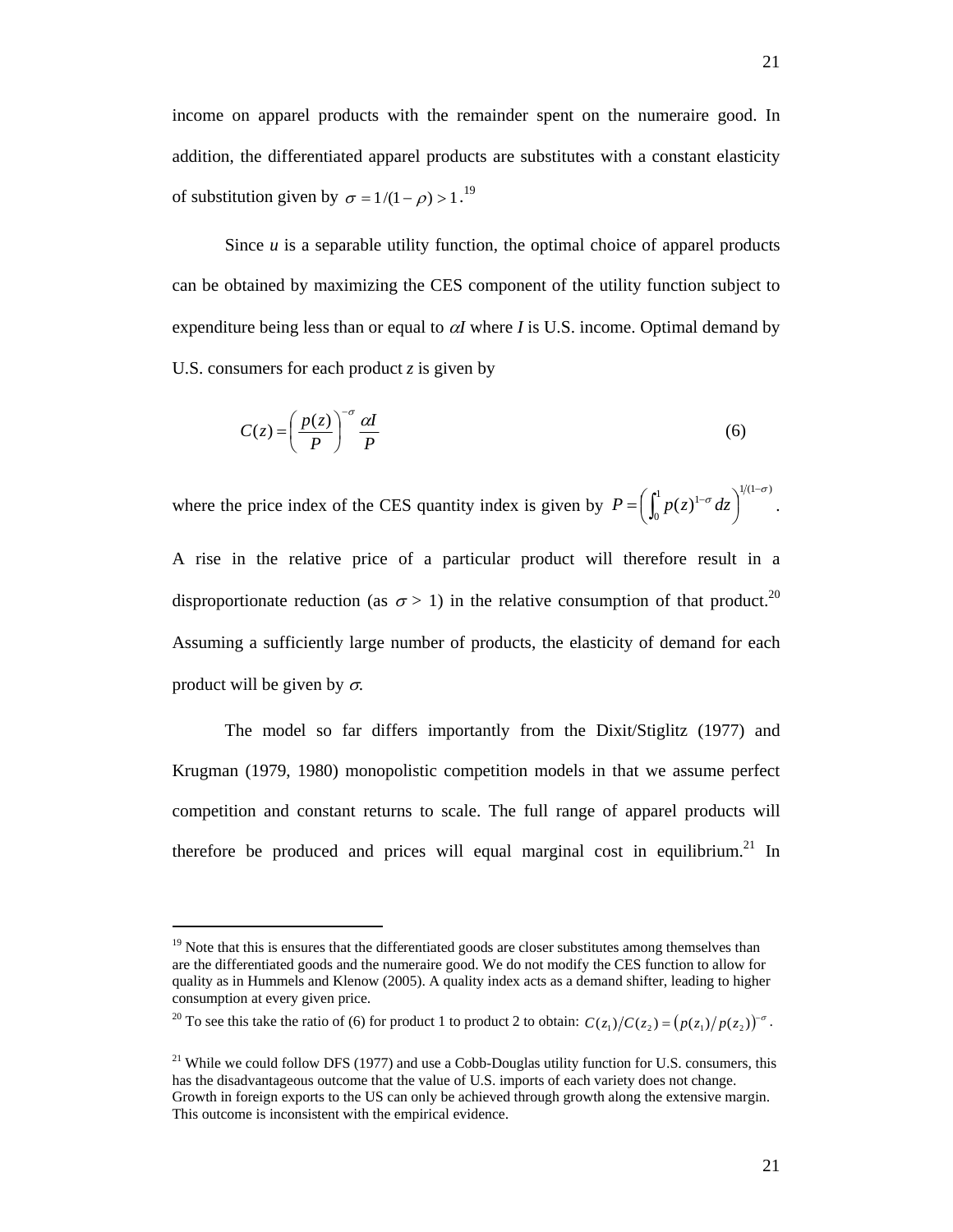addition, the value of exports of any product decline in response to a rise in relative prices, with a greater change the more substitutable are the differentiated products:

$$
p(z)C(z) = \left(\frac{p(z)}{P}\right)^{1-\sigma} \alpha I
$$

The final condition for equilibrium is that labor demand equals labor supply (*L*), or alternatively that labor income equals the wage bill in the clothing sector. Assume that apparel products are indexed according to diminishing Chinese relative unit labor requirements,  $(a^*(z)/a(z))$ . With  $\overline{z}$  denoting a hypothetical dividing line between Chinese exports  $(0, \overline{z})$  and Lesotho exports  $(\overline{z}, 1)$ , the home and foreign labor market clearing condition are respectively represented as:

$$
wL = \int_0^{\overline{z}} wa(z)C(z)dz
$$
 (7)

and

$$
w^* L^* = \int_{\bar{z}}^1 w^* a^*(z) C(z) dz.
$$
 (8)

Taking the ratio of these two conditions gives:

$$
\frac{w}{w^*} = \left(\frac{\int_0^{\overline{z}} wa(z)C(z)dz}{\int_{\overline{z}}^1 w^* a^*(z)C(z)dz}\right) \left(\frac{L^*}{L}\right)
$$
\n(9)

This schedule is upward sloping on *z*. A rise in the range of products exported by Lesotho at constant relative wages increases the demand for labor in Lesotho and reduces the demand for labor in the competitor country. This raises the relative wage in Lesotho required to equate demand and supply of labor. Equilibrium is achieved through reductions in relative U.S. consumption of Lesotho exports in response to higher prices.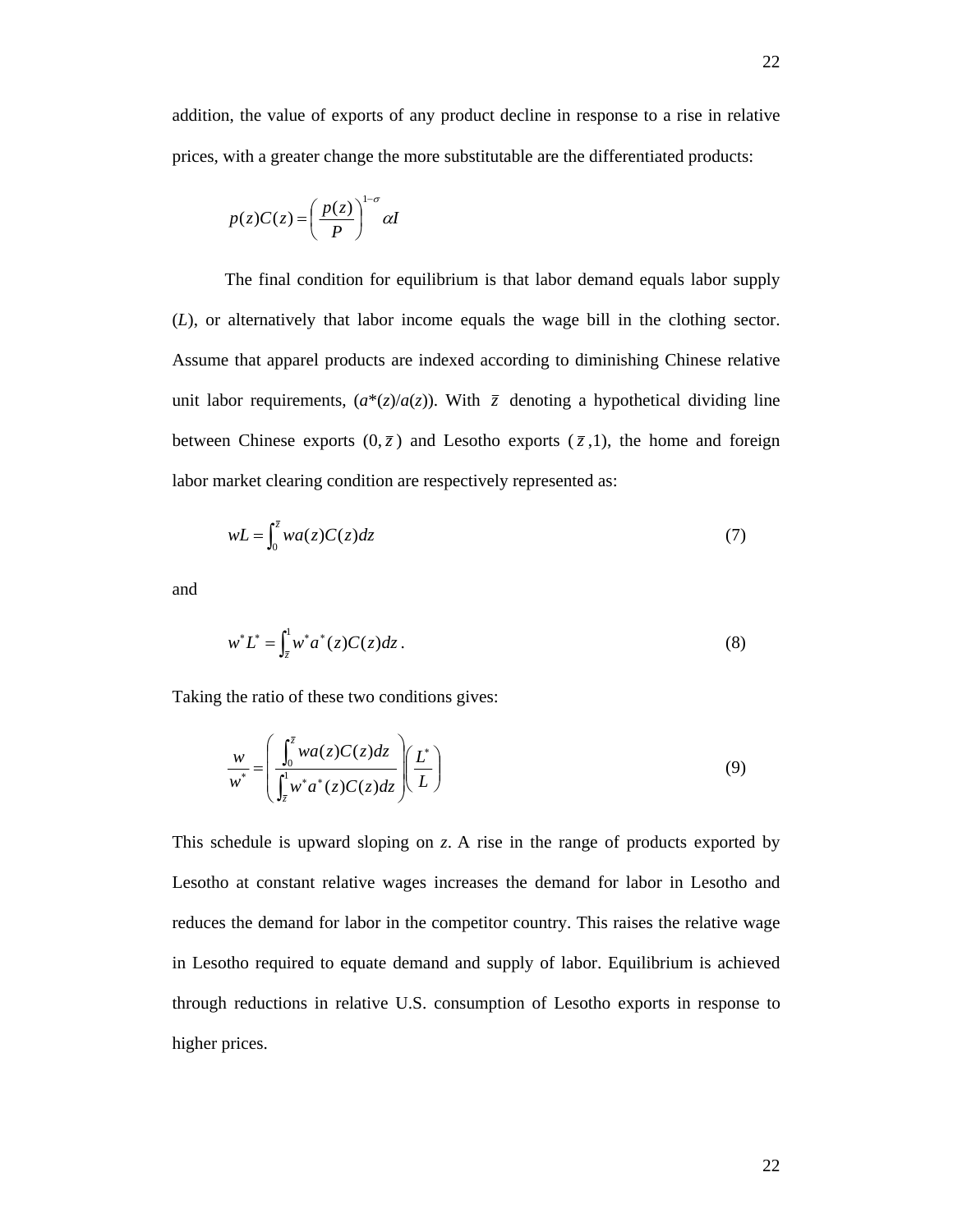If relative wages are fixed, as may be expected in Lesotho where unemployment is very high, then the adjustment to equilibrium will be through changes in the relative employment of labor in the apparel sector  $(L^*/L)$  falls). In what follows, we impose the fixed wage assumption to avoid unnecessary complexity associated with the marginal effect of relative wage changes on the range of products exported. Together, equations  $(2)$ ,  $(3)$ ,  $(6)$ ,  $(7)$   $(8)$  and the price index solve for Chinese and Lesotho wages, the geographic specialization of apparel exports, the price index *P* and U.S. consumption and prices across the full spectrum of products.

## *Quotas and product choice for exporting firms*

The MFA was important in the markets in which Lesotho and other clothing producers operated and its application and elimination had major effects (Harrigan and Barrows, 2009). Quotas on clothing imports into developed economies were widely applied under the MFA with imports from China particularly constrained (Brambilla, Khandelwa and Schott, 2010). The MFA, therefore, led to a geographical dispersion of clothing production as producers re-located to countries where there were unused quotas. Lesotho (and other AGOA countries) was a beneficiary of this relocation of production as its US quotas were not filled.<sup>22</sup> But the effects on clothing products were not all the same. As we will argue, *quotas under the MFA induced the export of low value added, fabric-intensive and low priced (low quality) clothing products in developing countries such as Lesotho.* 

It is well established in the literature that under competitive conditions a quota is equivalent to a specific tariff (Falvey, 1979). The result also holds in cases of

l

 $^{22}$  For data on quota fill rates see the US Office for Textiles and Apparel (OTEXA)

<sup>(</sup>http://otexa.ita.doc.gov/). Brambilla et al. (2010) provide a review of the fill rates for various countries since the 1980s.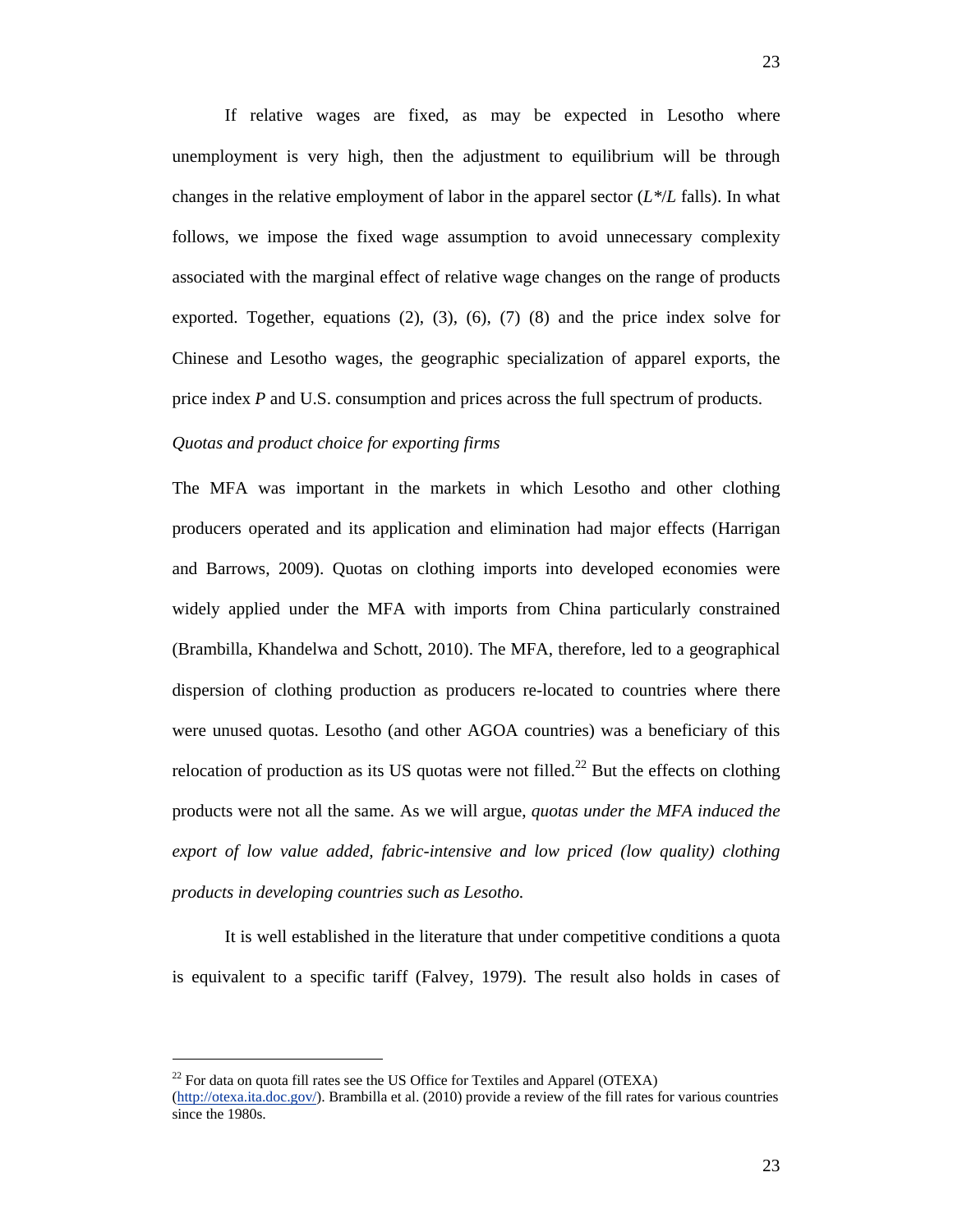imperfect competition (Feenstra 1988, 2004).<sup>23</sup> While the quota restricts the total volume of sales, its effect differs across products produced by the firm. Firms adjust exports of different products to ensure that they earn the same quota premium from each good exported (Feenstra, 2004). The effect is that exports of low priced (low quality) products are the most adversely affected.

We find similar effects in our model. Assume apparel quotas are imposed on imports from China. The specific tariff effect of the quota (denoted as *s*) alters the allocation condition (equation 3) that determines the range of apparel products exported by Lesotho. The condition becomes:

$$
a(z)w + \theta(z)PF(z) \le a^*(z)w^* + \theta(z)PF^*(z) + s. \tag{10}
$$

Assuming, for exposition purposes, that both Lesotho and China have access to fabric at world prices  $(PF^*(z) = PF(z))$ , this equation can be re-specified in terms of Lesotho's Relative Unit Labor Cost  $(RULC)$ :<sup>24</sup>

$$
\frac{wa(z)}{w^*a^*(z)} \le 1 + \frac{s}{a^*(z)w^*}
$$
\n(11)

Further, if we let  $\lambda^*(z)$  denote the share of fabric in foreign costs  $(\lambda^*(z) = \theta(z)PF^*(z)/c^*(z))$  and therefore  $1-\lambda^*(z)$  as unit labor costs as a share of total costs  $( = w^* a^* (z) / c^* (z) )$ , we can simplify the allocation condition even more to:

$$
\frac{wa(z)}{w^*a^*(z)} \le 1 + \frac{s}{(1 - \lambda^*(z))c^*(z)}.
$$
\n(12)

 $\overline{a}$ 

 $23$  See Krishna (1987) for an imperfect competition model where firms jointly select the quantity and the quality of the products they export in response to a quota. Feenstra (1988, 2004) also show how quotas lead to an upgrading of the characteristics within each variety produced.

<sup>&</sup>lt;sup>24</sup> In Lesotho, for example, import duties were rebated on imported fabric used in the production of apparel exports. We ignore the effects that transport cost differentials have on the relationship. Specific transport costs on output can be modelled in an equivalent way to the effect of specific tariffs and quotas. For example, relatively high specific transport costs on output for the competitor country have the equivalent effect on quality as our example for quotas. See Falvey (1979) and Hummels and Skiba (2004).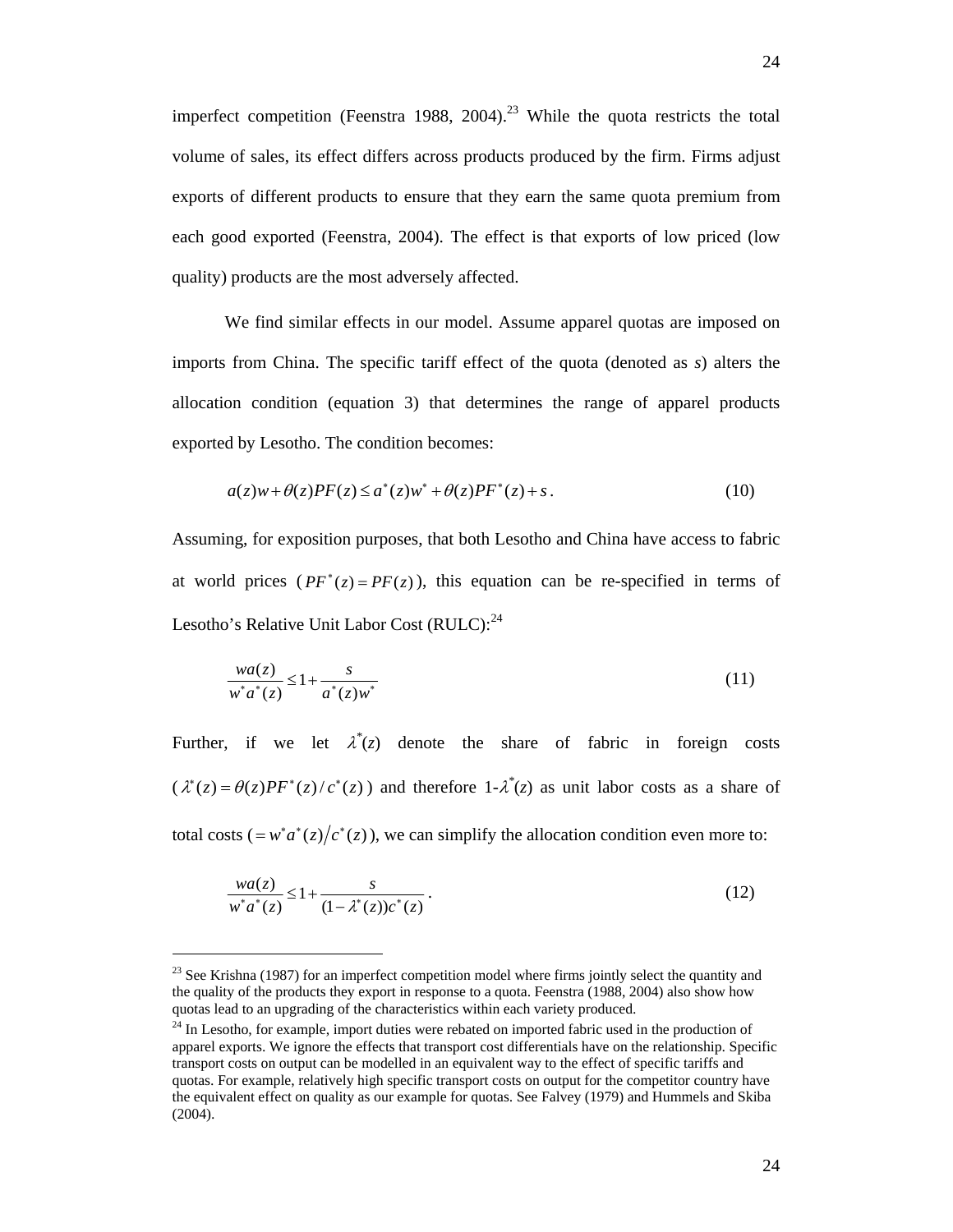The effect of the quota is a modified allocation condition in which the right hand side of the DFS equation (4) is raised by the term  $s/(1-\lambda^*)c^*$ . This term is positive and *rises* if, ceterus paribus, *s* increases, costs fall or the share of fabric in production rises.

We can consider four implications of quotas under the MFA for apparel exports from Lesotho using this relationship.<sup>25</sup> Firstly, the effect of a quota is equivalent to a specific subsidy on exports from non-quota constrained countries such as Lesotho. This enables Lesotho's producers to export apparel products even if they do not have a comparative advantage in the production of that product, i.e. where their RULC exceeds 1 by up to  $s/(1-\lambda^*(z))c^*(z)$ . The implicit subsidy conferred by the tariff compensates the relatively inefficient apparel producers for their high relative unit labor costs and helps explain why countries such as Lesotho exported apparel under the MFA despite productivity levels that were lower and wage levels that were comparable to those of Asian levels (Lall 2005).

The second consideration is that the implicit subsidy of the quota for Lesotho (and other non-quota constrained countries) is a greater percent of the overall value the lower is the price  $(c^*(z))$  of the product exported by China. This is the standard result for quotas obtained by Falvey (1979). Quota constrained countries upgrade quality of exports by shifting to higher priced varieties. What we show here is that the

 $\overline{a}$ 

 $25$  There are two additional considerations. Missing from this story is the fact that within-quota tariffs were also imposed under the MFA. As shown by Hummels and Skiba (2004), *ad valorem* tariffs lower the relative demand for high-quality goods in the presence of per unit transport costs (or equivalently quotas). As tariffs rise, the shadow price of the quota constraint falls and dampens the effect (but not direction) of the quota on relative demand for high-quality products. The final consideration is that import quotas administered by the Office of Textiles and Apparels (OTEXA) are specified in terms of yardage of fabric equivalents and not quantity of goods. In this case, the quota is equivalent to a specific tariff on the price per square meter of fabric equivalence, i.e. the allocation condition is:  $c(z)/\theta \leq c^*(z)/\theta + s$ . The implication for Lesotho is that relative demand and relative prices shift *in favor of exporting low priced clothing varieties that are intensive in the use of cheap fabric.*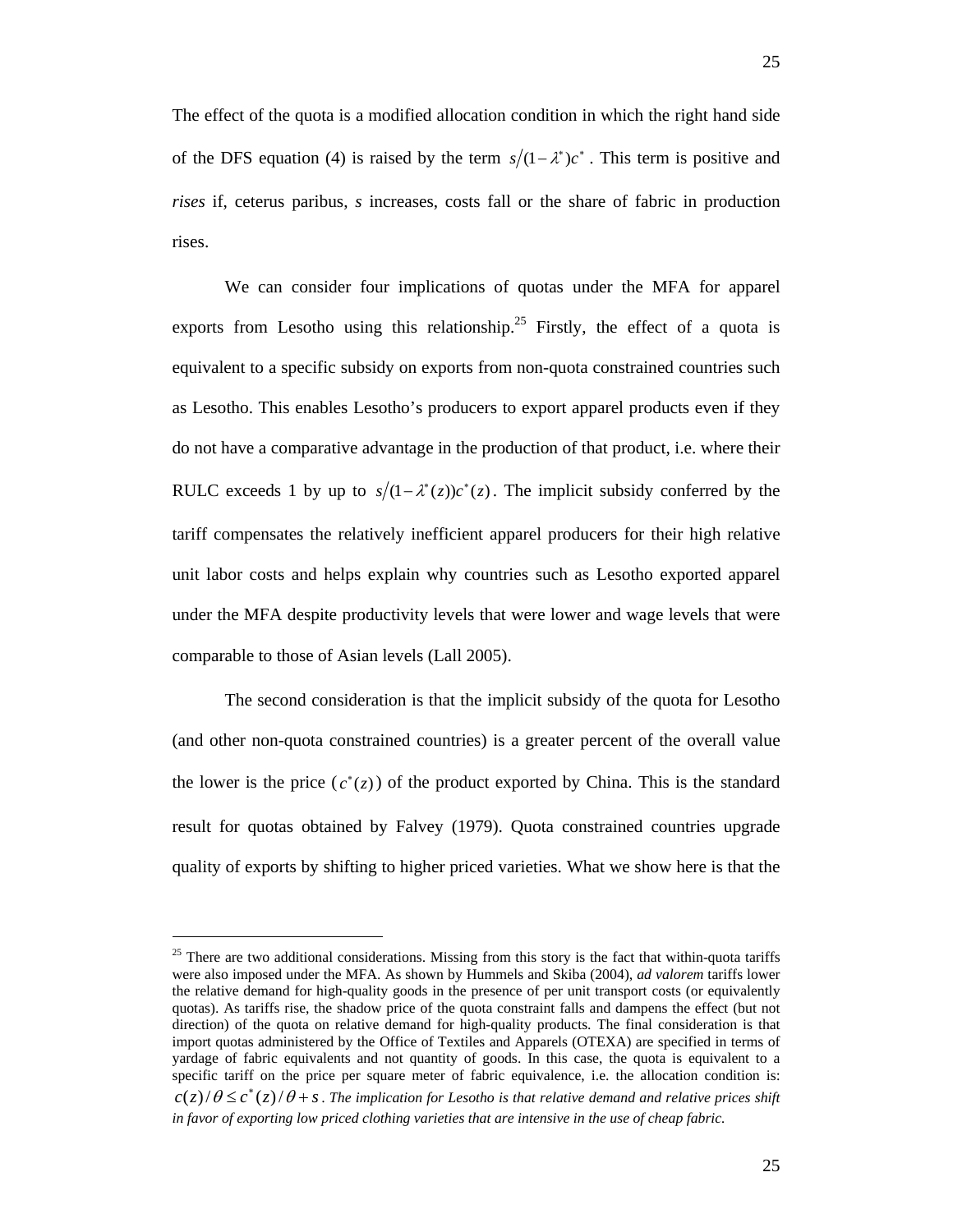The third consideration is novel to our model. Holding costs constant, the *effective* subsidy, i.e. the subsidy as a proportion of value added, rises exponentially with the share of costs (of the efficient producer) attributed to fabric. Alternatively, the effective subsidy is greater the smaller the value added of the product.

Take for example, two apparel products each priced at US\$ 10, but differing in terms of fabric-intensity: Fabric costs make up 90 percent of the cost of product A and 1 percent of the cost of product B. Assume further that the specific tariff equivalent of a quota on imports from China is 1 dollar. The resulting effective export subsidy for Lesotho is just over 1 percent for product B, but is 100 percent for product A. In fact, the effective subsidy is 100 percent for any product in which China's labor costs are equal to 1 dollar. The implication is that firms in Lesotho will be able to compete in exporting product B, even if their unit labor costs are 100 percent higher than those of the competitive quota constrained supplier (China). These considerations explain how the quotas enable an expansion in the range of products exported by Lesotho and other non-quota constrained countries, i.e. growth along the extensive margin.

The impact of the quota is to shift the Chinese out of low prices products. This implies that relative price increase of Chinese exports will be strongest in low priced products. This leads to the fourth effect: Lesotho will also experience growth in the volume and value of existing exports (intensive margin) as the relative price of their existing exports falls relative to the exports from quota constrained countries (their export price falls relative to the average price index, see equation 6).. Therefore in Lesotho we expect the strongest intensive margin growth in exports in existing low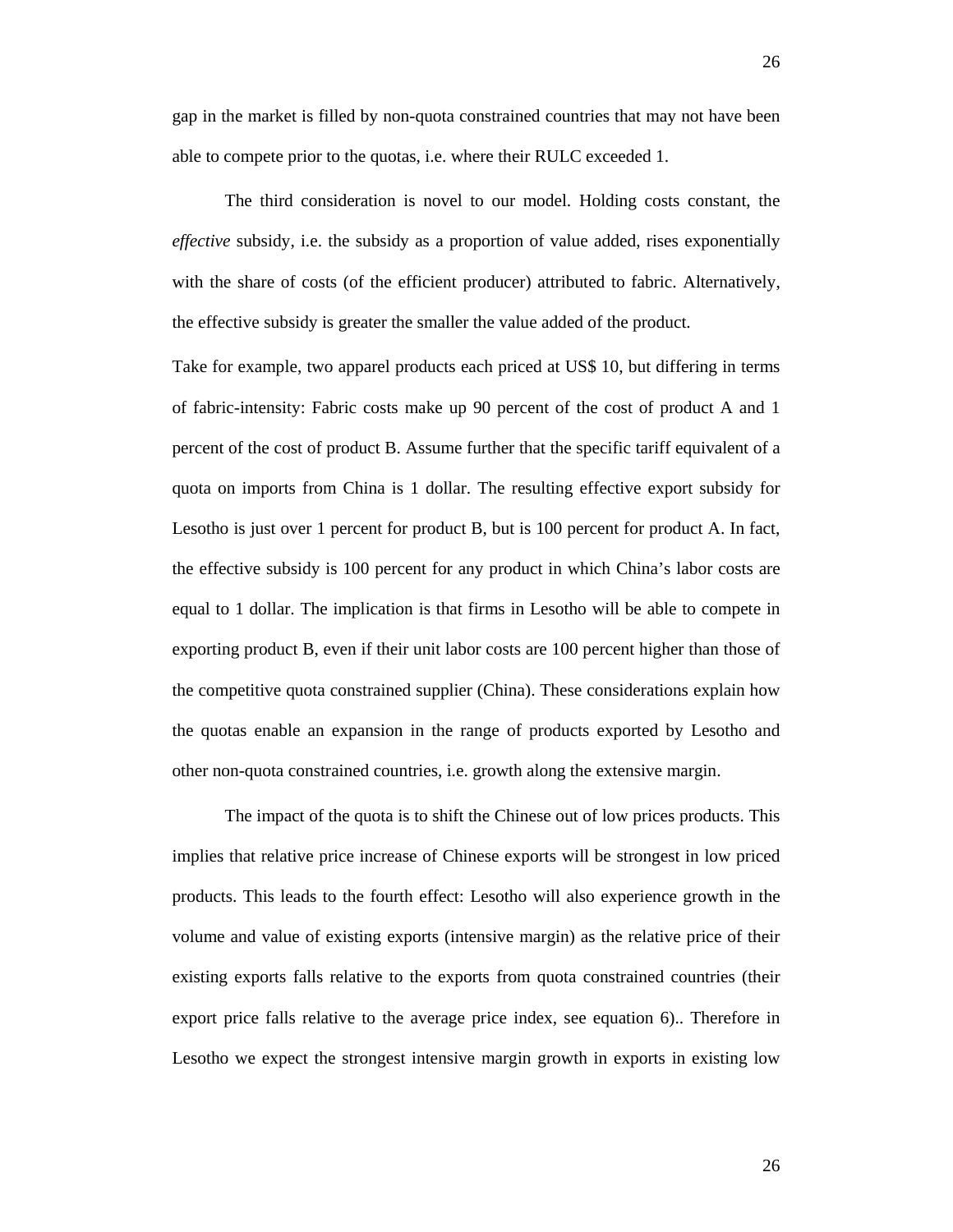In conclusion, we expect four effects of the MFA on Lesotho and other AGOA countries (and other non-quota constrained countries): a rise in the export of both (i) existing and (ii) new apparel products combined with specialization in (iii) cheap low quality products with (iv) very little value addition. The removal the MFA would have had the opposite effects. Previously quota constrained countries would shift production towards cheaper products with lower labor value added. Unconstrained countries would thus be especially adversely affected in these shifts, both in terms of the range and value of their apparel exports.

#### *Tariff preferences and product choice*

l

We now turn to an analysis of the effect of the tariff preferences granted under AGOA. Generally, theory suggests that in a competitive market *ad valorem* tariffs have no impact on value-addition as they preserve relative prices faced by the firm and the consumer (Falvey, 1979; Feenstra 1988).<sup>26</sup> This changes once we introduce tariffs and tariff preferences in a model where products contain internationally traded intermediate inputs such as fabric.

Once tariffs are introduced, what determines whether Lesotho exports product  $y(z)$  is whether the tariff inclusive price of its good in the US market is less than or equal to its foreign competitor, China:  $27$ 

$$
c(z)(1+t) \le c^*(z)(1+t^*)
$$
\n(13)

 $26$  Krishna (1987) presents an imperfect competition model where the firm's choice of output and quality is influenced by ad valorem tariff rates.

<sup>27</sup> To simplify the model we have assumed that the *ad valorem* tariff does not vary by variety. Apparel tariffs actually vary enormously according to the type of fabric used and in some cases according to the quantity and amount of fabric used in production. Extending the model to allow for variation in tariffs across *z* does not alter the main insights of the theory.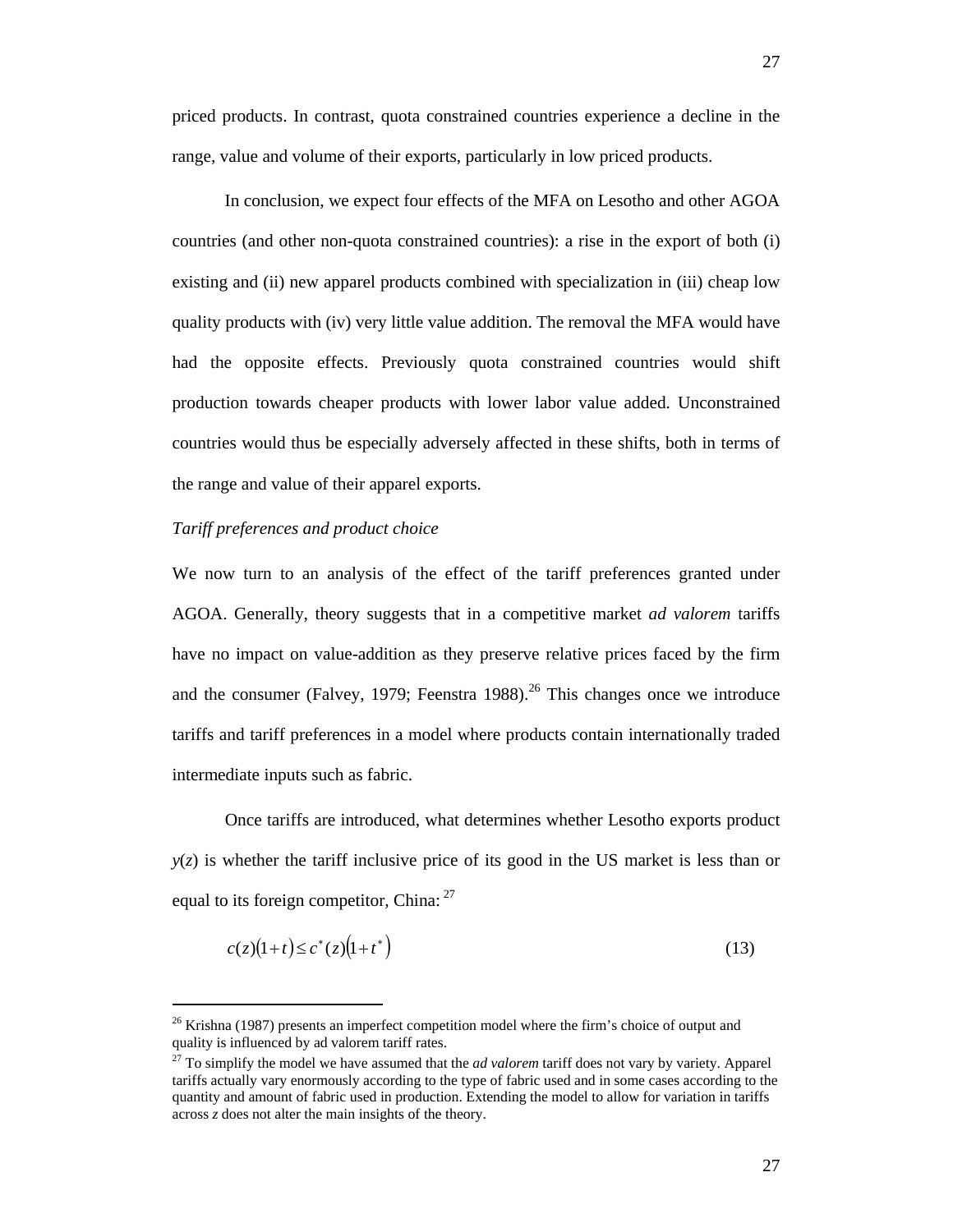Letting  $\phi(z)$  denote the Lesotho fabric price relative to the Chinese fabric price,  $PF(z)/PF^*(z)$ , we can express the allocation condition (13) in terms of relative unit labor costs (RULC) and fabric cost shares  $(\lambda)$  as follows:

$$
\frac{wa(z)}{w^*a^*(z)} \le \frac{\left(1+t^*\right)}{\left(1+t\right)} + \frac{\lambda(z)}{1-\lambda(z)} \left[\frac{\left(1+t^*\right)}{\left(1+t\right)} - \phi(z)\right] \tag{14}
$$

The cut off point defining what products will be exported by Lesotho is now a function of relative tariff rates faced, fabric-intensity and relative fabric prices. To explore the implications for product choice under AGOA, three different scenarios are compared:

(a) Case 1: Pre-AGOA with MFN tariffs and competitive input supplies,

(c) Case 2: AGOA tariff preferences for LDC Special Rule beneficiaries,

(d) Case 3: AGOA tariff preferences for non-LDC Special Rule beneficiaries

*Case 1: No preferences, MFN tariff rates (t = t\*) and access to competitively priced inputs*

In the first scenario the US imposes common MFN tariffs on apparel imports from Lesotho and China. For MFN trade there are no rules of origin requirements or restrictions on access to internationally priced fabric, so barring domestic restrictions on use of inputs, all countries have access to internationally priced fabric, i.e.  $(\phi(z)=1)$ .

In this scenario, the product allocation condition 14 reduces to the standard RULC condition of the DFS model (equation 4). Tariffs affect both countries equivalently and the unit fabric cost components cancel each other out. The geographic location of production is determined entirely by relative unit labor costs, with specialization according to comparative advantage. Fabric intensity has no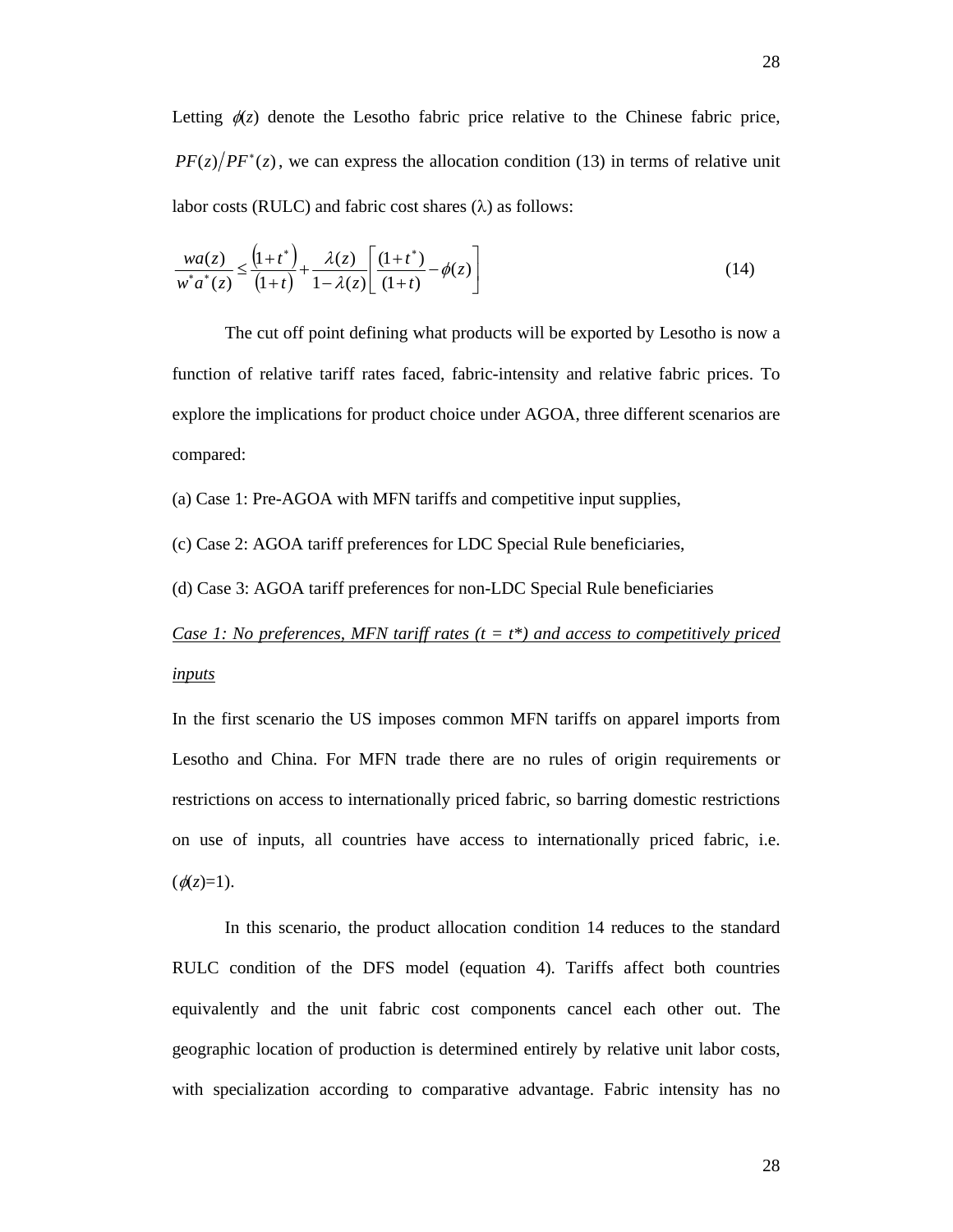bearing on what a country exports. Tariff protection in this scenario introduces no fabric-use bias.

#### *Case 2: Preferential access granted to home (t=0, t\*>0) and no rules of origin*

The second scenario is set up to reflect the AGOA preferences granted to Lesotho and other LDBCs. These countries are granted a tariff preference into the U.S.  $(t = 0,$ *t*\*>0), but under the LDC Special Rule are also able to use internationally competitive third-country fabric in the production of apparel exports. Given our assumption of notransport costs, fabric prices are therefore equal in Lesotho and China ( $(\phi(z)=1)$ ).

The allocation condition in this case simplifies to:

$$
\frac{wa(z)}{w^*a^*(z)} \le (1+t^*) + \frac{\lambda^*(z)}{1-\lambda^*(z)} \left(t^*\right). \tag{15}
$$

What can be observed from the relationship is that the *effective* preference is a function of both the tariff preference as well as the ratio of fabric cost shares to value added costs shares  $(\lambda^*/(1-\lambda^*))$ . We explore the implications of this in more detail.

Take a scenario where apparel products contain no fabric, i.e.  $\lambda^* = 0$ , and the term on the far right of equation 15 falls away. The tariff preference has a uniform impact on all apparel products and allows Lesotho to export products in which it is up to 1+*t*\* times less efficient at producing than China. For example, a tariff preference of 20 percent enables the home country to export new apparel products where its unit labor costs are up to 20 percent greater than their foreign competitors.

In addition to the export of new products (i.e. growth along extensive margin), the tariff reductions under AGOA also raise U.S. consumption of existing products exported by Lesotho (i.e. the intensive margin) through reductions in the relative U.S. consumer price of these goods. The effect on the volume and value of exports could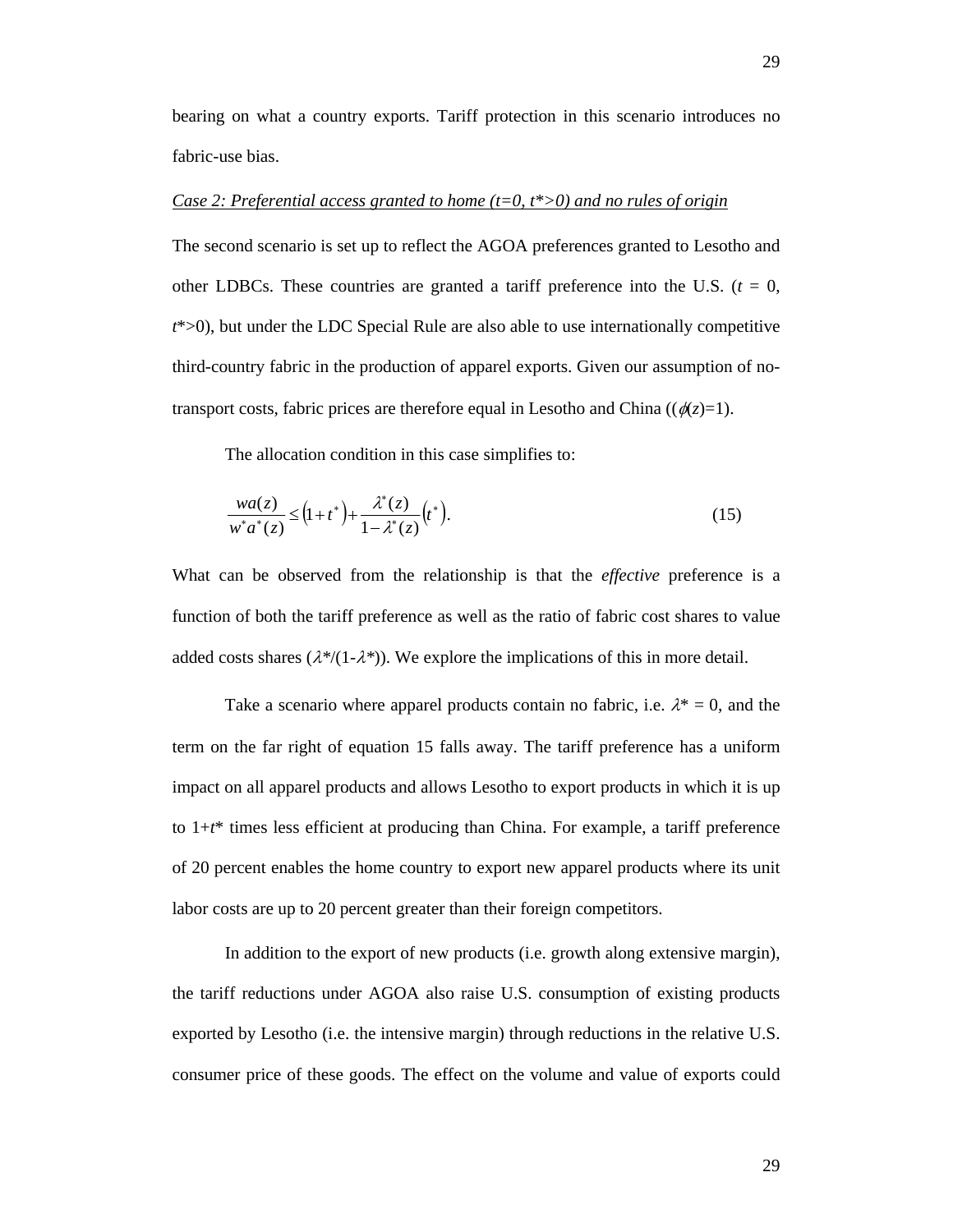be very large if products are highly substitutable. We would therefore expect to see growth in exports along both the intensive and extensive margin.

Once fabric is introduced, the AGOA preferences alter relative incentives to export products of different unit fabric contents. In particular, the tariff preference is greater for products with higher fabric cost shares. This is revealed by the second term on the right hand side which is positive and increasing (exponentially) in  $\lambda^*$ . As the fabric cost share approaches 1, the effective preference granted to Lesotho converges on positive infinity.

Diagrammatically, this relationship is represented in Figure 5. Assume for simplicity sake, that Lesotho's relative unit labor costs are fixed at  $\left(\frac{aw}{a^*w^*}\right)_1$  on the vertical axes for all apparel products. We have also assumed that Lesotho's RULC exceeds 1. On the horizontal access, apparel products are ordered according to rising fabric cost shares (or diminishing labor cost shares). In a competitive environment where Lesotho and China face the same U.S. tariffs (see Case 1 in Figure 5), Lesotho would not export any products as its RULC exceeds 1. With tariff preferences plus waivers from the rules of origin granted to Lesotho, the relevant comparison is between RULC and the solid line (equals the right hand side of equation 15) identified as Case 2 in the Figure. Lesotho is still unable to export products with low fabric cost shares. However, because the effective tariff preference rises with fabric cost share, Lesotho is able to export all products in which the fabric cost share exceeds  $\lambda_1$ , despite having no comparative advantage in these products.

In sum, the tariff preference affects Lesotho's exports in three ways. Firstly, it raises the relative unit labor cost threshold by  $(1 + t^*)$ , which is equivalent to what we would expect in a tariff adjusted DFS model. Secondly, the threshold defining the cutoff-point is higher for fabric intensive products. This arises because tariffs not only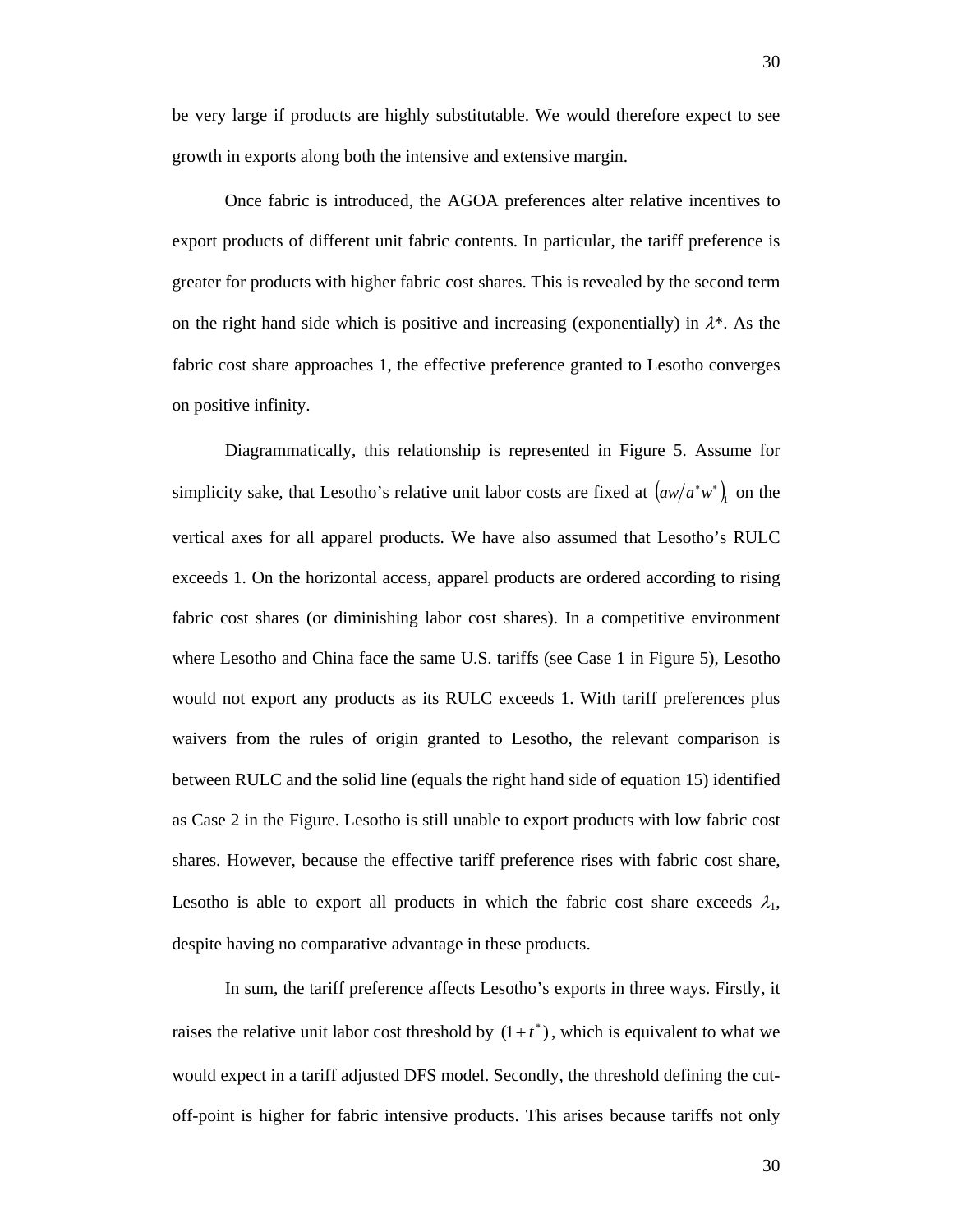tax foreign unit labor costs, but also tax the fabric content of the product. *The total tariff equivalent preference per unit labor cost is therefore an increasing function of the unit fabric cost share*. 28 Finally, by reducing the relative price of exports, the preferences increase the volume and value of existing imports from beneficiary countries.

The implication for LDC AGOA beneficiaries is that they enter and specialize in the export of the most-fabric intensive apparel products. *The AGOA preferences to LDC beneficiaries therefore compound the existing incentives to produce low value added or fabric-intensive products brought about by the MFA.* There is one important difference. The AGOA incentives are unrelated to the price of the product, only fabric intensity whereas the implicit subsidy for non-quota constrained countries under the MFA is greatest for low priced fabric-intensive products.

#### [FIGURE 5]

l

# *Case 3: Preferential access granted to home (t=0, t\*>0), but rules of origin constraints on fabric inputs*

This scenario reflects the situation for non-LDC Special Rule AGOA countries such as South Africa (and Mauritius for most of the post 2001 period). Apparel exports from these countries have preferential access into the US market, but production is subject to a two-stage transformation requirement. Apparel producers from these countries are therefore required to use domestic (or U.S.) produced fabric in the

<sup>28</sup> In a small-country price taking model, the tariff effects are greatest for fabric intensive products *even amongst those goods where it has a comparative advantage* (the intensive margin). The tariff preferences therefore create incentives for firms to expand production most in the low value-added fabric-intensive varieties of products they are already exporting. In addition, the preferences would encourage entry of the least efficient firms into the most fabric-intensive apparel products.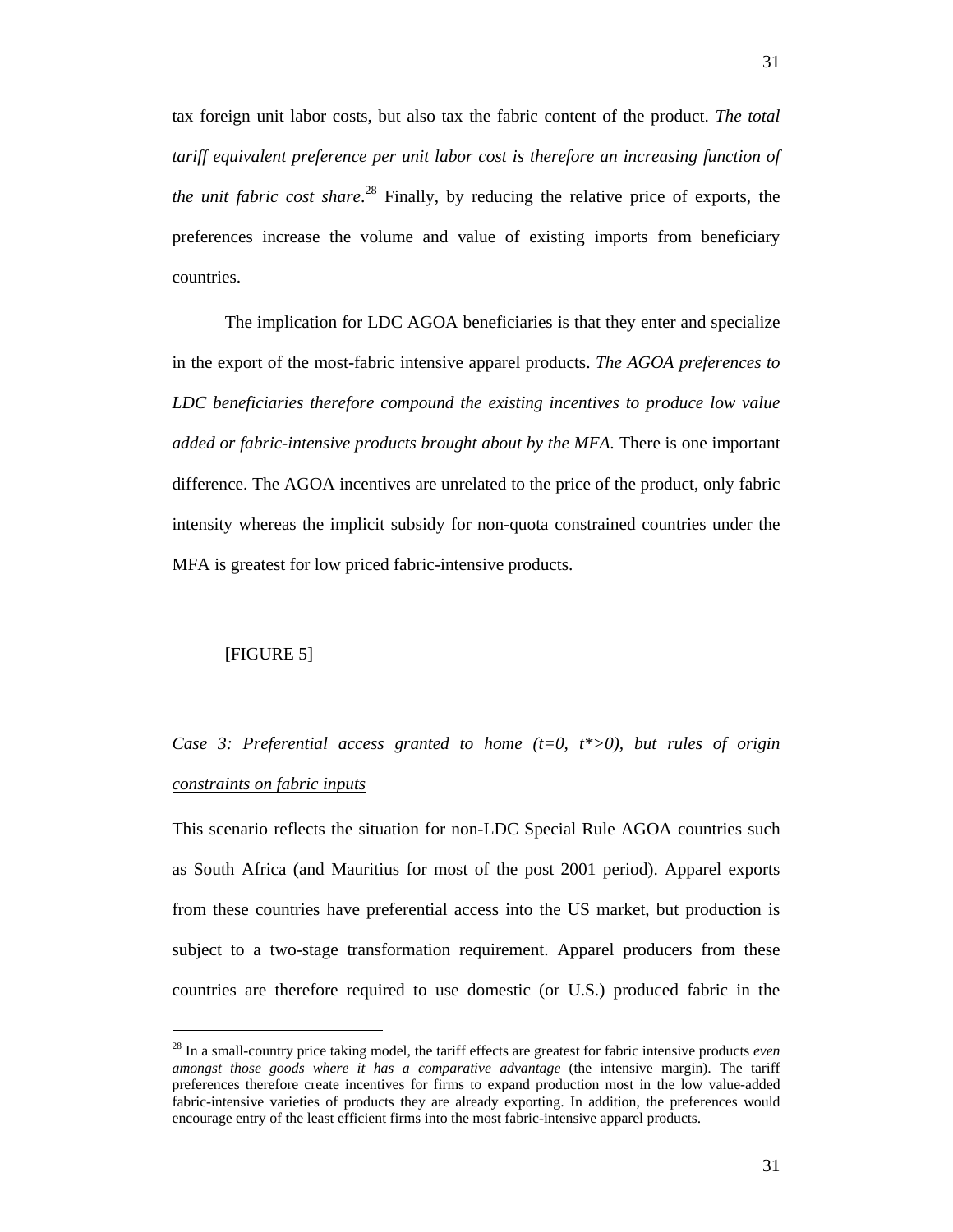production of exports to the U.S. under AGOA preferences. If these countries produce fabric at internationally competitive prices,  $\phi(z)=1$ , then the outcome will be equivalent to Case 2. However, if local fabric is more expensive than foreign fabric,  $\phi(z)$ >1, the allocation condition is given by:

$$
\frac{wa(z)}{w^*a^*(z)} \le (1+t^*) + \frac{\lambda^*(z)}{1-\lambda^*(z)} \left(1+t^* - \phi(z)\right)
$$
\n(16)

The relationship differs from equation 15 in that while the home country is granted a tariff preference, it has to utilize more expensive domestic fabric.

The impact on clothing production relative to the pre-AGOA period is ambiguous and depends on the fabric price disadvantage relative to the tariff preference. Take for instance a scenario (Case 3a) where the home relative fabric price disadvantage is less than the tariff preference such that  $(1+t^* - \phi(z)) > 0$ . In this scenario, the effective preference rises with fabric-intensity, but less so than in Case 2. In Figure 5 this is depicted by the dashed line identified as Case 3a. The home country will export all products in which the fabric cost share exceeds  $\lambda_2$ .

An alternative scenario (3b) is one where the fabric price disadvantage is greater than the tariff preference such that  $(1 + t^* - \phi(z)) < 0$ . Here the effective preference declines as the fabric-intensity of the product rises. At some level of fabric-intensity, the fabric price disadvantage will dominate the tariff preference effect and reduce the right hand side of equation (15) to below 1. At this point, there is a disadvantage associated with exporting under the preferential access scheme as opposed to exporting under MFN rates (Case 1). Firms that are competitive in these products, i.e.  $RULC < 1$ , will then export under MFN rates. In Figure 5, Case 3b depicts the declining effective preference (Case 3b), although in this example, the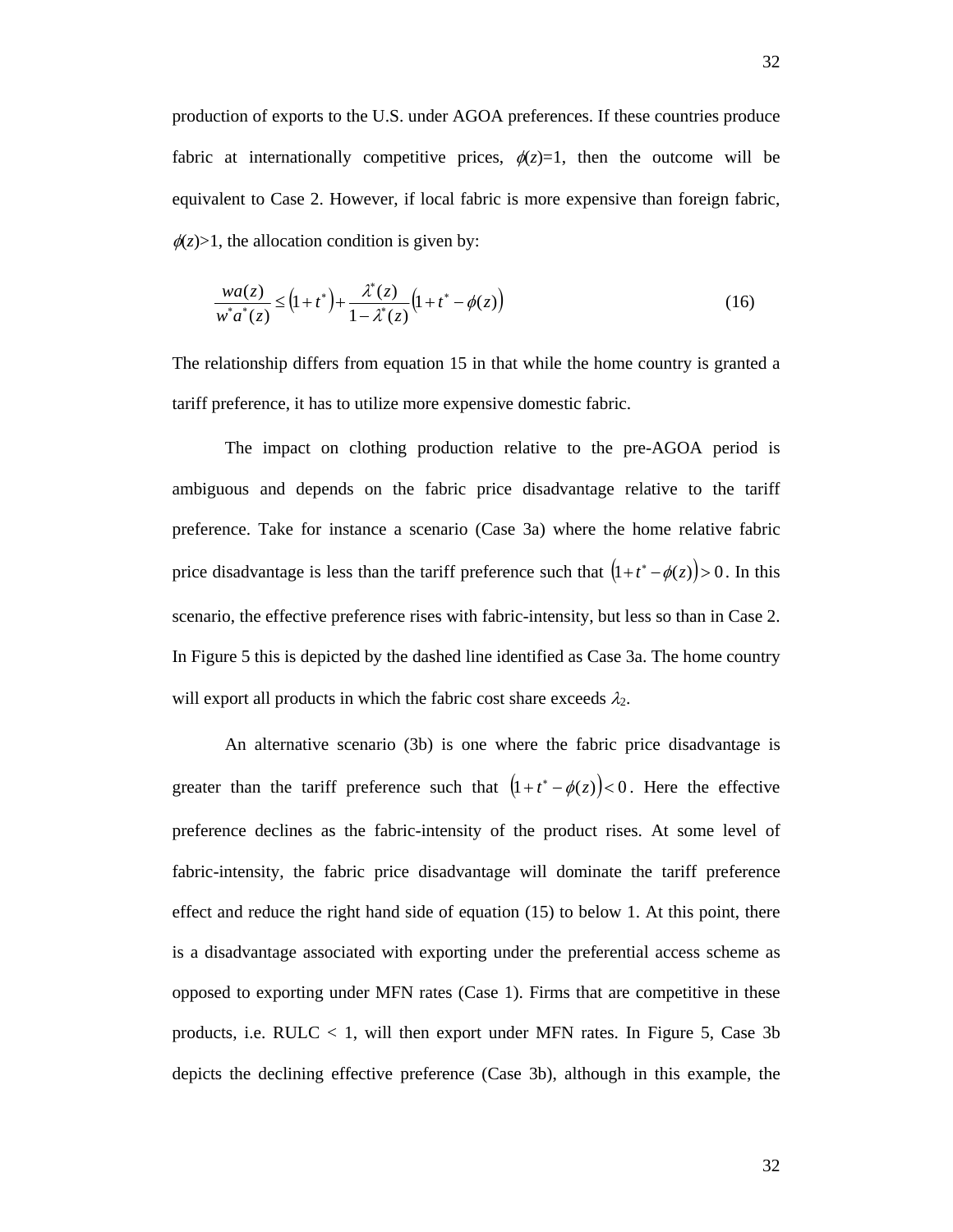non-LDC AGOA beneficiaries will not export at all as the allocation condition 15 is not met for any product.

Bar the case of competitive domestic fabric producers, our model predicts that LDC AGOA beneficiaries such as Lesotho will experience higher growth in export volumes (along both the extensive and intensive margin) to the U.S. than other AGOA beneficiaries. The effect will be particularly pronounced in fabric-intensive apparel products.

#### *Other effects*

Other considerations relate to the development of a comparative advantage in the nascent industry. Our model raises a number concerns in relation to this. Firstly, the incentives steer firms to producing products with the lowest value addition conditional on price, rather than up the value-chain. If these products are characterized by low positive growth externalities, then the preference may trap firms into a lower growth path than alternative preferences that incentive greater value addition.

Secondly, our model does not deal with the opportunity cost of resources used in the production of apparel. If labor supply is not infinite, then the growth in the apparel industry will raise wages, which may actually drive out export firms in other sectors where the home country has a comparative advantage. This also holds for other scarce resources such as infrastructure, land and water.

Thirdly, the specialization by firms in fabric-intensive products makes these exporters highly vulnerable to international price volatility (either through exchange rates or international prices), preference erosion through lower MFN tariff rates and the ending of the waiver of the rules of origin. Changes in these variables result in an amplified impact on the effective subsidy provided by the AGOA preferences and the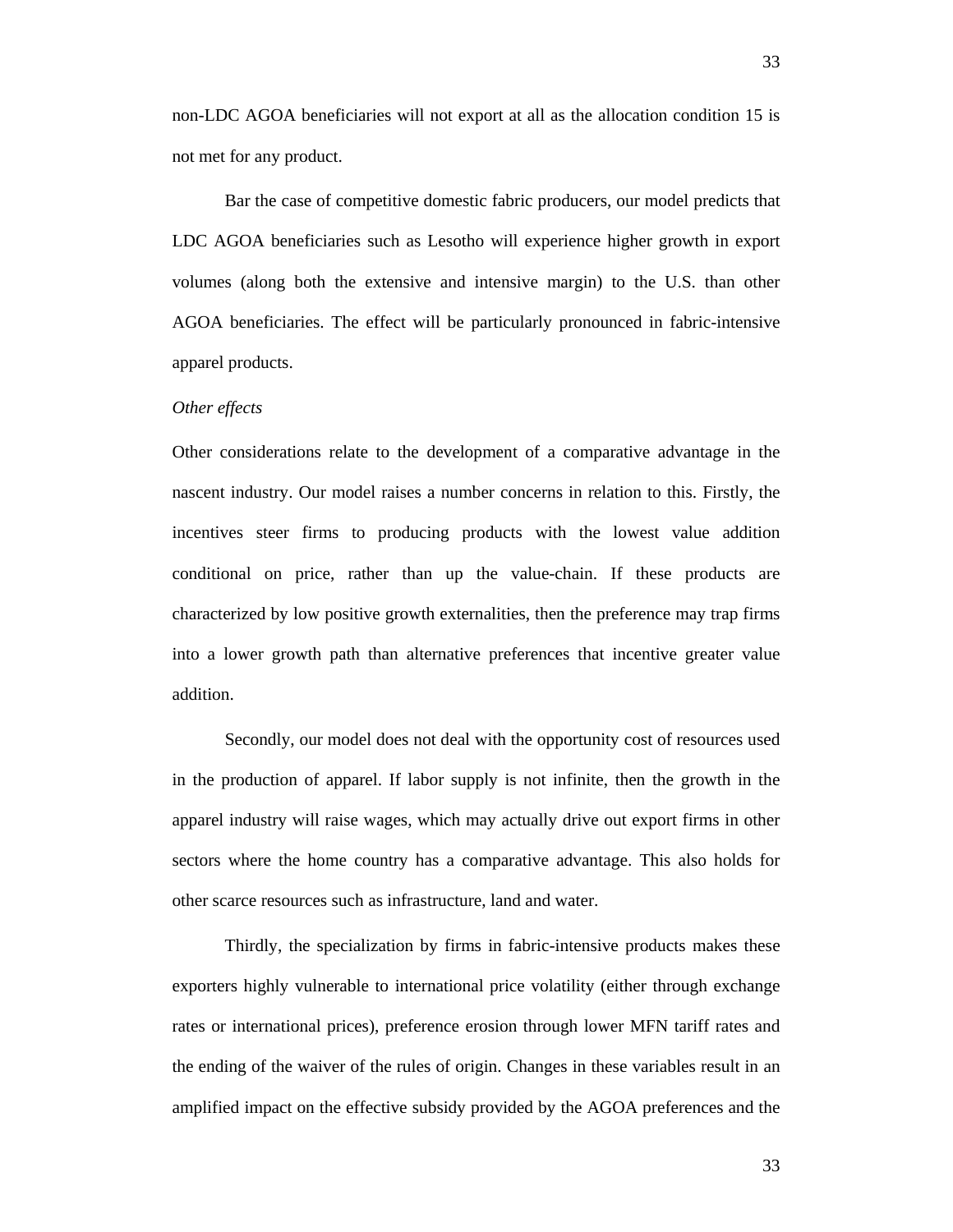MFA quotas. Preference erosion could therefore provide an additional blow that would be seriously underestimated if models fail to capture the contribution of the rule of origin preference.

Finally, the preferences restrict backward linkages by discouraging the addition of value added services from other sectors and inducing exporters to use expensive fabric that is less likely to be produced in poor countries.

## **Empirical application: Testing Methods and Data**

Our background review identified three distinct trade regimes facing AGOA recipients from the mid-1990s: (a) Quotas under the MFA, (b) AGOA preferences including the third country fabric provision, and (c) the expiration of the MFA. Theory suggests that each of these trade regimes had different impacts on the incentives facing AGOA and non-AGOA countries

In what follows we describe the testing approach we use and then apply this to highly disaggregated U.S. import data. Our specific focus is on changes in the characteristics (value-addition, and fabric intensity) of AGOA apparel exports associated with the MFA and AGOA preferences. We ignore the effects on the value and range of imports as this is already covered by existing empirical research.<sup>29</sup> The empirical method we use is difference-in-difference estimation applied to price equations. In essence, we identify changes in the fabric-intensity of U.S. apparel

l

 $29$  We have estimated triple difference-in-difference equations similar to those of Frazer and van Biesebroeck (2010) and do find a surge in apparel imports from lesser-developed beneficiaries relative to other AGOA recipients (and the rest of the world) in response to the third-country fabric provision. The average growth in imports from 2001 through 2004 associated with the fabric-provision is estimated to be up to 282 percent, with stronger effects in products facing high preference margins. We also find that that the expiration of the MFA adversely affected exports from AGOA recipients, but the effect was mitigated for the least developed AGOA countries by the third-party fabric preferences provided under AGOA.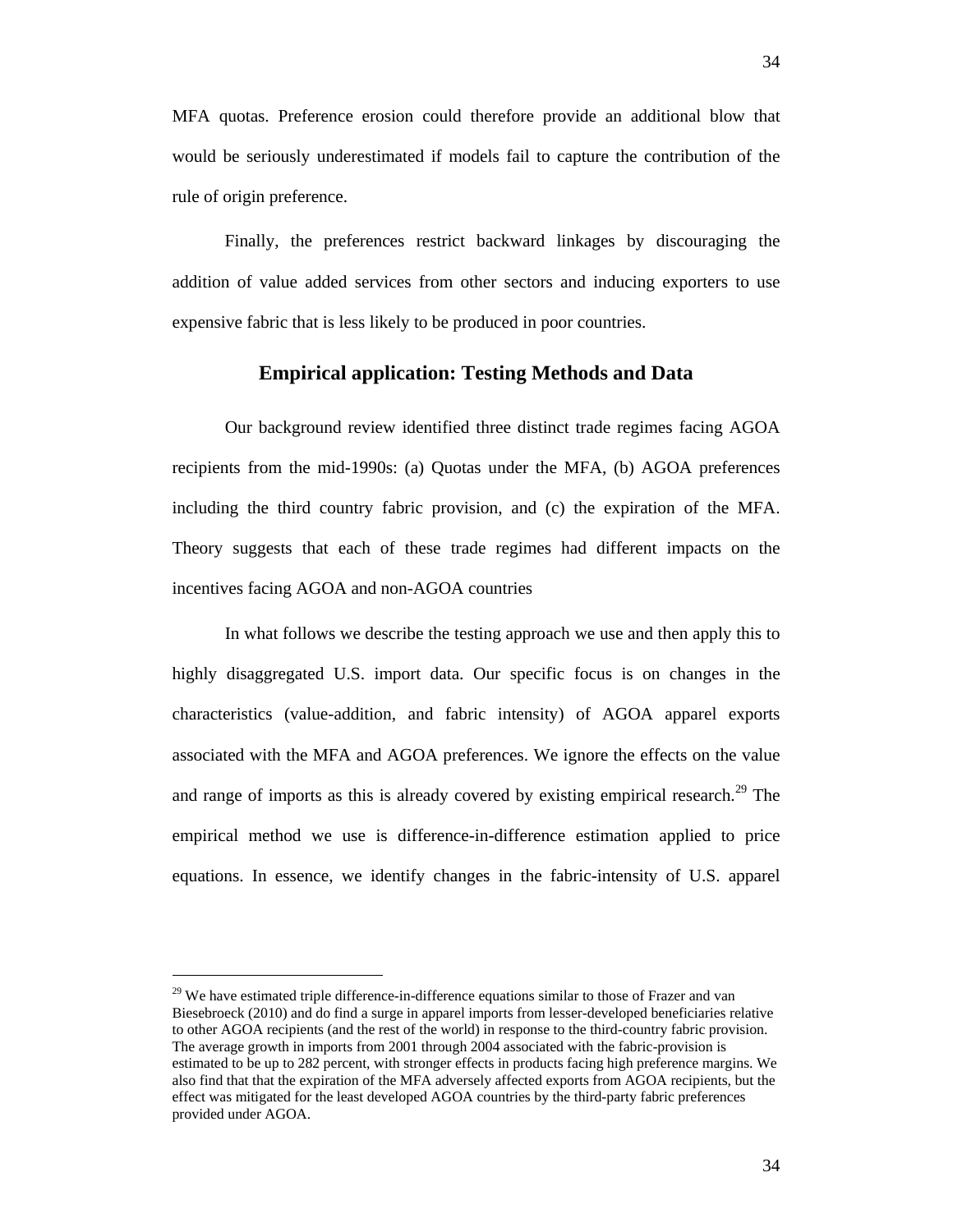imports from AGOA recipients by analyzing changes in the relationship between apparel import prices and fabric input prices.

We find support for our theoretical predictions. Under the MFA, AGOA recipients are found to be specialized in fabric-intensive clothing products with low value addition relative to quota-constrained (and other) countries. Our estimates suggest, however, that the implementation of AGOA led to no further increases in the overall fabric intensity of these exports. Lesser-developed beneficiaries predominantly expanded the output of the products they were already exporting as a result of their MFA preferences, i.e. growth was primarily along the intensive margin.

However, support for our hypothesis of rising fabric-content in response to the AGOA preferences is found after the expiration of the MFA. China and other previously quota-constrained countries raised the fabric content of their exports after 2005 relative to other emerging economies, as predicted by our theory. More importantly for this study is that we also find a rise in the fabric-content of lesserdeveloped AGOA apparel exports relative to the emerging country control group. AGOA preferences therefore helped insulate recipients in those fabric intensive products that China and other quota constrained countries increasingly entered into after 2005.

#### *Empirical specification of the price equation*

An important limitation of existing empirical studies on the effect of AGOA on import values (Collier & Venables 2007; Portugal-Perez 2008; Frazer and Van Biesebroeck 2010) is that import value data, even at the HS 10-digit level, is too aggregated to fully capture changes in product characteristics. By only looking at the value or range of HS10-digit products exported by each country, existing studies may miss important changes occurring within each product line.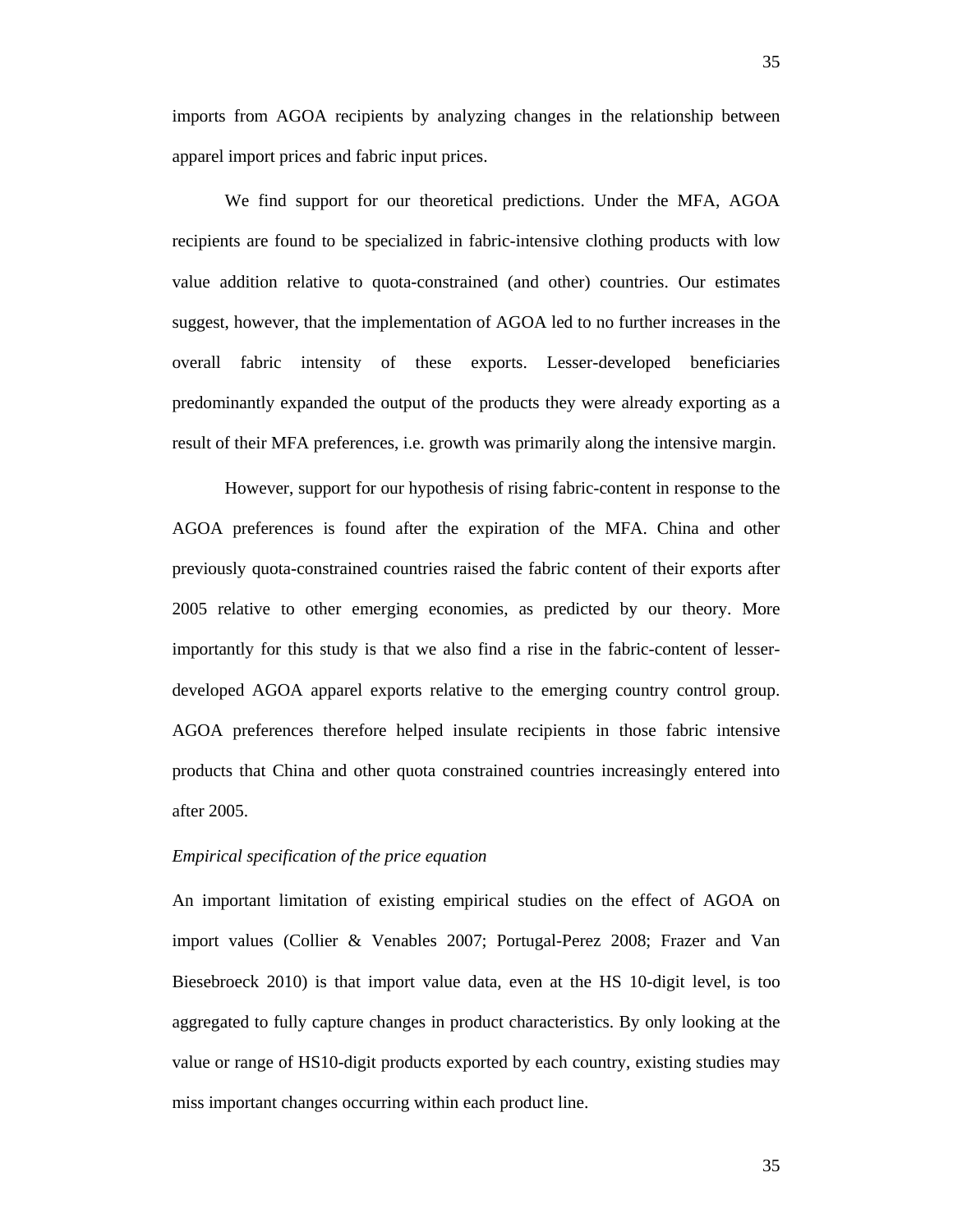Take for example, Figure 6 that plots U.S. import unit values on exporter per capita GDP (both in logarithmic form) for Women's and girls' cotton pullovers (Lesotho's top apparel export) in 2004. The price of imports of this highly disaggregated HS10-digit product ranges from under 10 dollars to over 1000 dollars per square meter equivalent with higher income economies producing the more expensive (higher quality) varieties (as in Hummels and Klenow (2002) and Schott (2004)). The lesser-developed AGOA recipients predominantly situate at the lowprice, low-income per capita end of the spectrum.<sup>30</sup>

#### [FIGURE 6]

l

Our particular focus is on product prices. More specifically, we use differencein-difference estimation to exploit the distinct breaks arising from the implementation of AGOA and the ending of the MFA and identify whether prices changes and changes in the fabric-intensity of apparel products are consistent with those predicted by our theory.

Following Feenstra (2004), the U.S domestic price of an imported good *i* from country *c* is specified as a function of marginal costs (*c\**), the exchange rate (*e*), import tariffs (*tar*), aggregate domestic expenditure (*I*) and the price of substitute goods (*q*) as follows:

$$
\ln p_{ict} = \alpha + \beta_1 \ln c_{ict}^* + \beta_2 \ln e_{ct} + \beta_3 \ln q_{ict} + \beta_4 \ln(1 + tar_{ict}) + \beta_5 I_t + \varepsilon_t
$$
\n(17)

 $30$  There are exceptions. Apparel unit values of China, India and Indonesia, who were amongst the top 4 quota restricted countries under the MFA (Brambilla et al. (2010), are higher than predicted. This is consistent theoretical predictions of quality upgrading in response to quota restrictions.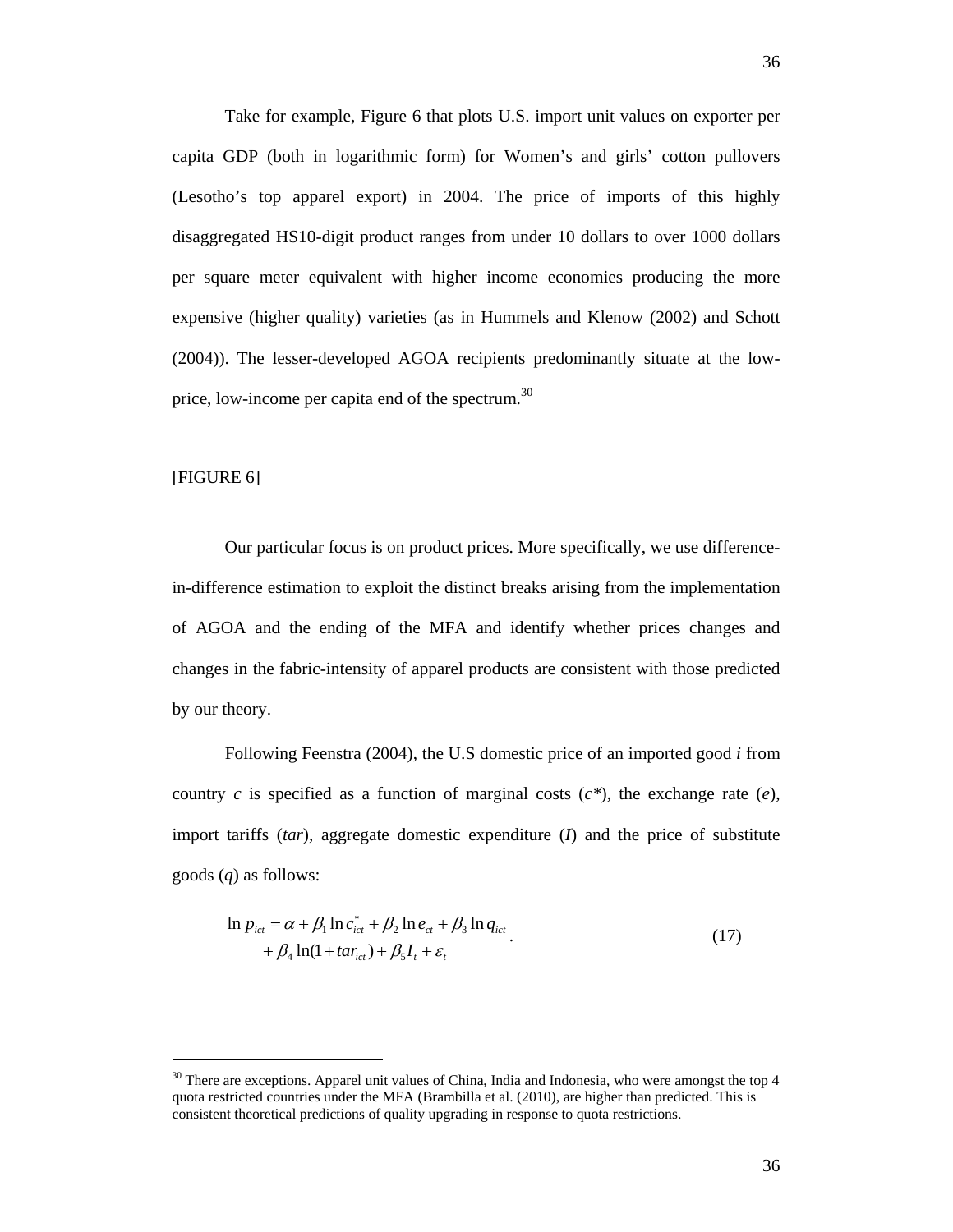This is an unrestricted version of a price equation that imposes symmetric passthrough of the exchange rate and foreign costs (where  $\beta_1 = \beta_2$ ), symmetric passthrough of the tariff and exchange rate (where  $\beta_2 = \beta_4$ ) and homogeneity of degree 1 in its arguments  $(\beta_1 (= \beta_2 = \beta_4) + \beta_3 + \beta_5 = 1)$ .

We are particularly interested in isolating changes in the fabric content of U.S. apparel imports using this equation. This requires a more precise specification of the influence of fabric costs on unit costs *c\**. To simplify the analysis, we impose a unit cost function derived from a constant return to scale Cobb-Douglas production function:

$$
c_{ict}^* = A_t p f_{it}^a p v a_{ict}^{1-\alpha} \tag{18}
$$

*pf* is the price of the fabric used in the production of good *i*, *pva* is the value added price (made up labor and capital costs) and *At* measures total factor productivity. This specification imposes the restriction that the proportion of expenditure spent by the firm on fabric is constant and is given by  $\alpha$ . Substituting (18) into (17) gives the following equation:

$$
\ln p_{ii} = \alpha + \delta_1 \ln pf_{ii} + \delta_2 \ln pva_{ii} + \beta_2 \ln e_t + \beta_3 \ln q_{ii}
$$
  
+  $\beta_4 \ln(1 + tar_{ii}) + \beta_5 I_t + \varepsilon_t$  (19)

where  $\delta_1 = \beta_1 \alpha$  and  $\delta_2 = \beta_1 (1 - \alpha)$ . Given the assumptions imposed, the fabric content of the clothing product can be calculated as  $\delta_1/(\delta_1 + \delta_2) = \beta_1 \alpha/(\beta_1 \alpha + \beta_1 (1-\alpha)) = \alpha$ . Fabric-intensive products would therefore be characterized by large coefficients on the fabric price  $(\delta_1)$  relative to the coefficient on the value added price ( $\delta_2$ ).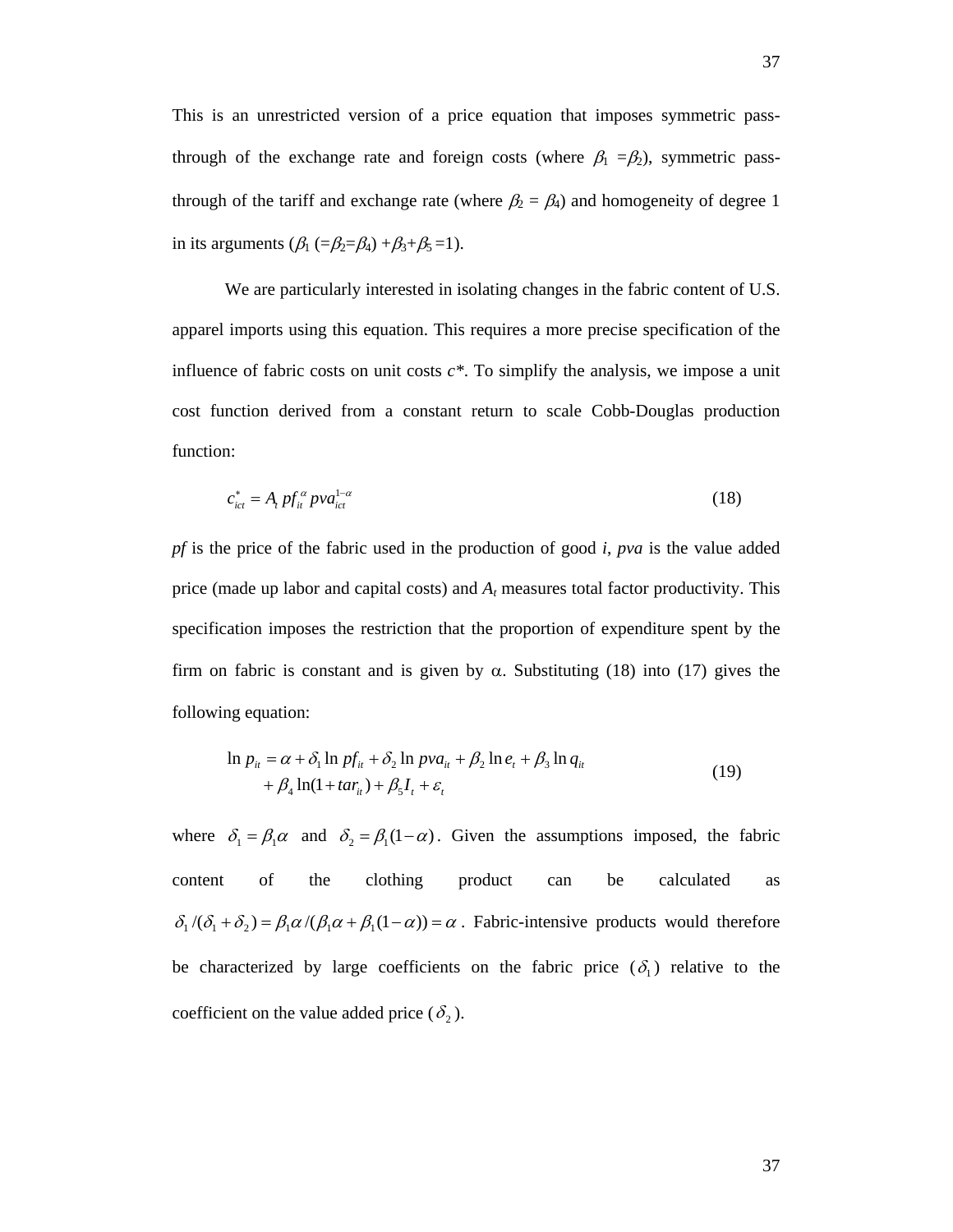There are two changes in response to the MFA and AGOA that we wish to identify: (i) changes in the price level and (ii) changes in the fabric-intensity of U.S. apparel imports.

To identify changes in the level of import prices from a region in response to a shock, say AGOA recipients after 2001, the above equation is modified to include an interaction between an AGOA dummy variable (*DAg*) and a dummy variable for the post-AGOA period (*D01*). The basic price equation in this example is then specified as:

$$
\ln p_{ict} = \theta_1 D01 \times DAg_c \n+ \delta_1 \ln pf_{it} + \delta_2 \ln pva_{ict} \n+ \beta_2 \ln e_{ct} + \beta_3 \ln q_{ict} + \beta_4 \ln(1 + tar_{ict}) \n+ entry / prod_{ct} + \lambda_t + \varepsilon_{ict}
$$
\n(20)

where  $\theta_1$  measures the marginal effect of the AGOA preferences (*D01*) on unit values of U.S. imports from AGOA countries (*DAgc*) relative to all other countries in the sample (the control group). Country by product (*cntry*/*prod*) fixed effects are included, so the regression uses the within-country by product variation of prices and the other variables over time to estimate the coefficients.<sup>31</sup> Year fixed effects  $\lambda_t$  are also included to account for common shocks across all product varieties.

To identify changes in the fabric-intensity associated with the various trade regimes, we focus on changes in the coefficients on the fabric and value added prices. For example, we would expect a shift by AGOA recipients to more fabric intensive varieties within each 10-digit product line to be revealed by a rise in the coefficient on fabric prices and a decline in the coefficient on value added prices.

l

 $31$  The standard most restrictive difference specification includes a dummy variable for AGOA countries  $(DAg<sub>c</sub>)$ , but in equation 22 these have been replaced with country by product fixed effects (*cntry*/*prod*) to allow for country and product level heterogeneity in the base-level of import prices.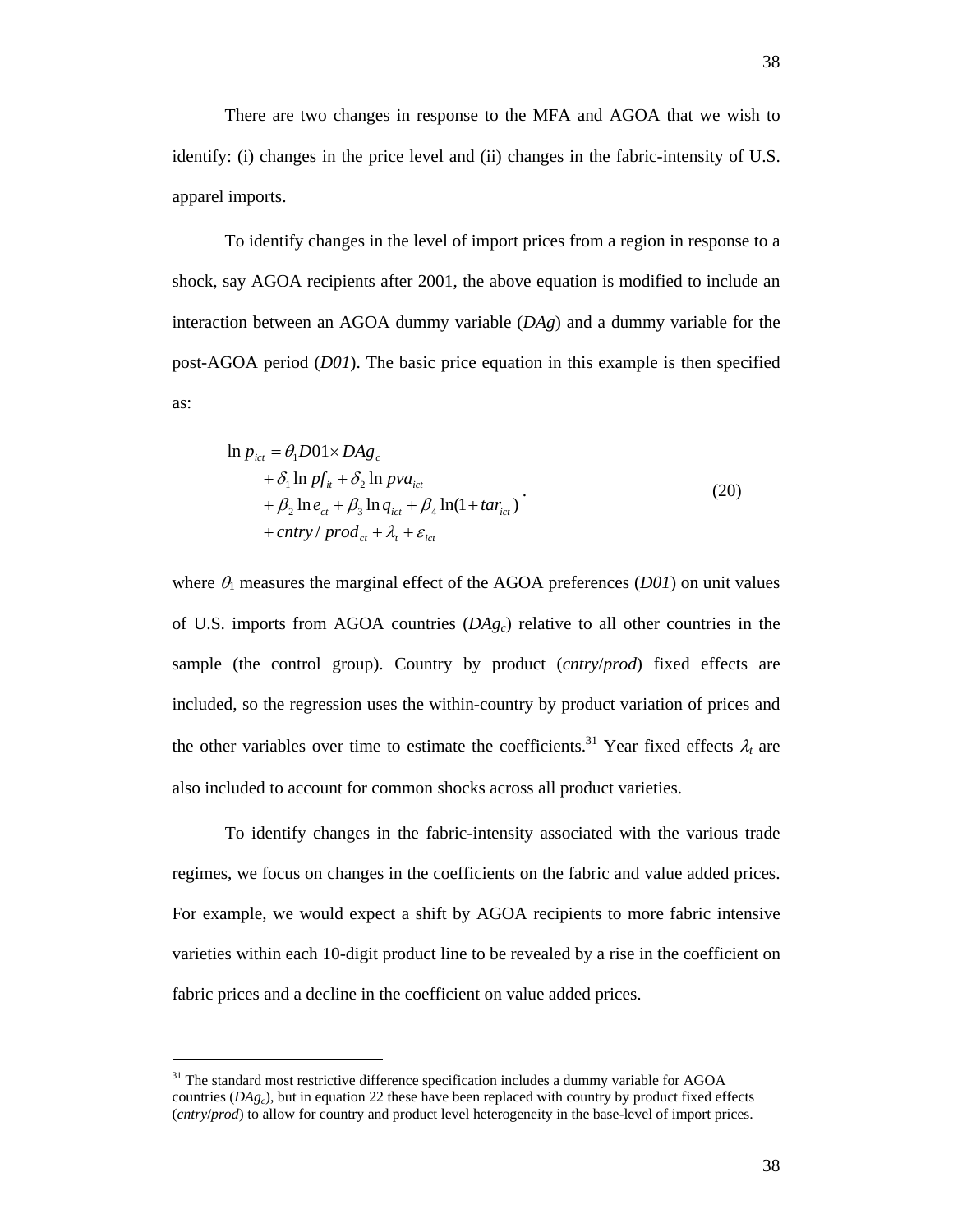We use difference-in-difference estimation to identify changes in the *relative* fabric-content of apparel imports from AGOA beneficiaries. The specification in the case of AGOA preferences is as follows:

$$
r1: \ln p_{ic} = \theta_1 D01 \times DAg_c
$$
  
\n
$$
r2: + (\alpha_1 + \theta_2 D01) \times DAg_c \times \ln pf_{it}
$$
  
\n
$$
r3: + (\alpha_2 + \theta_3 D01) \times DAg_c \times \ln pva_{ict}
$$
  
\n
$$
r4: + (\delta_1 + \theta_4 D01) \times \ln pf_{it}
$$
  
\n
$$
r5: + (\delta_2 + \theta_5 D01) \times \ln pva_{ict}
$$
  
\n
$$
r6: + \beta_2 \ln e_{ct} + \beta_3 \ln q_{ict} + \beta_4 \ln(1 + tar_{ict})
$$
  
\n
$$
r7: + entry/prod_{ic} + \lambda_t + \varepsilon_{ict}
$$
\n(21)

The first row tells us the effect of AGOA on U.S. import unit values of apparel products imported from AGOA recipients. Rows 2 and 3, however, are of most interest to us. The coefficients on the triple interaction terms ( $\theta_2$  and  $\theta_3$ ) measure the marginal impact of AGOA preferences on the fabric-intensity of U.S. imports from AGOA recipients (first difference) *relative to changes in the fabric-intensity of U.S. imports from the control group* (second difference). The latter effect is captured by the coefficients  $\theta_4$  and  $\theta_5$  in rows 4 and 5.

 For example, support for our hypothesis that AGOA preferences raise the fabric-intensity of imports from recipient countries, would be revealed by a positive coefficient on the AGOA country by post-2001 interaction with the fabric price  $(\theta_2)$  in row 2 and a negative coefficient on the AGOA country by post-2001 interaction with the value added price  $(\theta_2)$  in row 3. Note that these coefficients reflect the post 2001 impact on fabric-intensity in AGOA countries *relative* to the post-2001 impact on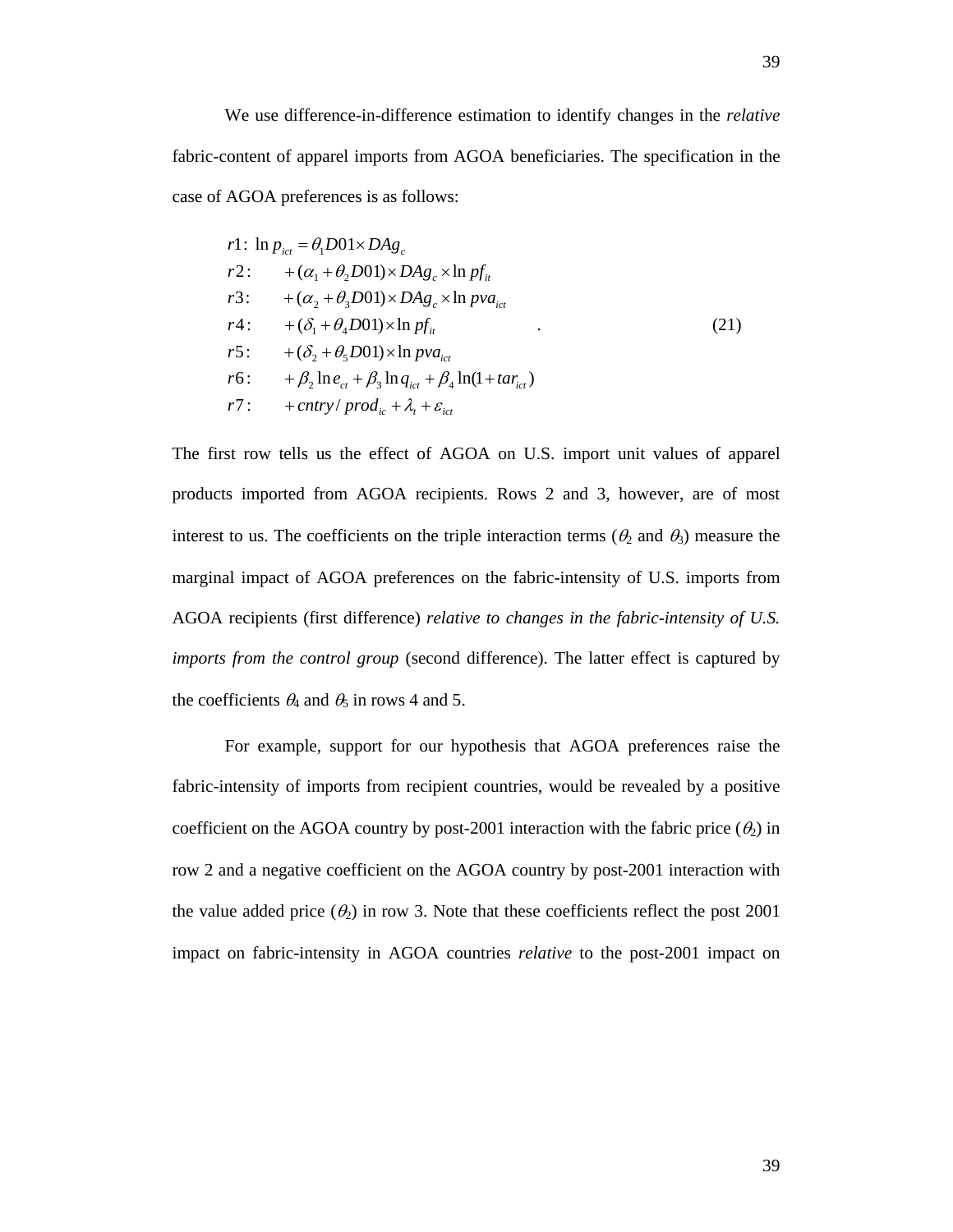fabric-intensity in the control group which is captured by the coefficients  $\theta_4$  in row 4 and  $\theta_5$  in row 5.<sup>32</sup>

Equations 20 and 21 summarize the main approaches used in the following analysis. Further refinements to isolate the marginal effects of the MFA and AGOA preferences on lesser-developed AGOA beneficiary countries will be explained in the relevant empirical sections.

#### *Data*

l

The empirical analysis draws on a panel of time-consistent 10-digit HTS import data for the U.S. from 1996-2008.<sup>33</sup> The raw data contains approximately 1202 product lines for Clothing  $(HS61, 62 \text{ and various sub-codes of HS } 64 \& 65)$  covering 224 countries.

Unlike the price equations specified above, the dependent variable is the log import price of clothing *exclusive* of tariffs, insurance and freight costs. This does not affect the estimates, except that the pass-through of tariffs to US domestic prices of imports is calculated as  $1-\delta$ . Looking at the independent variables, we use the foreign industry value added deflator (in foreign currency) for *pva*, the US dollar to foreign currency exchange rate for *e* and US Producer Prices (at 6-digit NAICS level) (*usppi*) and competitor clothing unit values (at 10-digit level) (*Pcompete*) for substitute products *q*. Applied tariff rates are defined at the 4-digit HS level.<sup>34</sup> In addition to

 $32$  We could also include product by year fixed effects and country by year fixed effects. In this case, only variables defined over product, country and time will be retained.

 $33$  The HTS classification changed frequently throughout the period as new product lines were introduced and old product lines were aggregated. We use the Pierce and Schott (2009) concordance programme to construct a time-consistent classification for the full period.

<sup>&</sup>lt;sup>34</sup> We use the average tariff at the HS 4-digit level to avoid erroneous correlations arising from the construction of the variables (tariff rate = duty/import value and price = import value/import quantity). Using the average may also reduce biases associated with the potential endogeneity of product level tariff rates. The trade data are obtained from Peter Schott who constructed the database using US Customs Service data. US producer prices are obtained from the Bureau of Labor Statistics, fabric prices are constructed using UNcomtrade data and the exchange rates are obtained from the World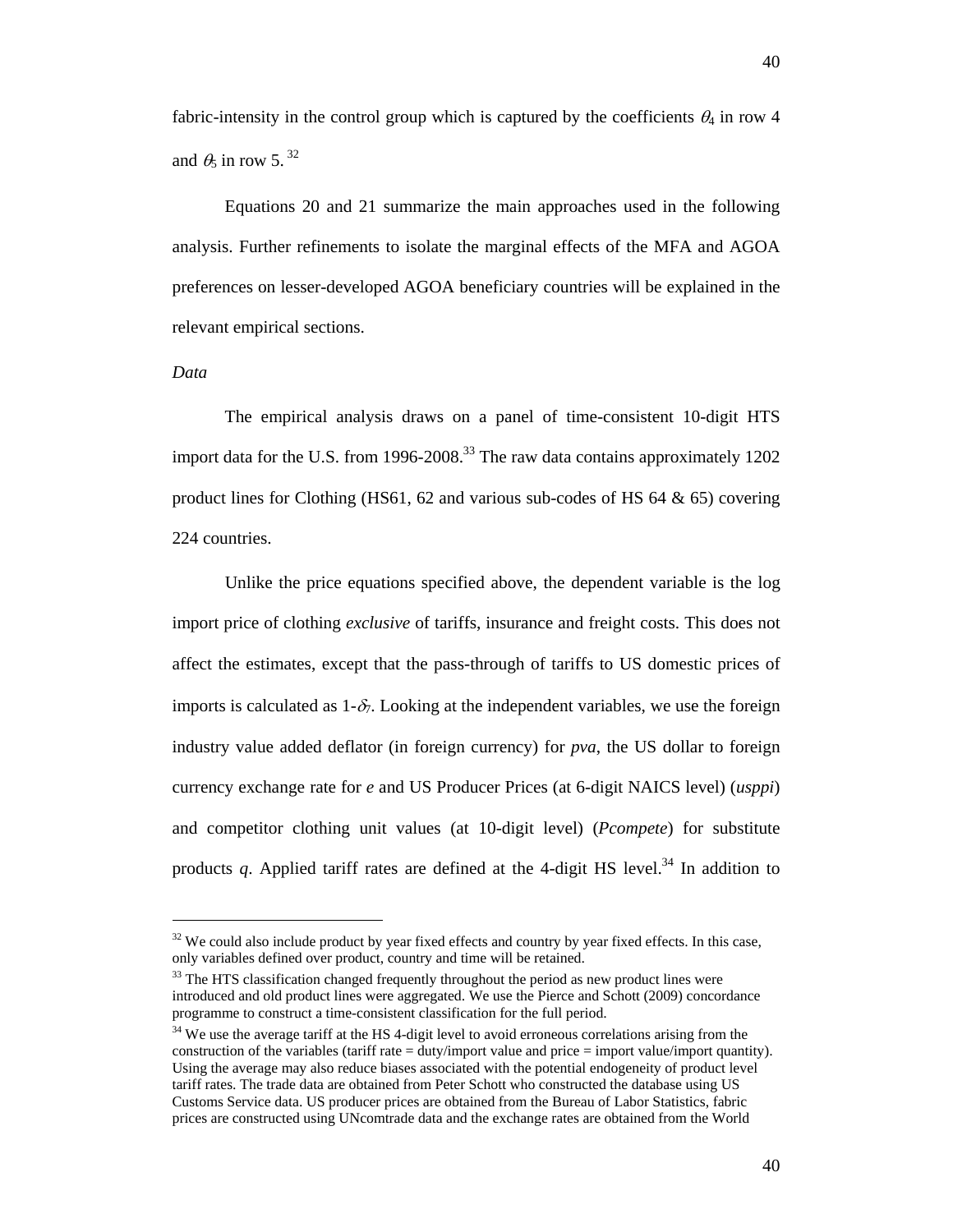these variables, real GDP per capita measured in PPP prices is included to capture the impact on prices of general productivity improvements in the economy and relative technological advantage in producing higher-quality goods (Hummels and Klenow  $2005$ ).  $35$ 

For fabric prices, we calculate Tornqvist price indices for silk (HS50), wool and fine animal hair (HS51), cotton (HS 52) and man-made fiber and staple (HS 54  $\&$ HS55) using unit values derived from world trade data obtained from UNComtrade.<sup>36</sup> The calculated fabric indices are presented in Figure  $7<sup>37</sup>$  Of interest, is the relatively close association between the average U.S. import unit value of wearing apparel (HS 61 and HS 62) and fabric prices, particularly man-made fabrics.

## [FIGURE 7]

l

The relevant fabric price (silk, cotton, man-made, wool, or weighted average of these) is allocated to each 10-digit HTS clothing product based on the dominant fabric used in producing the good.<sup>38</sup> Unfortunately, we are unable to construct

Bank World Development Indicator database. Country specific tariff rates at the 4-digit HS level are constructed as the sum of duties collected over value of imports. Competitor clothing prices are calculated as the geometric average price of all other countries (using import values as weights).

<sup>&</sup>lt;sup>35</sup> Although the industry value added price is the net effect of productivity and nominal factor prices, the real GDP per capita also embodies productivity improvements in the services sector.<br><sup>36</sup> The following HS codes for synthetic fibres are also included in man-made products: 550110,

<sup>550120, 550130, 550190, 550200, 550310, 550320, 550330, 550340, 550390, 550410, 550490,</sup>  550610, 550620, 550630, 550690. The average of the fabric prices calculated using world exports and world imports are used.

<sup>&</sup>lt;sup>37</sup> The fabric prices correspond closely with the dominant agricultural commodity used to produce the fabric. For example, there is a close fit between cotton-based fabric and raw cotton prices, and woolbased fabric and wool prices.

<sup>&</sup>lt;sup>38</sup> The allocation was done manually on the basis of the product description.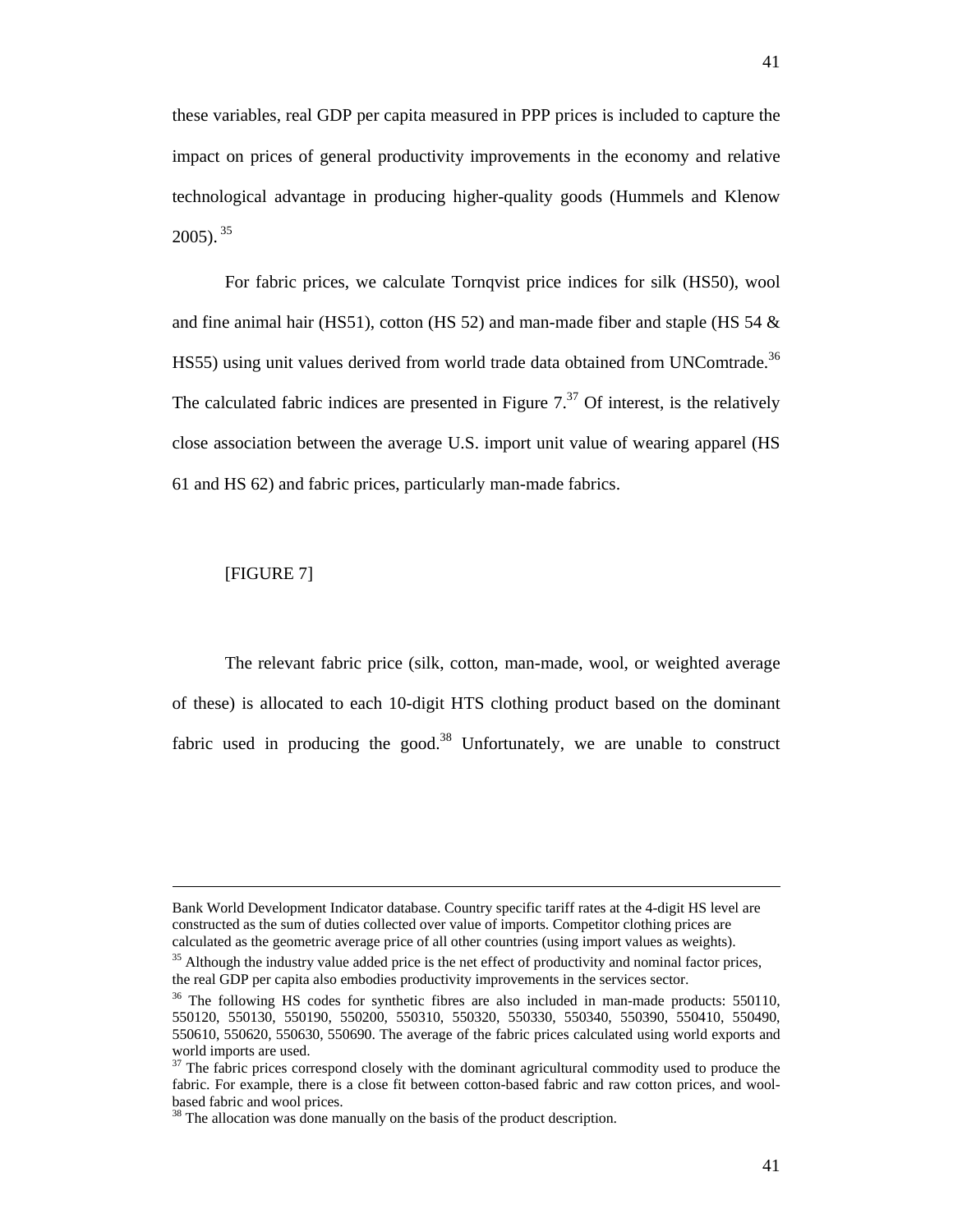weighted average fabric price indices for apparel products produced using different combinations of fabric types.<sup>39</sup>

We now separately apply the various equations to the AGOA and MFA trade regimes.

#### **African Growth and Opportunity Act**

Our expectation is that AGOA preferences stimulated US imports from beneficiary countries, with relatively high growth in imports of fabric-intensive and low valueadded products. The effects are predicted to be particularly pronounced in LDC recipients eligible to use third country fabric.

Table 5 presents regression results for various specifications of the price equation. The first column presents benchmark estimates of the price relationship over the period 1996-2004 and is used to evaluate the consistency of the price equation with our theoretical priors. Overall, the price model produces results that are consistent with theory and other empirical evidence (See Feenstra 1989.

The dollar price of US clothing imports rise with increases in foreign and US competitor's prices. Import unit values rise with foreign GDP per capita reflecting a positive association between income and quality of exports as explained by Hummels and Klenow (2005). Applied tariffs reduce the fob price of apparel products with a coefficient of -0.60, which is very close to the effect of an equivalent depreciation of the dollar.<sup>40</sup> Foreigners therefore absorb 60 percent of tariff increases or depreciation either through lower mark-ups (in case of imperfect competition) and/or reduced marginal costs (from upward sloping supply curve). Further, rising foreign production

l

<sup>&</sup>lt;sup>39</sup> See Goldberg and Knetter (1997) on how aggregate production cost indices can bias the exchangerate pass-through downwards. The value added deflator is also more aggregated than is desired.

 $40$  The estimated exchange rate pass-through coefficient of 0.6 falls between Feenstra's (1989)

estimates for Trucks (0.63) and Cars (0.71) and more general estimates based on aggregate import data (Marazzi et al. 2005, Gopinath and Rigobon 2008).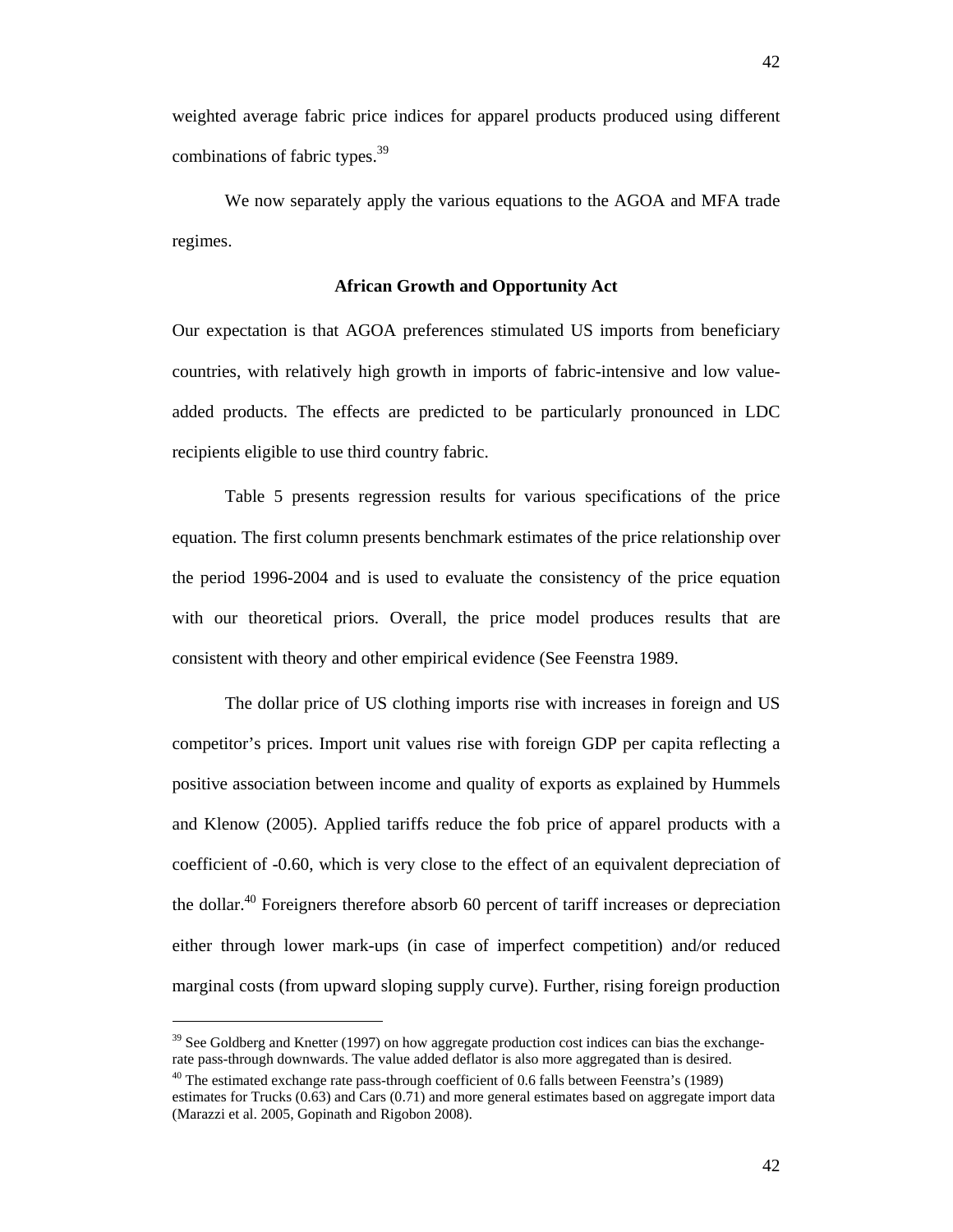costs result in higher U.S. import prices. US import prices are equally affected by increases in foreign fabric costs and value added costs, implying a fabric share coefficient of approximately 50 percent.<sup>41</sup>

#### [TABLE 5]

l

Various diagnostic tests reveal that the aggregate model fails the homogeneity test and the hypothesis of symmetric pass-through of the tariff and exchange rate. However, far fewer instances of rejection are found in the disaggregated HS4–digit level estimates. The disaggregated results and hypotheses tests are presented in Table A1 in the appendix. We are therefore reasonably satisfied with our basic price equation and proceed with our objective of identifying differences in the fabriccontent of AGOA apparel exports.

The second column of results extends the base regression by including interactions between an AGOA dummy (*DAg*) and fabric costs and value added prices (see rows  $9 \& 10$ ). The objective of this estimate is to identify the average fabricintensity of U.S. imports from AGOA beneficiaries throughout the 1996 to 2004 period.

*The results indicate that AGOA countries produce relatively fabric-intensive clothing products with low value addition.* The coefficient on the fabric price (*DAg* x  $ln(pf)$ ) is positive and significant (0.323), while the coefficient on value added prices (*DAg* x ln(*pva*)) is significant and negative (-0.389). Therefore, U.S unit values of apparel imports from AGOA beneficiaries are far more sensitive to fluctuations in fabric prices than apparel imports from the rest of the world. We infer from this result

<sup>&</sup>lt;sup>41</sup> The coefficients on value added and fabric prices are insignificantly different from each other.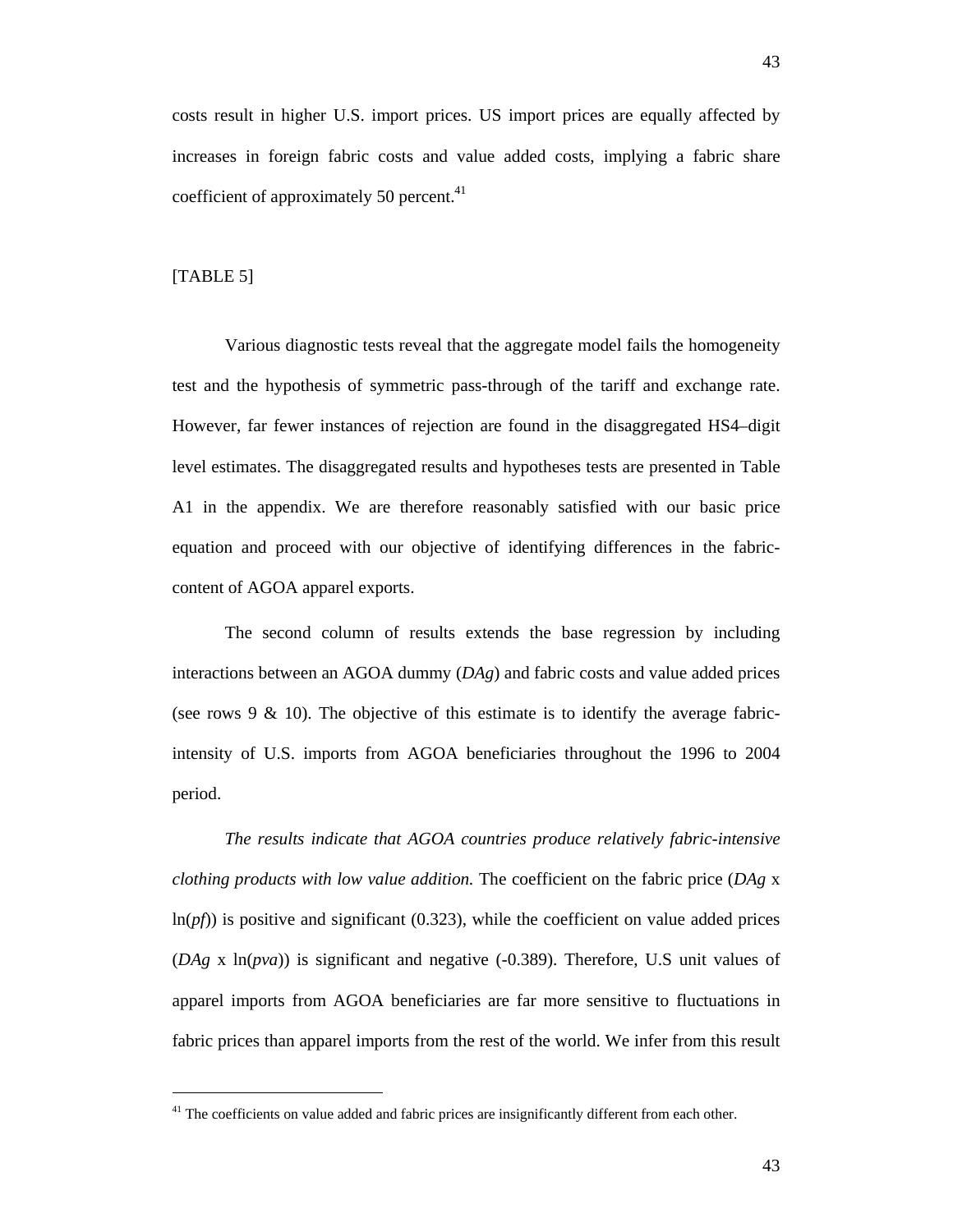that AGOA beneficiary exports are relatively fabric-intensive. This outcome is consistent with both the effect of the AGOA preferences and the MFA.

To identify the effect of AGOA preferences on beneficiary exports, we use the specification in equation 21 where the time period dummy variable in the interactions refers to the 2001 to 2004 period.<sup>42</sup> The relevant results are presented in rows 3 & 4 in column 3 of Table 5. These are the coefficients on the difference-in-difference terms that measure the change in fabric-intensity of U.S. imports from AGOA beneficiaries after 2001 relative to the change in fabric-intensity of imports from the rest of the world. Our expectations are that AGOA preferences raised the fabric-intensity of imports from beneficiary countries.

However, contrary to our theoretical predictions*, we find no increase in the fabric-intensity of apparel exports from 2001 to 2004 in response to the AGOA preferences. The coefficients on the interaction terms (D01 x DAg x ln(pf)) in row 3 and (D01 x DAg x ln(pva)) in row 4 are insignificantly different from zero.* 

One reason may be that the above estimates are an average for both LDC AGOA and other AGOA countries. Our theory suggests that the effect of AGOA preferences on fabric-intensity is particularly pronounced amongst LDC AGOA countries who are eligible for the third country fabric provision. To isolate the marginal impact of the third country fabric provision on fabric-content, we include additional interactions of ln(*pva*) and ln(*pf*) on dummy variables for LDC AGOA countries (*Dldc*) over the full period and over the 2001-04 period. Estimates of this relationship are presented in column 4. The coefficients on the LDC interaction terms

<sup>42</sup> Not all countries became eligible to export apparel in 2001. *D2001* therefore varies by country and time and equals 1 for all years from the time the country becomes eligible to export apparel products. The dummy variable is set equal to 1 for the initial year if eligibility occurred within the first 6 months of the year.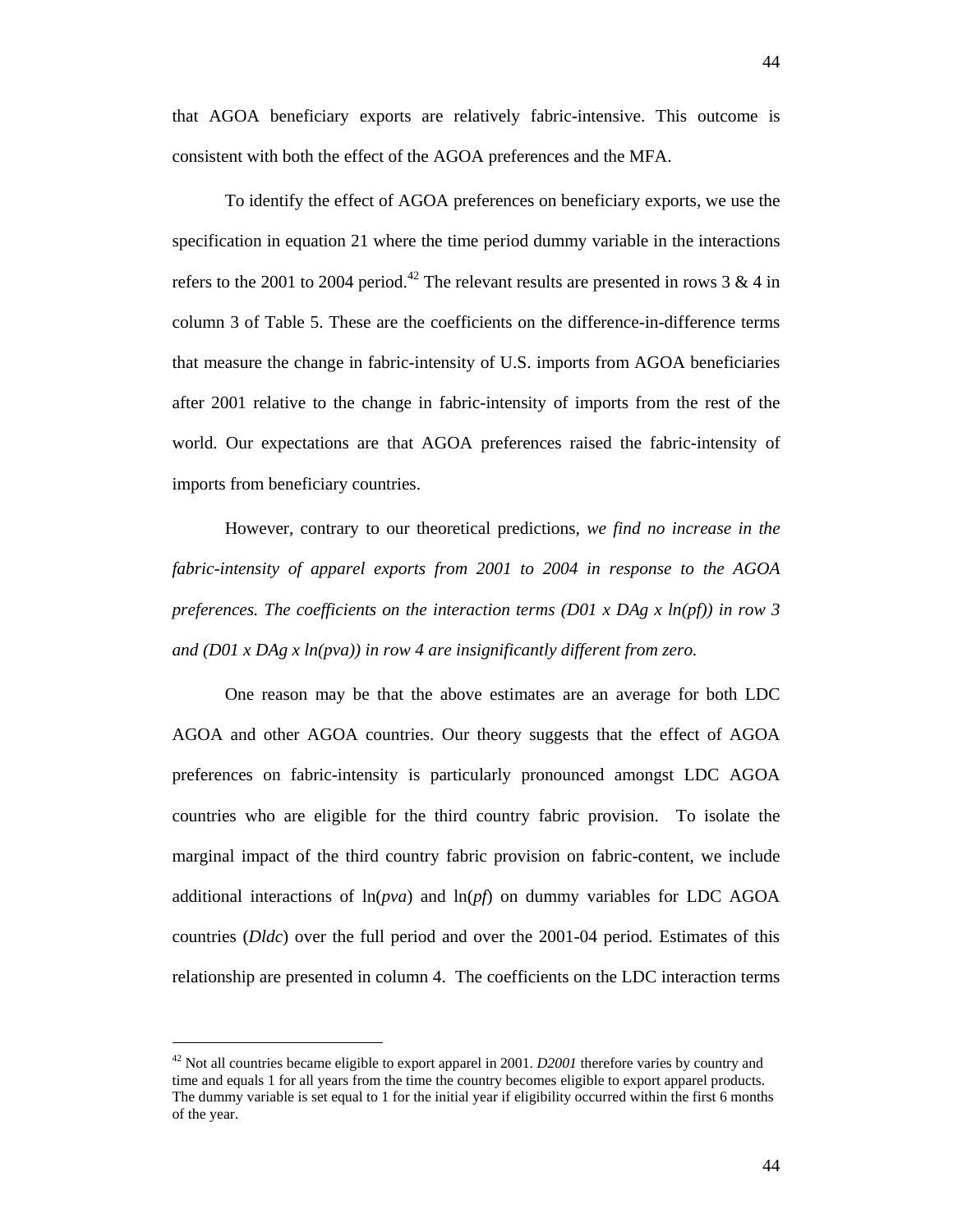LDC special rule countries relative to the rest of AGOA beneficiaries.

*We still find no increases in the fabric content of apparel exports by lesserdeveloped AGOA countries relative to other AGOA countries or the rest of the world from 2001 to 2004.* None of the marginal effects for LDC Special Rule countries are significantly different from zero.

Overall, the results suggest that the preferences under AGOA had very little impact on the within-product fabric content of apparel exports to the US by recipient countries. AGOA beneficiaries, including lesser-developed Special Rule countries, were already specialized in fabric intensive products prior to receiving AGOA preferences. The impact of AGOA was to make production of these products more attractive and they responded by increasing exports of these products, rather then of new fabric-intensive products. This is consistent with the decomposition of growth analysis in Table 3 which showed that the expansion of exports was overwhelmingly along the intensive margin.

#### **Expiration of MFA**

The ending of the MFA presents an additional policy 'experiment' to test our theory as applied to AGOA beneficiaries. As noted, quotas under the MFA were removed on the 1<sup>st</sup> January 2005, although some quotas were re-imposed in industrialized countries in response to the rapid growth in imports from China.<sup>43</sup> In this section, we

l

 $43$  We do not take into account the re-imposition of quotas on selected Chinese apparel products from late 2005. As shown by Harrigan and Barrow (2010) these contained, but did not reverse the import response to the end of the MFA.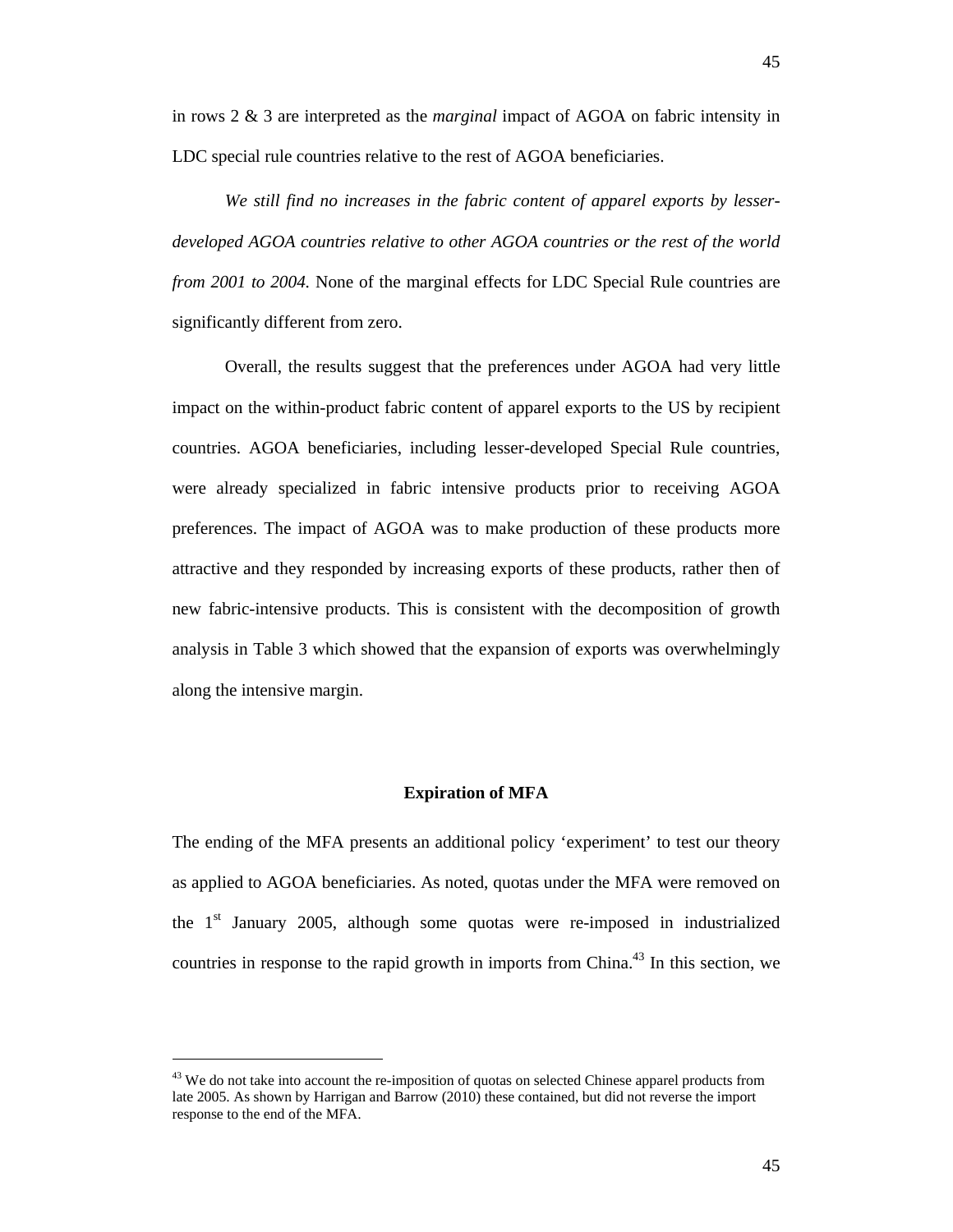exploit this break to indentify whether import values, import unit values and the fabric-intensity of U.S. apparel imports moved in accordance with our predictions.

Theory predicts that firms in previously quota restricted countries respond to the ending of quotas by downgrading the quality of their apparel exports. In our model, this would be revealed by relatively strong growth in imports of low priced varieties from previously quota restricted countries that include AGOA beneficiaries. Evidence in support of quality downgrading is found by Brambilla et al. (2010) and Harrigan and Barrows (2009).

A second hypothesis derived from our theory, is that, conditional on price, quota restricted countries responded to the ending of the MFA by increasing exports of fabric-intensive apparel products. In this section, we test these two hypotheses focusing on the response by quota restricted countries relative to AGOA beneficiaries.

Preliminary support for the effect of the MFA on product quality is provided in Figure 8 that presents a measure of *within-product* price differences for selected countries relative to Lesotho. These are calculated by aggregating up the log ratio of export prices relative to Lesotho using Lesotho export values as weights. Higher values reflect the export of more expensive apparel varieties than Lesotho within each product line.

During the MFA period, quota-constrained countries such as China, Bangladesh and India exported varieties within each HS 10 digit line that were up to twice as expensive as those from Lesotho. The expiration of the MFA, however, saw a dramatic decline in the relative price as these countries downgraded the quality of their apparel exports: see the relative price of Chinese apparel that fell from 1.95 times to 90 percent of those from Lesotho in one year. There was a slight rebound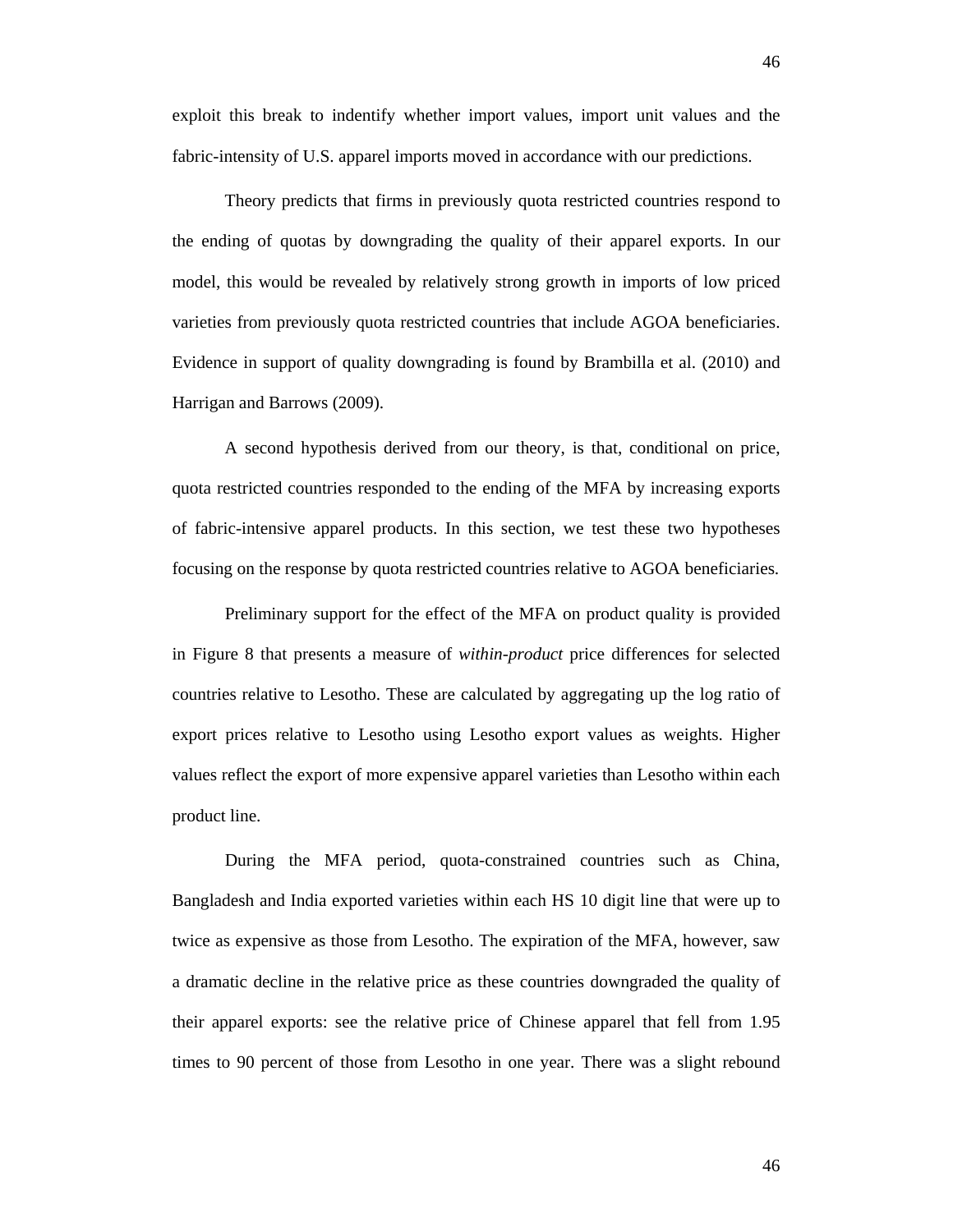from 2006 as new quotas on Chinese apparel exports were imposed, but by 2008 relative prices had still fallen by over 55 percentage points from 2004.

#### [FIGURE 8]

The composition of imports from quota constrained countries also shifted towards the low priced products exported by Lesotho. Figure 9 presents import weighted prices (per square meter equivalent) of apparel imports from each country calculated using the product-level median prices for the entire sample and period and time varying import values by country as weights. Reductions in the average price, reflects *across-product* shifts in the composition of apparel exports to the U.S. towards lower priced products.

The shift in composition is most noticeable for China, whose apparel exports were initially concentrated in relatively expensive 10-digit apparel products, but then fell in 2002 as quotas imposed under Phase I, II and III of the MFA were eliminated in response to China's entry into the WTO. A further shift towards low priced products occurred in 2005 after the ending of Phase IV of MFA and by 2008 the import weighted median price of Chinese apparel exports was very similar to those of Lesotho.

#### [FIGURE 9]

The trends in these diagrams provide some support for our hypotheses regarding the effect of quotas on product prices. We now apply the difference-indifference estimation to test for significant changes in the price and fabric-content of apparel exports by AGOA recipients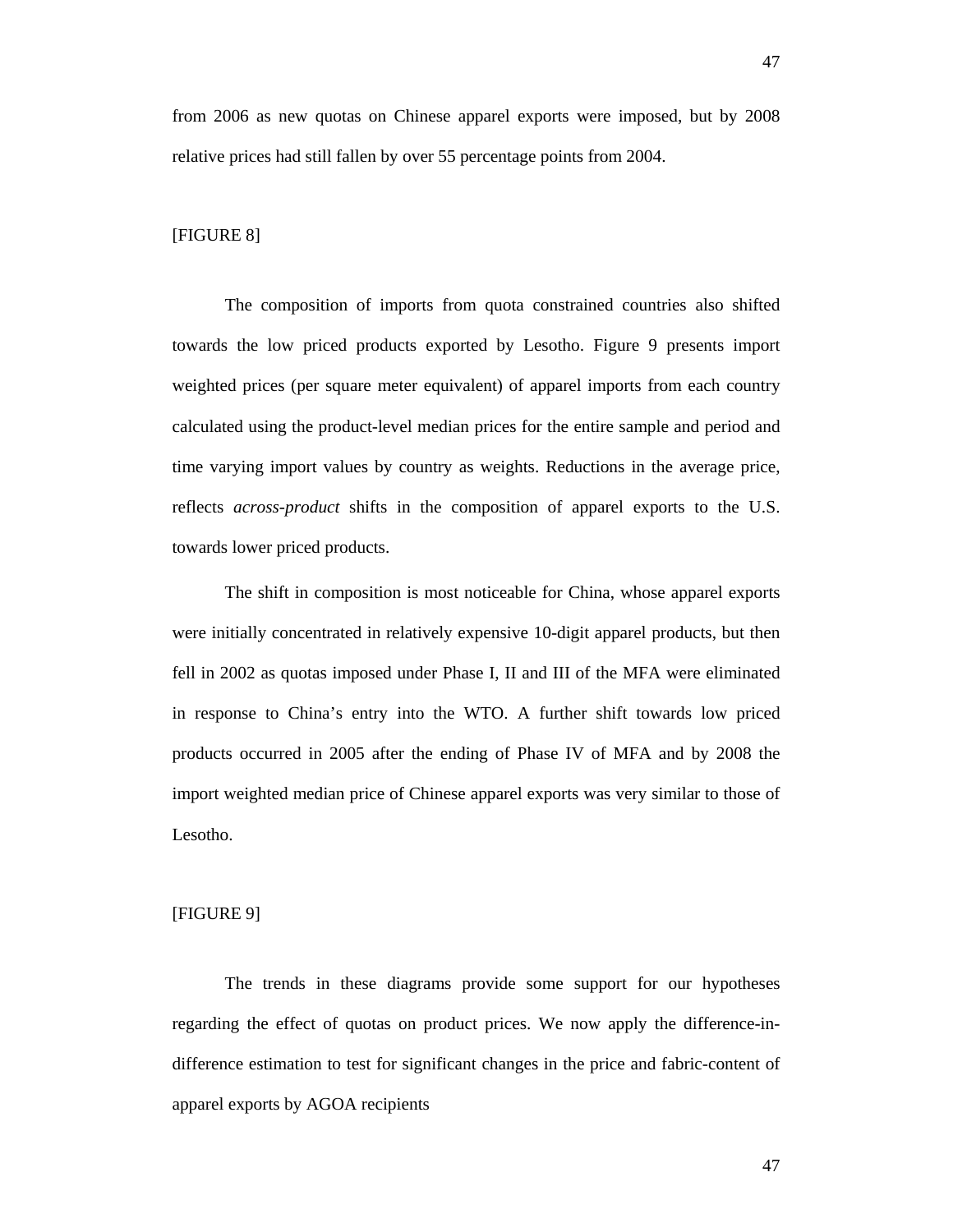The first objective of this section is to estimate if the expiration of the MFA reduced average U.S. import unit values from quota-constrained countries who are predicted to have shifted apparel production towards lower priced products. The equation used to identify these price effects is the difference-in-difference specification of equation 20, except that we replace *DAg* with a dummy variable *Dquotacntry* for quota constrained countries and *D01* with a post-2005 dummy variable (*D05*). Table 6 presents the results.

In line with theoretical predictions (and the price trends in Figure 8 and Figure 9), quota constrained countries responded to the end of the MFA by reducing the quality of their apparel exports by shifting towards lower priced varieties and products. The average unit value of U.S. apparel imports from the top 4 most quota constrained countries declined by 31.9 log points relative to other countries after 2005 (see row 1 of column 1 of Table 6) (see also Brambilla et al. (2010) and Harrigan and Barrows (2009)).<sup>44</sup> This arises from a combination of across-product shifts of imports towards lower price products and within-product shifts towards lower priced varieties. The expiration of the MFA therefore adversely affected the competitiveness of nonquota constrained countries such as Lesotho that produced low priced products in response to the MFA.

## [TABLE 6]

*Quotas and fabric-intensity.* 

l

<sup>&</sup>lt;sup>44</sup> The decline for the top 30 quota constrained countries is lower at 13.9 percent.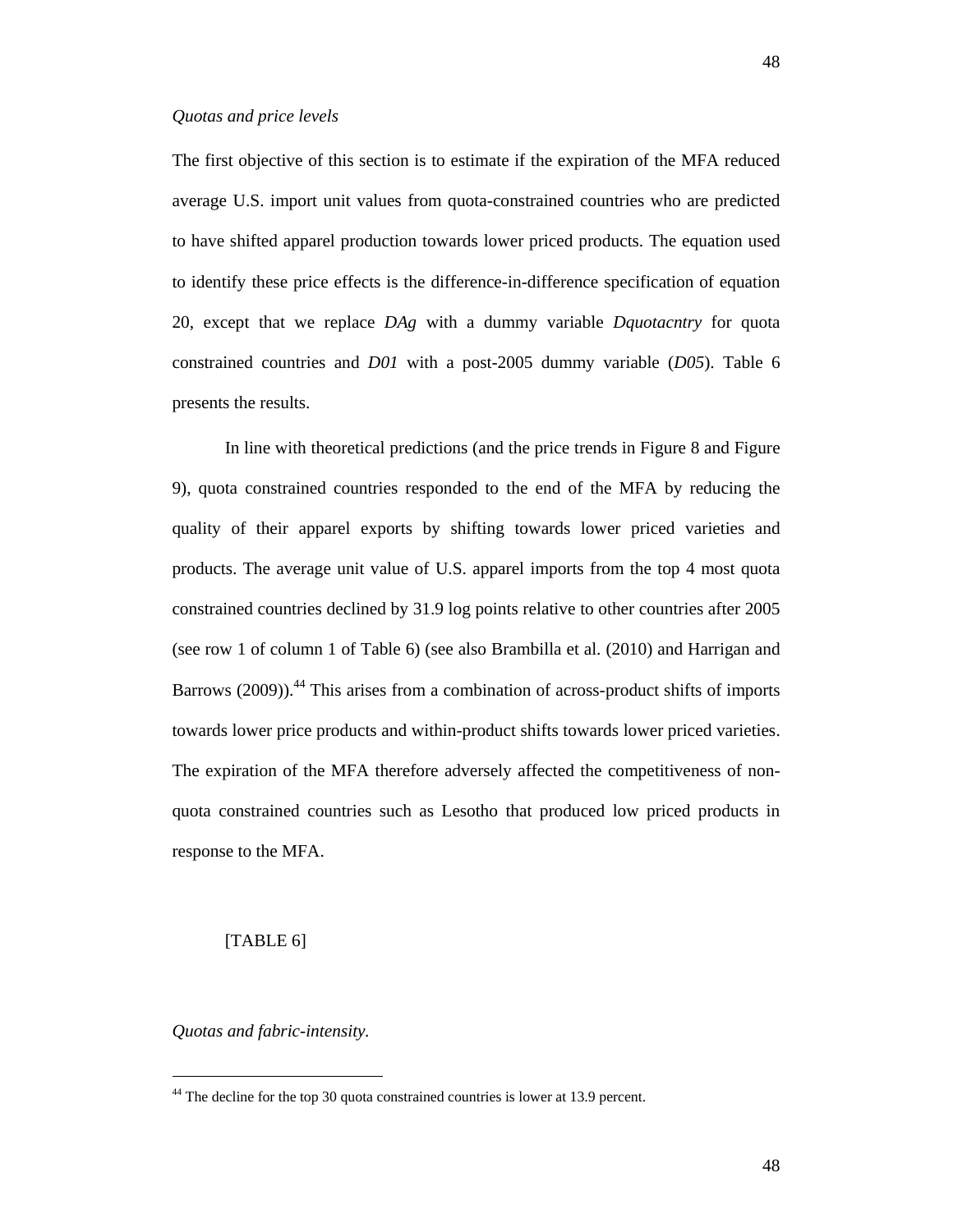We now test for changes in the fabric-intensity of apparel imports in response to the expiration of the MFA. Our theory predicts a rise in the fabric-content of exports by previously quota constrained countries relative to AGOA beneficiaries and other nonquota constrained exporters.

We commence with the simplest difference-in-difference specification to identify changes in the fabric-intensity of quota-constrained countries in response to the end of the MFA. The specification is similar to that of equation 21, except, as above, a post-2005 dummy variable is used and we also include of various interactions between *Dquotacntry* and value added and fabric prices covering the pre and post MFA period.

We are interested in two effects: (i) the change in fabric-intensity of exports of the control group (non-quota constrained emerging economies) after January 2005, and (ii) the change in fabric-intensity of exports of the quota-constrained group relative to the control group. The first effect is given by the interactions between the post-MFA dummy (*D05*) and fabric and value added prices in rows 4 & 5 of Table 6. The second effect is given by the triple interaction between *D05*, *Dquotacntry* and fabric and value added prices in rows 6 & 7.

The results in rows  $4 \& 5$  in column 2 indicate a decline in the fabric-intensity of apparel exports to the U.S from emerging economies after 2005. The coefficient on log fabric prices declines by 10.9 log points, while the coefficient on log value added prices rises by 9.3 log points. This change is consistent with our theory that predicts shifts out of fabric-intensive products by non-quota constrained countries in response to the removal of quotas.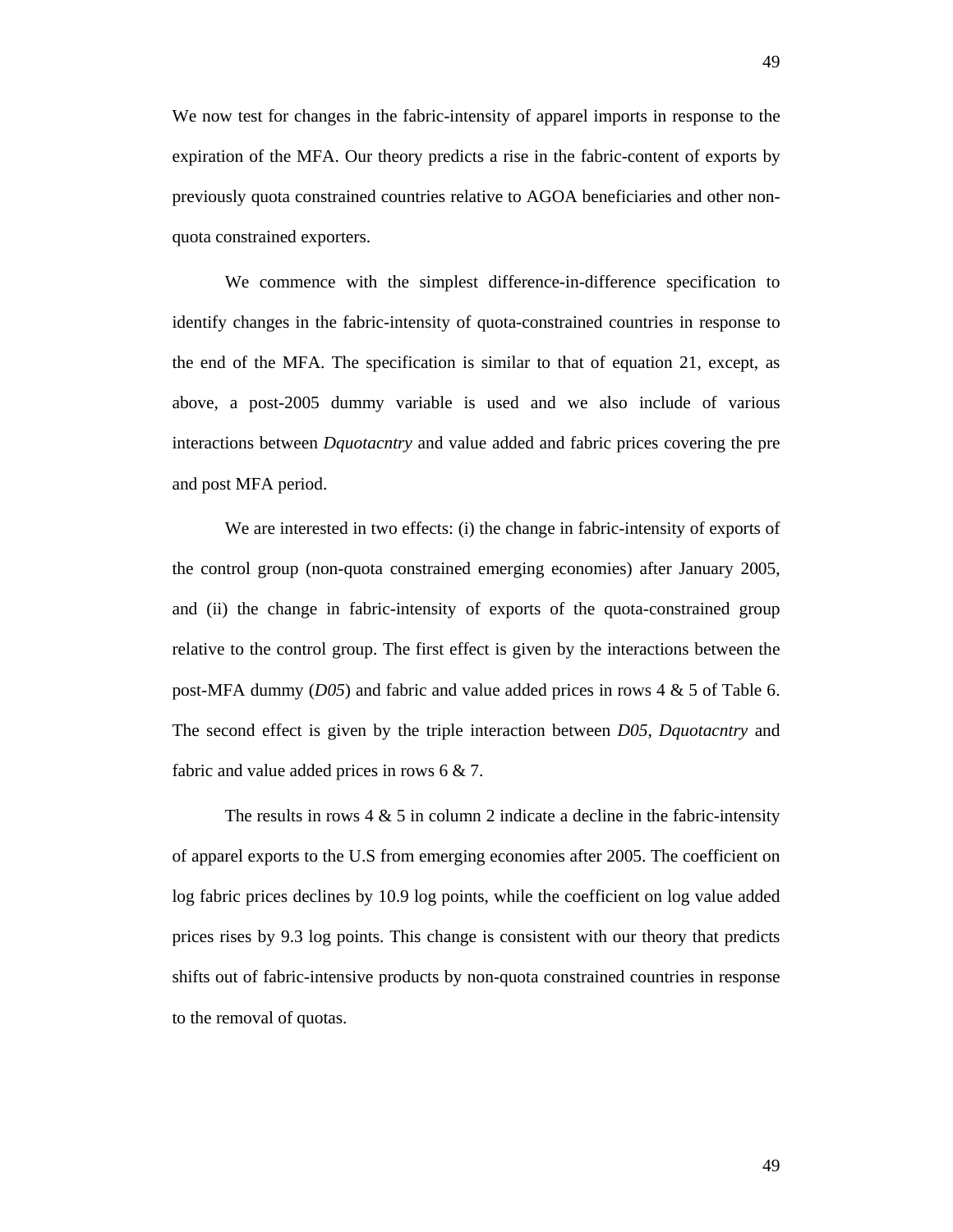Our estimates also reveal significant increases in the fabric-intensity of U.S. apparel imports from the most quota-restricted countries.<sup>45</sup> This is revealed by the significant positive coefficient of 0.217 on the interaction term (*D05* x *Dquotacntry* x ln(*pf*)) in rows 6 & 7 of column 3. Apparel exports from Bangladesh, India, China and Indonesia therefore became more responsive to fabric price fluctuations after 2005 relative to all other emerging economies. We infer from this result that the fabricintensity of apparel exports to the U.S. from these previously quota constrained countries has risen.

The next two estimates focus on identifying the MFA effect on prices and fabric-intensity for AGOA beneficiaries relative to other non-quota constrained emerging economies. We do this by separately including additional triple interactions for the AGOA group (see rows 8 & 9 column 3) and the LDC AGOA group (see rows 10 & 11 column 4).

The estimates produce interesting results. The data suggest that the expiration of the MFA led to a *rise* in the fabric-intensity of AGOA exports relative to other emerging economies. This is revealed by the rising responsiveness of U.S. import prices from AGOA recipients to changes in fabric prices relative to the control group. If we focus on Lesser-developed beneficiary countries (column 4), we get a similar result.

Clearly AGOA countries have responded differently to other non-quota constrained emerging economies. This is precisely what our theory predicts would happen under AGOA preferences. We found earlier that AGOA resulted in no changes in fabric-intensity of exports by beneficiary countries. Our explanation was

l

<sup>&</sup>lt;sup>45</sup> There is no significant difference from the control group for the top 30 most quota-restricted countries.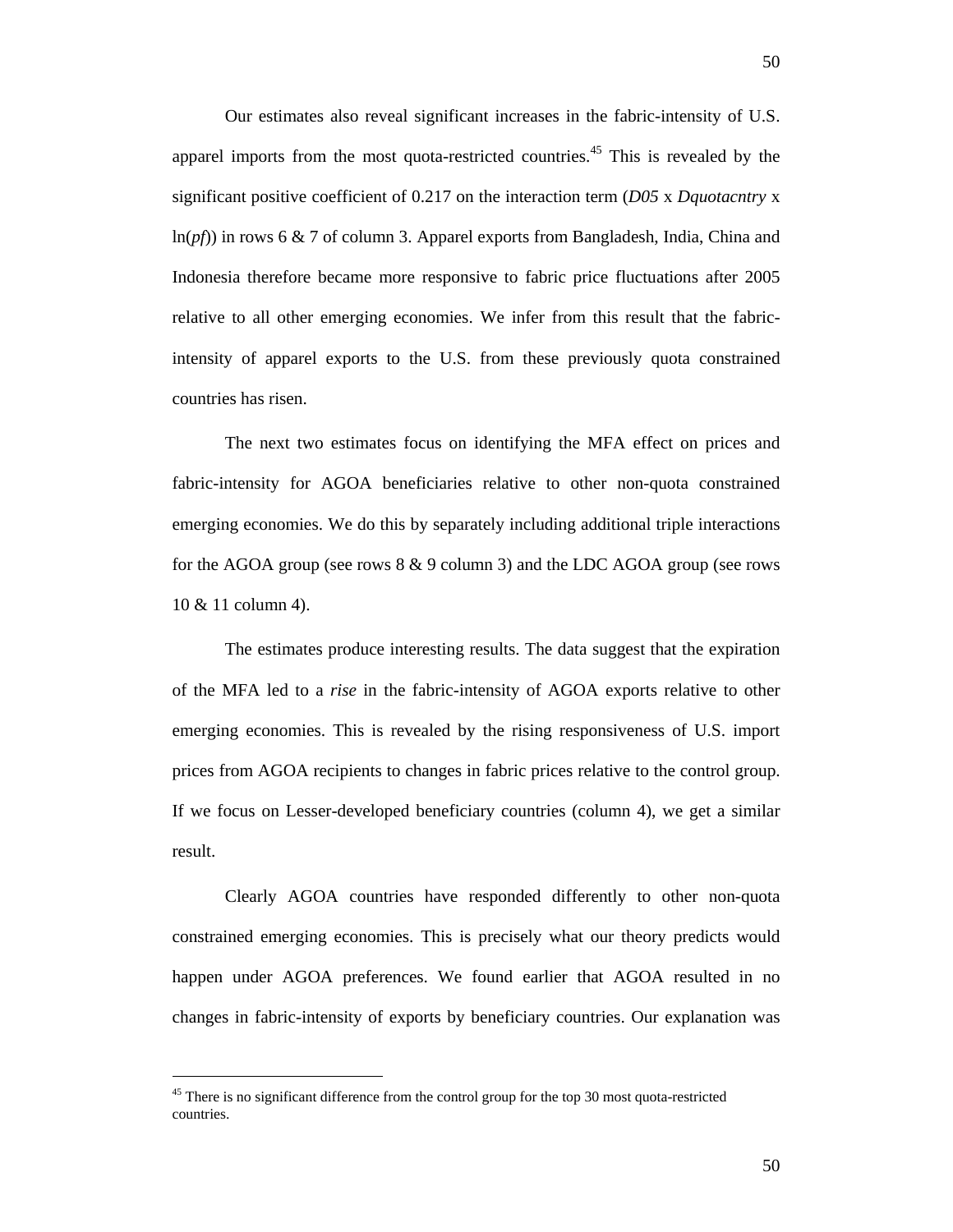that these countries were already specialized in fabric-intensive low value-added apparel products as a result of the incentives introduced by the MFA quotas.

With the end of the MFA, China and other quota-constrained countries moved into the fabric-intensive products they were previously discouraged from exporting under the quotas. This led to increased competition in fabric-intensive products that non-quota constrained countries specialized in under the MFA. The response by these countries was to reduce the fabric-intensity of their apparel exports. AGOA recipients, however, are an exception.

Why? An explanation based on our theory is that AGOA preferences insulated the recipients in the most fabric-intensive products as the effective preferences in these products are the greatest. The effect of AGOA on fabric-intensity is only revealed in our estimates once MFA is removed as prior to this we had an identification problem as both AGOA and MFA encouraged specialization in fabricintensive products.

*In sum,* the MFA induced AGOA countries to specialize in low value added, high fabric-content apparel products. AGOA preferences and particularly the thirdcountry fabric provision were expected, according to our theory, to compound this specialization in low value-added, fabric-intensive varieties and products. We do not find evidence of significant changes in the fabric-content of apparel exports in response to the AGOA preferences. Rather, the apparel producers in AGOA recipient countries responded by increasing exports of existing products.

The dependence of these exports on the tariff preferences and quota restrictions in competing countries made AGOA recipients and other non-constrained emerging economies very vulnerable to the ending of the MFA. The elimination of quotas (quotas were re-introduced on Chinese exports in later 2005) induced China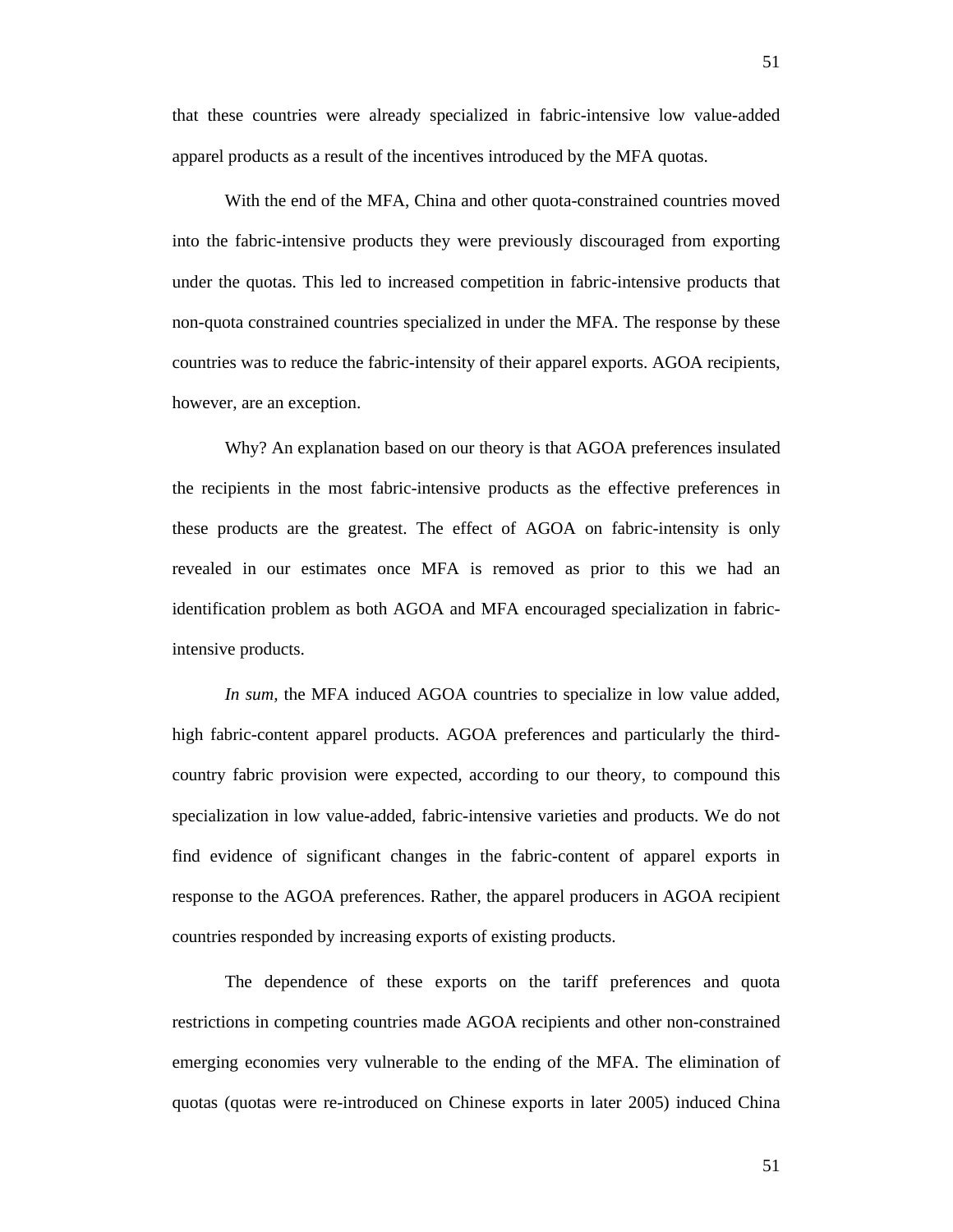and other previously quota restricted countries to downgrade product quality and increase exports of those products and varieties that AGOA countries were specialized in. However, the effect on fabric-content of AGOA recipient exports was insulated relative to other countries by the AGOA preferences that grant the greatest effective preferences in fabric-intensive products. *The AGOA preferences helped mitigate the effects of the expiration of the MFA.*

### **Conclusions**

Lesotho and other Lesser-developed beneficiary countries enjoyed rapid growth in their clothing exports to the US as a result of the third-country fabric provision of AGOA. Although adversely impacted by the expiration of the MFA and the recession in the US, the clothing industries of these least developed African countries have clearly benefited from the provisions. But these economies have not enjoyed the more dynamic upgrading and spill-over benefits that might have been hoped for. Most of the export growth has come in the products that these countries were already producing. Success in the US clothing market has also not translated into success in other clothing markets or in success in exporting other labor-intensive products. The LDBCs have generally remained specialized in a small number of garment categories that are particularly favored by the preferences. These typically embody low-value added in sewing and are relatively intensive in fabric. Although the AGOA program has operated for a decade, it is unlikely that most of the industry in these poor Sub-Saharan could survive without the special rule.

This experience provides important lessons. Trade preferences do have major advantages. First, they can offer powerful inducements to beneficiary exporters that are financed through foregone tariff revenues by developed countries rather than taxpayers in developing countries. Second, by providing a form of infant industry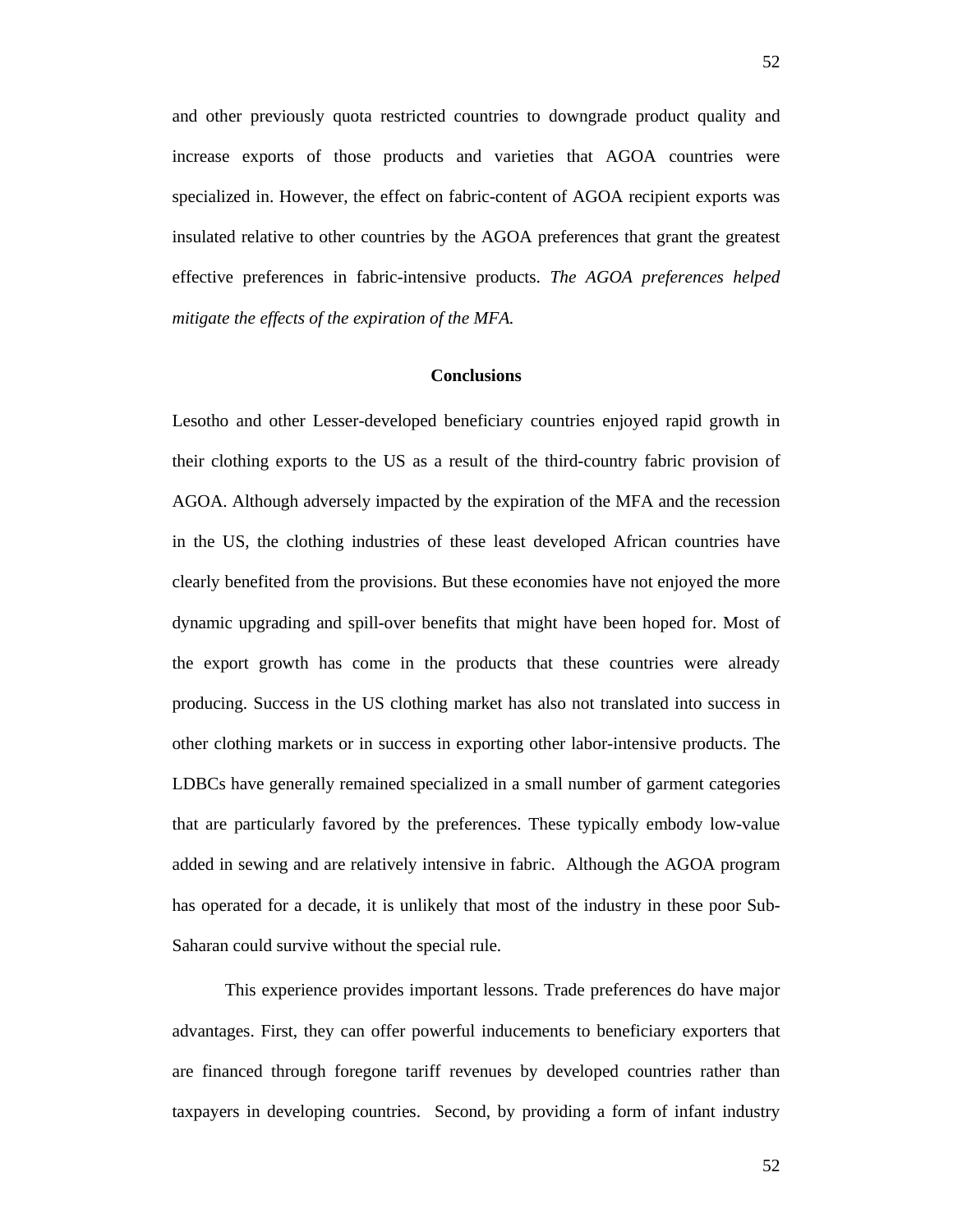protection in export rather than domestic markets, they ensure that products have to meet the requirements of consumers in advanced economies. And third, since they are externally imposed, they do not give rise to domestic rent-seeking.

The positive response to AGOAs special rule highlights the importance of providing exporters with access to inputs at world prices. Requiring exporters to use expensive inputs can seriously impede their competitiveness. This is clearly seen in the contrast between Lesotho's prowess in the United States where it is allowed to use fabrics that are priced at world prices, with its weak performance in the EU and SACU where it is not. The positive response to AGOA highlights the restrictive nature of other rules of origin that have been imposed on least developed country exports. Allowing LDBCs to use imported fabrics provided powerful effective subsidies for clothing exports. This served to compensate producers in poor countries for the lower productivity of domestic workers and other institutional and infrastructural deficiencies.

 The fact that the program has operated smoothly without problems relating to trade deflection demonstrates the scope for improving the restrictive rules that continue to limit the benefits to poor countries from programs such as the EBA program of the European Union. Such improvements would create more realistic possibilities that the least developed countries could participation in global production chains. It would be particularly welcome given the problems faced by these countries as a result of the expiration of the MFA.

In the Doha Round, it is recognized that lower MFN tariffs will result in preference erosion. But typically studies have suggested that the effects would not be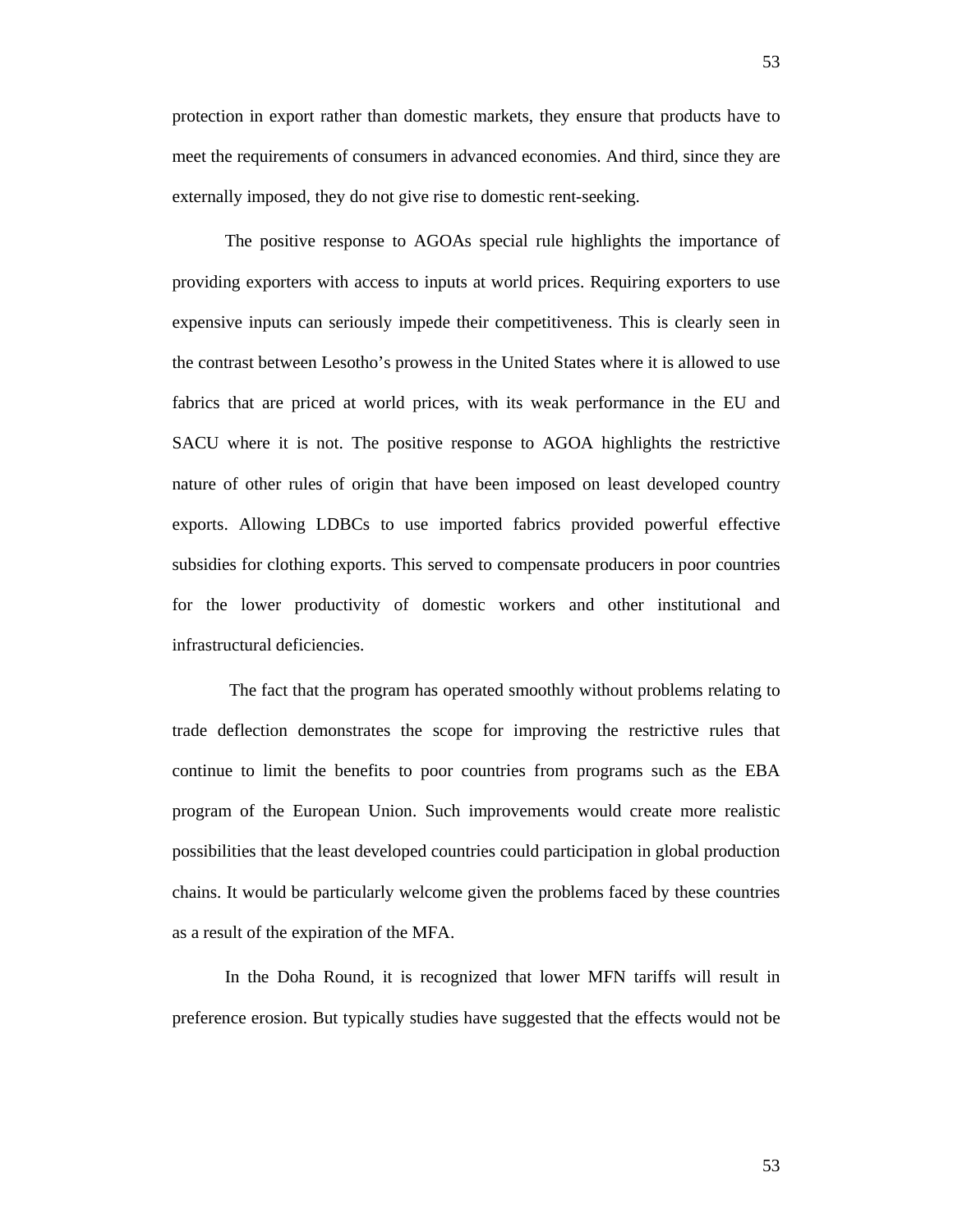large.<sup>46</sup> However, if the models that are used to estimate the impact of erosion fail to take the third-country fabric provision into account they could seriously underestimated the impact on the effective protection provided to the Lesserdeveloped AGOA recipients.

The experience also shows, however, that trade preferences are not a panacea. The outcomes associated with the special rule conform to those suggested by theory. The special rule distorts decisions on value-addition and fabric use in opposite directions, both of which are undesirable. On the one hand, the incentives are most powerful in lower quality products that require less value-addition. This may limit the dynamic benefits that are hoped for from these preferences by discouraging skills development and other forms of quality upgrading. On the other hand it encourages the use of more expensive fabrics. This makes it less likely that there will be backward linkages into domestic textile industries that are still at rudimentary stages of development.

Preferences are thus an opportunity but not a substitute for more comprehensive industrial strategies that involve complementary domestic policies to improve private and governmental capabilities. This does not mean that these preferences are unimportant, but suggests they are unlikely to be sufficient. In addition problems arise when most of the entrepreneurs taking advantage of the preferences are foreign, with many other crucial parts of the value chain being provided thousands of miles away.

The experience analyzed in this paper is a case study of the links between trade and growth -- a topic that has been the subject of considerable empirical

l

<sup>&</sup>lt;sup>46</sup> For estimates of the impact of preference erosion see IMF (2003), Olarreaga and Özden (2005), Hoekman and Prowse ( 2005) and Grynberg and Silva (2004).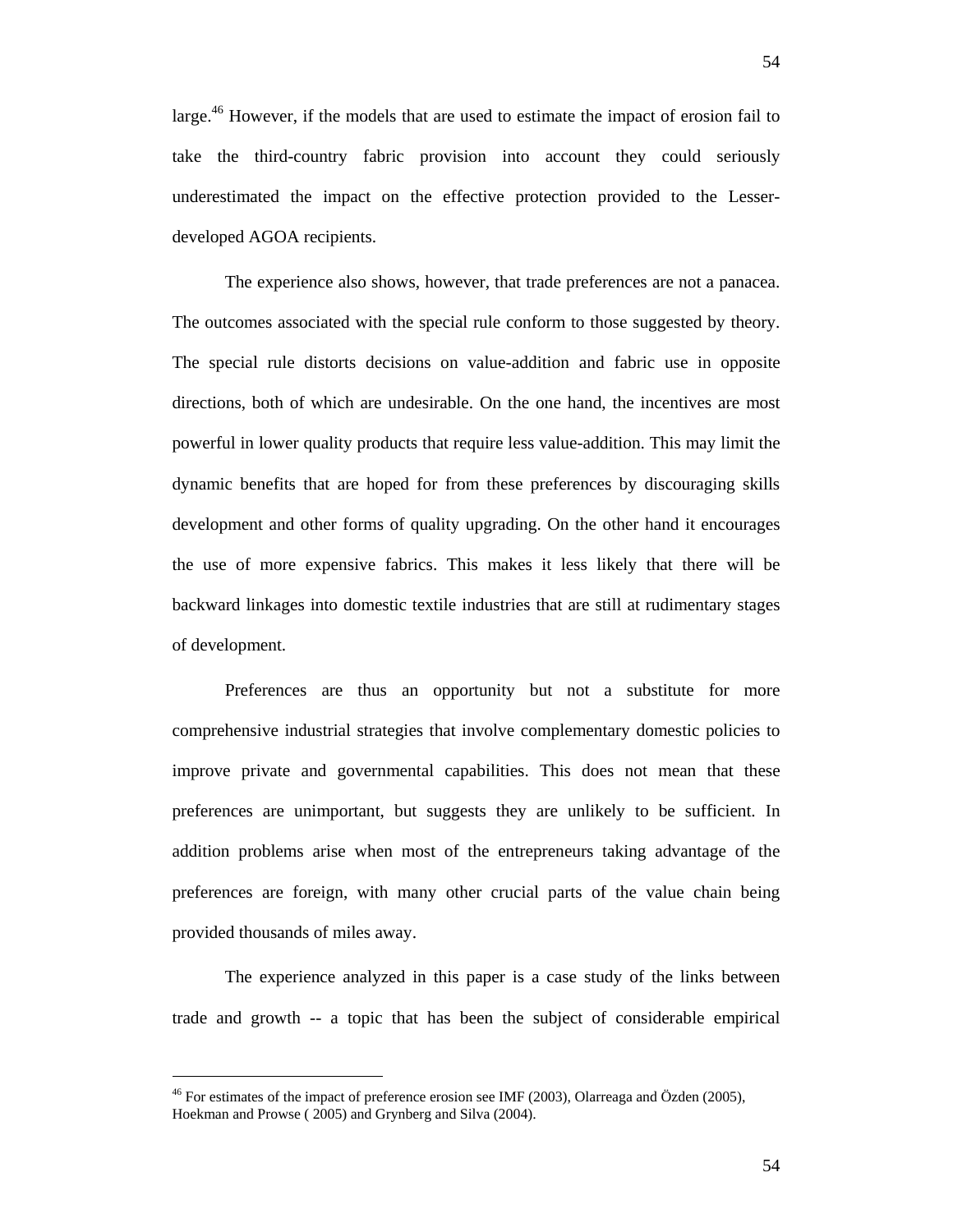investigation. This example highlights the obvious, but often ignored consideration, that both trade and growth are quintessentially endogenous variables rather than policy instruments and suggests that the reasons for trade are likely to be important in the impact on growth. Even if on average trade and growth are associated, and even if on average trade may cause growth, the widely used proposition that trade leads to growth should not be used as an unconditional forecast. The precise reasons for trade and the other domestic conditions and policies that are associated with it, are likely to play key roles in the growth impact. In the case of Lesotho and other AGOA countries utilizing preferences may lead to more trade but are not a substitute for the more difficult challenges of developing more comprehensive development strategies. In sum, the slogan of "trade not aid" can be misleading. Trade preferences may be help create the conditions for growth, but they are not sufficient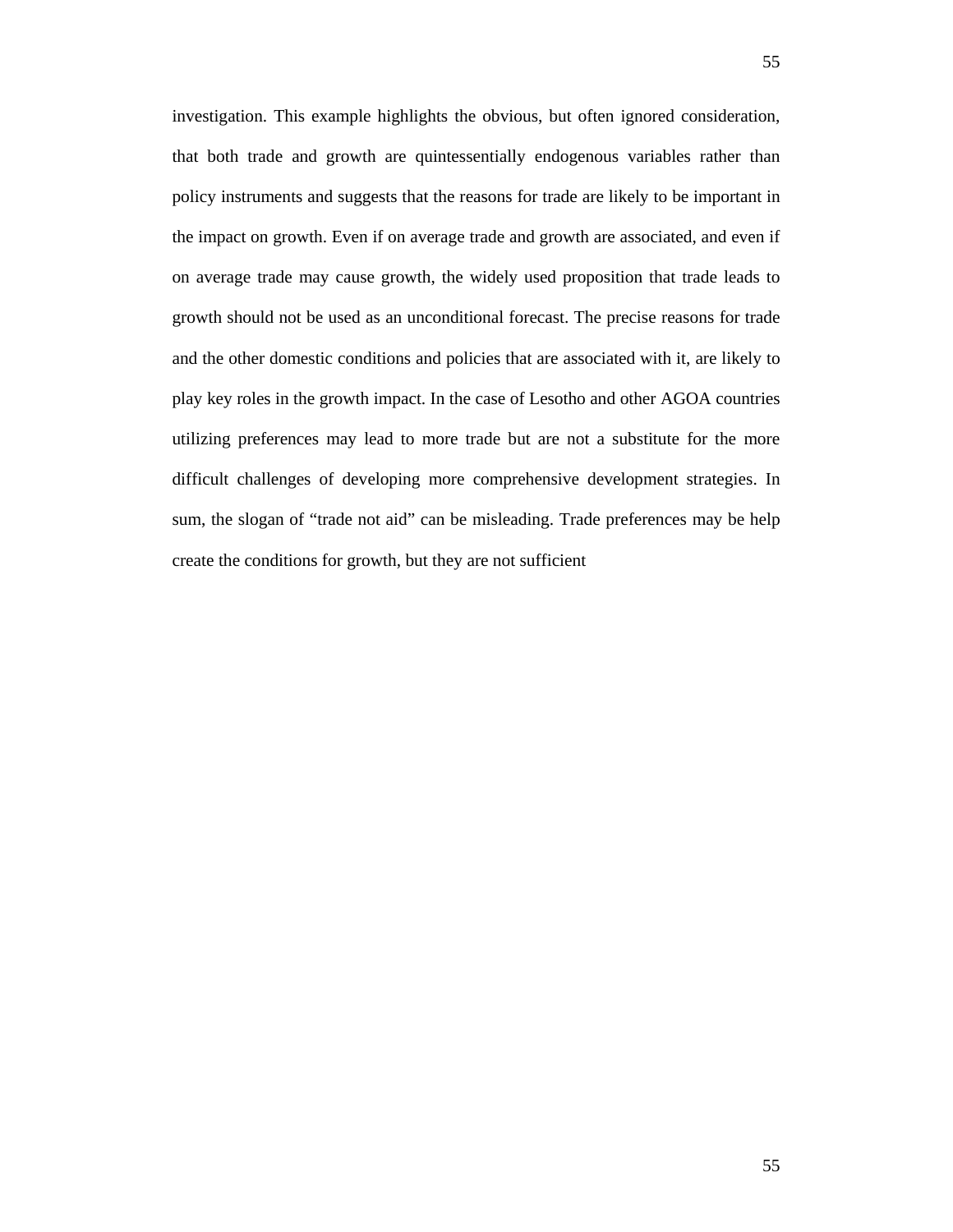#### **References**

- Alchian, Armen A., and William R. Allen (1964). *University Economics*. Belmont, Calif.: Wadsworth.
- Bennet, Mark (2006). "Lesotho's Export Textiles & Garment Industry." In Herbert Jauch and Rudolf Traub-Merz (Eds.) *The Future of the Textile and Clothing Industry in Sub-Saharan Africa*, Bonn: Friedrich-Ebert-Stiftung.
- Brambilla, Irene, Amit K. Khandelwal, Peter K. Schott (2010). "China's Experience under the Multi-Fiber Arrangement (MFA) and the Agreement on Textiles and Clothing (ATC)." In Robert C. Feenstra and Shang-Jin Wei (editors) *China's Growing Role in World Trade*, National Bureau of Economic Research.
- Brenton Paul and Takako Ikezuki (2004). "The Initial and Potential Impact of Preferential Access to the U.S. Market under the African Growth and Opportunity act," World Bank Policy Research Working Paper 3262, April 2004.
- Collier, Paul and Anthony J. Venables (2007). "Rethinking Trade Preferences: How Africa Can Diversify its Exports," *The World Economy*, Vol. 30, No. 8, pp. 1326- 1345.
- Collier, Paul and Jan Willem Gunning (1999). "Explaining African Economic Performance," *Journal of Economic Literature*, March 1999 37, pp 64 – 111.
- Dixit, Avinash K., and Victor Norman (1980). *Theory of International Trade*. Cambridge Economic Handbooks, Cambridge University Press.
- Dixit, Avinash. K., and Joseph. E. Stiglitz (1977). "Monopolistic Competition and Optimum Product Diversity," *American Economic Review*, Vol. 67, No. 3, pp. 297-308.
- Dornbusch, Rudiger, Stanley Fischer and Paul A. Samuelson. (1977). "Comparative advantage, trade and payments in a Ricardian Model with a continuum of goods," *American Economic Review*, Vol. 65, pp 297-308.
- Falvey, Rodney E (1979). "The Composition of Trade within Import-restricted Product Categories," *The Journal of Political Economy*, Vol. 87, No. 5, Part 1 (Oct., 1979), pp. 1105-1114.
- Feenstra, Robert C. (1988). "Quality Change under Trade Restraints in Japanese Autos," Quarterly Journal of Economics, Vol. 103, No. 1 (Feb., 1988), pp. 131- 146.
- Feenstra, Robert C. (2004). *Advanced international trade: theory and evidence*, Princeton University Press.
- FIAS (2006). "The Competitiveness of Regional and Vertical Integration of Lesotho's Garment Industry" IFC and World Bank: Washington DC 2006.
- Frazer, Garth and Johannes Van Biesbroeck (2010). "Trade Growth Under the African Growth and Opportunity Act," *Review of Economics and Statistics*, Vol. 92, No. 1, pp. 128-144.
- Gereffi, G. (1999). "International trade and industrial upgrading in the clothing commodity chain," *Journal of International Economics*, Vol. 48, pp. 37–70.
- Gibbon, Peter (2003). "The African Growth and Opportunity Act and the Global Commodity Chain for Clothing," *World Development* Vol. 31, No. 1, pp. 1809- 1827.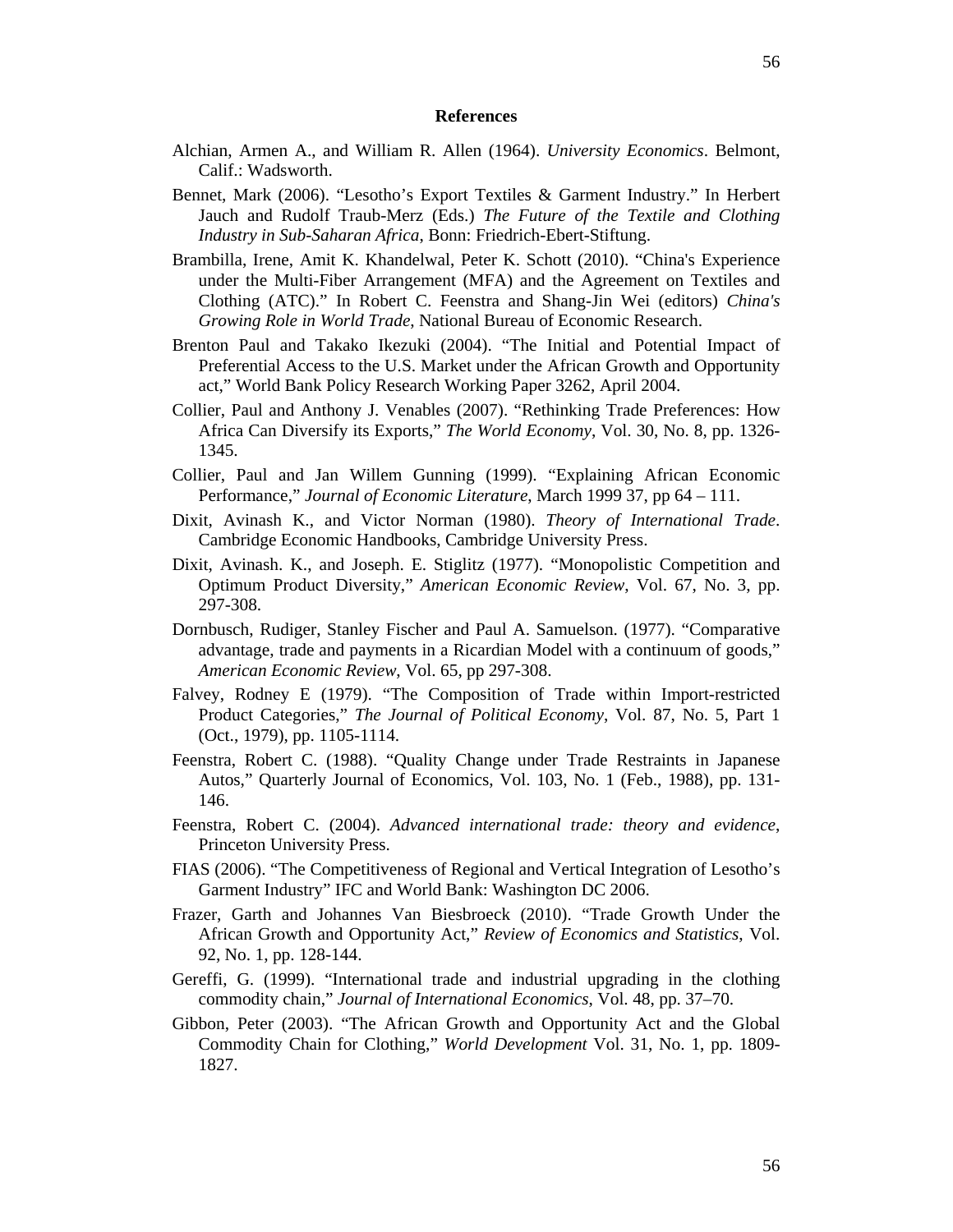- Goldberg, Pinelopi .K. and Michael M. Knetter (1997). "Goods prices and exchange rates: what have we learned?" *Journal of Economic Literature* XXXV, pp. 1243– 1272.
- Gopinath, Gita, and Roberto Rigobon (2008). "Sticky Borders," *The Quarterly Journal of Economics*, Vol. 123, No. 2, Pages 531-575.
- Grynberg, Roman, and Sacha Silva (2004). *Preference-Dependent Economies and Multilateral Liberalization: Impacts and Options*. London: Commonwealth Secretariat.
- Harrigan, James and Geoffrey Barrows (2009). "Testing the Theory of Trade Policy: Evidence from the Abrupt End of the Multifiber Arrangement," *The Review of Economics and Statistics*, MIT Press, Vol. 91, No. 2, pp. 282-294.
- Hausmann, Ricardo, Jason Hwang and Dani Rodrik (2007). "What you export matters," *Journal of Economic Growth*, Springer, Vol. 12, No. 1, pp. 1-25.
- Hoekman, Bernard, and Susan Prowse (2005). "Policy Response to Preference Erosion: From Trade as Aid to Aid for Trade". Paper Presented at the international symposium "Preference Erosion: Impacts and Policy Responses", Geneva, June 13-14.
- Hummels, David and Alexandre Skiba (2004). "Shipping the Good Apples out? An Empirical Confirmation of the Alchian-Allen Conjecture," *The Journal of Political Economy*, Vol. 112, No. 6 (Dec., 2004), pp. 1384-1402
- Hummels, David and Peter J. Klenow (2005). "The Variety and Quality of a Nation's Exports," *The American Economic Review*, Vol. 95, No. 3 (Jun., 2005), pp. 704- 723.
- Hwang, Jason Jaemin (2007) Patterns of Specialization and Economic Growth, Phd Thesis, Harvard University.
- IMF (2003). "Financing Losses from Preference Erosion, Note on Issues raised by Developing Countries in the Doha Round." Communication to the WTO from the International Monetary Fund, WT/TF/COH/14 February. Prepared by Arvind Subramanian.
- Krishna, Kala (1987). "Tariffs versus quotas with endogenous quality," *Journal of International Economics*, Elsevier, Vol. 23(1-2), pp. 97-112.
- Krugman, Paul R. (1979). "Increasing returns, monopolistic competition, and international trade," *Journal of International Economics*, Elsevier, Vol. 9, No. 4, pp. 469-479.
- Lall, Sanjaya (2005). "FDI, AGOA, and Manufactured Exports From a Land-Locked Least Developed African Economy: Lesotho," *Journal of Development Studies*, August 2005, Vol. 41, No. 6, pp. 998-1022.
- Maloney, Christopher (2006). "All Dressed Up with No Place to Go? Lesotho's Rollercoaster Experience with Apparel," *Harvard Kennedy School MPA/ID*  Second Year Policy Analysis
- Marazzi, M., N. Sheets, R. Vigfusson, J. Faust, J. Gagnon, J. Marquez, R. Martin, T. Reeve, and J. Rogers, "Exchange Rate Pass-Through to U.S. Import Prices: Some New Evidence," International Finance Discussion Papers, No. 833, 2005.
- Mattoo, Aadditya; Devesh Roy, and Arvind Subramanian (2003). "The Africa Growth and Opportunity Act and its Rules of Origin: Generosity Undermined?" *World Economy*, Vol. 26, No. 6, pp. 829-851.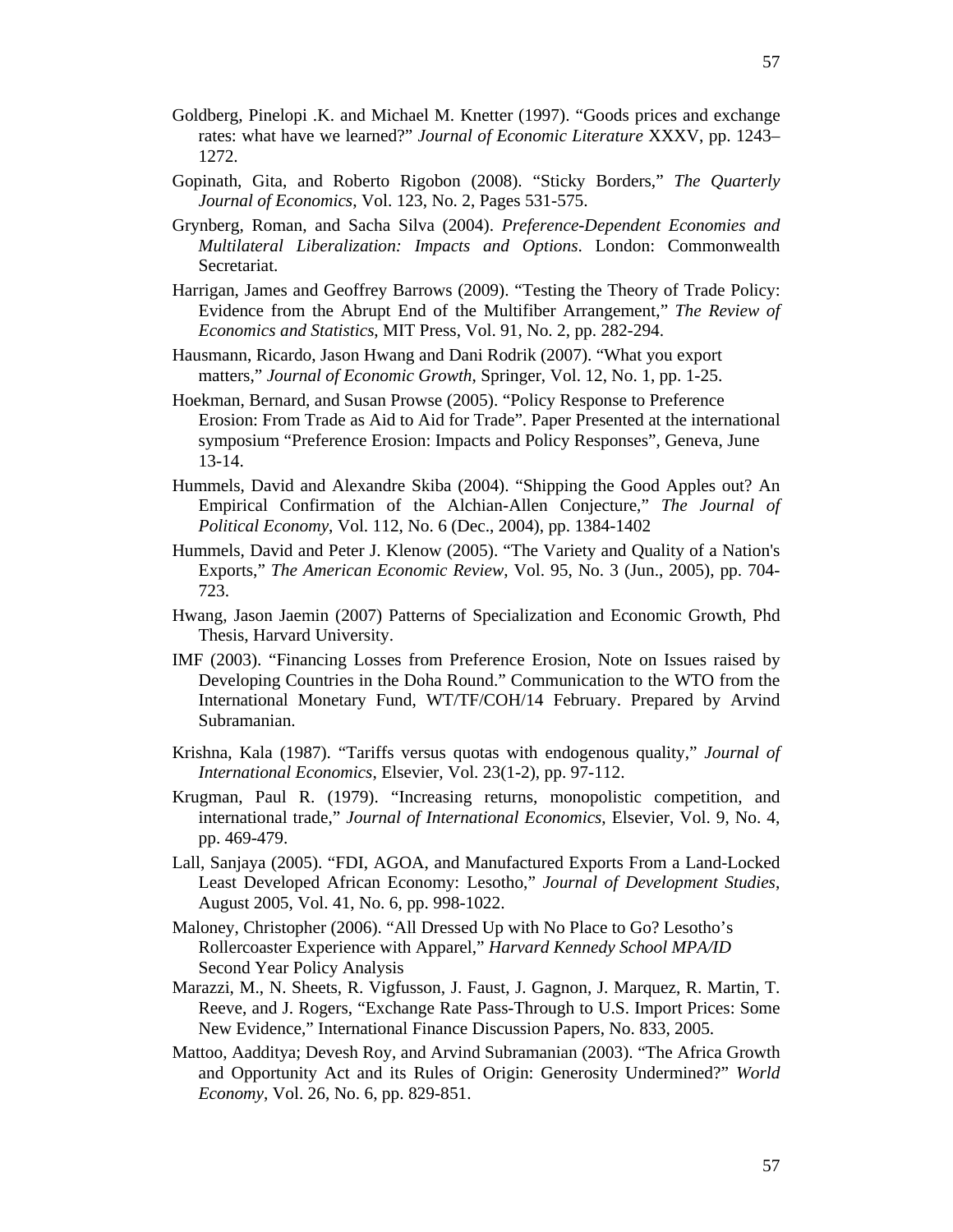- Morris, Mike (2006). 'China's dominance of global clothing and textiles: is preferential trade access an answer for sub-Saharan Africa?," *IDS Bulletin*, Vol. 37, No. 1, pp. 89–97.
- Morris, Mike and Leanne Sedowski (2006). "Report on Government Responses to New post-MFA realities in Lesotho," Report for Institute of Global Dialogue.
- Ng, Francis, and Alexander Yeats. 1996. "Open economies work better: Did Africa's protectionist policies cause its marginalisation in world trade?" World Bank Policy Research Working paper No. 1636. World Bank, Washington DC.
- Nouve, Kofi (2005). "Estimating the Effects of AGOA on African Exports Using a Dynamic Panel Analysis" World Bank Working Paper July 2005.
- Olarreaga, Marcelo and Çaglar Özden (2005)."AGOA and Apparel: Who Captures the Tariff Rent in the Presence of Preferential Market Access?" *World Economy,*  Vol. 28, No.1, pp. 63-77.
- Pierce, Justin R. and Peter K. Schott (2009). "Concording U.S. Harmonized System Categories over Time," Center for Economic Studies (CES) Working Paper 09-11.
- Portugal-Perez, Albert (2008). "The costs of rules of origin in Apparel: African preferential exports to the United States and the European Union," UNCTAD Policy Issues in International Trade and commodities Study Series No. 39, UNCTAD.
- Rolfe, Robert J. and Douglas P. Woodward (2005). "African Apparel Exports, AGOA and the Trade Preference Illusion," *Global Economy Journal*, Berkley Electronic Press, Vol. 5, Issue 3.
- Romalis, John (2007). "Market Access, Openness and Growth" National Bureau of Economic Research Working Paper 13048.
- Salm, Andrew, William J. Grant , Thuso J. Green, John R. Haycock and John Raimondo (2002). "Lesotho Garment Industry Subsector Study" Report for the Government of Lesotho," study funded by the Department for International Development.
- Sandrey Ron, David Maleleka Adelaide Matlanyane, and Dirk Ernst van Seventer (2005). **"**Lesotho: Potential Export Diversification Study", (Mimeo)
- Schott, Peter K. (2004). "Across-product Versus Within-product Specialization in International Trade," *The Quarterly Journal of Economics*, Vol. 119, No. 2, pp. 646–677.
- Seidman, Gay W. (2009). "Labouring under an Illusion? Lesotho's 'sweat-free' label," *Third World Quarterly*, Vol. 30, No. 3, pp. 581 – 598.
- Seyoum, Belay (2007). "Export Performance of developing countries under the Africa Growth and Opportunity Act," *Journal of Economic Studies*, Emerald Group Publishing, Vol. 34, No. 6, pp. 515 – 533.
- Wang, Zhen Kun, and Alan Winters (1998). "Africa's Role in Multilateral Trade Negotiations: Past and Future," *Journal of African Economies* Vol. 7, pp. 1-33.
- Wood, Adrian. and Jörg Mayer (2001). "Africa's Export Structure in a Comparative Perspective," *Cambridge Journal of Economics*, Vol. 5, No. 3, pp. 369-394.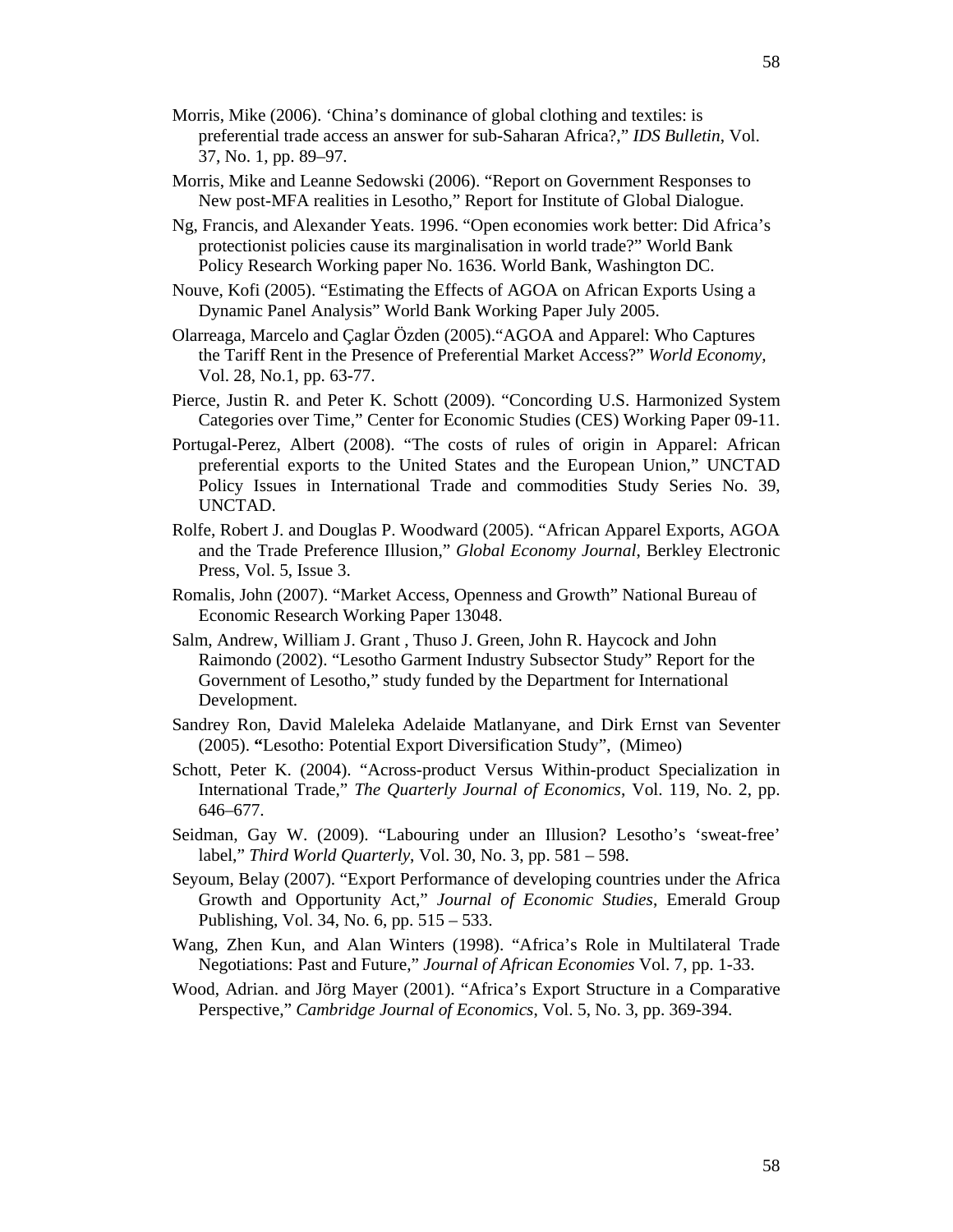# **TABLES**

# **Table 1: Summary of Apparel Rules of Origin under AGOA**

| Description of the rules of origin requirements                                           | <b>Conditions of Access</b>                                                             |
|-------------------------------------------------------------------------------------------|-----------------------------------------------------------------------------------------|
| 1. Apparel made from U.S. yarns or fabric                                                 | Unrestricted                                                                            |
| 2. Apparel assembled from regional fabric from U.S. or<br>African yarn                    | Subject to tariff rate quota cap (currently<br>6.43675 percent to 2015)                 |
| 3. Apparel assembled in a Lesser Developed Country<br>using foreign fabric or yarn        | Unrestricted for four years, but extended to<br>2012 (cap of 3.5 percent of US imports) |
| 4. Certain cashmere and merino wool sweaters;                                             | Unrestricted for selected products                                                      |
| 5. Apparel made of yarns and fabrics not produced in<br>commercial quantities in the US   | Unrestricted                                                                            |
| 6. Eligible handloomed, handmade, or folklore articles<br>and ethnic printed fabrics; and | Unrestricted for selected products from Dec<br>2006 under AGOA IV                       |

Note: Unrestricted implies duty-free and quota-free treatment .

|  | Table 2: Products traded (out of approx 1,500 possible products), sorted by 2004 |  |  |  |
|--|----------------------------------------------------------------------------------|--|--|--|
|--|----------------------------------------------------------------------------------|--|--|--|

| Eligibility                        | Country             | 1996           | 2000             | 2004                                                                                                                                                                                                                                                                                                                                                                                                        | 2008             |
|------------------------------------|---------------------|----------------|------------------|-------------------------------------------------------------------------------------------------------------------------------------------------------------------------------------------------------------------------------------------------------------------------------------------------------------------------------------------------------------------------------------------------------------|------------------|
| Apparel                            | Mauritius           | 165            | 139              | 135                                                                                                                                                                                                                                                                                                                                                                                                         | 139              |
| eligible                           | South Africa        | 136            | 267              | 318                                                                                                                                                                                                                                                                                                                                                                                                         | 177              |
|                                    | Benin               | $\overline{2}$ | $\overline{2}$   | $\overline{4}$                                                                                                                                                                                                                                                                                                                                                                                              | $\overline{0}$   |
|                                    | <b>Botswana</b>     | 14             | 24               | 57                                                                                                                                                                                                                                                                                                                                                                                                          | 18               |
|                                    | <b>Burkina</b>      | 8              | 9                | 9                                                                                                                                                                                                                                                                                                                                                                                                           | $\overline{4}$   |
|                                    | Cameroon            | 10             | 7                | 14                                                                                                                                                                                                                                                                                                                                                                                                          | 18               |
|                                    | Cape Verde          | $\overline{c}$ | 4                | 14                                                                                                                                                                                                                                                                                                                                                                                                          | 5                |
|                                    | Chad                | $\overline{0}$ | $\overline{0}$   | $\mathbf{1}$                                                                                                                                                                                                                                                                                                                                                                                                | $\overline{0}$   |
| Apparel eligible, LDC special rule | Ethiopia            | 9              | $\overline{4}$   | 41                                                                                                                                                                                                                                                                                                                                                                                                          | 79               |
|                                    | Ghana               | 38             | 52               | 63                                                                                                                                                                                                                                                                                                                                                                                                          | 48               |
|                                    | Kenya               | 55             | 45               | 155                                                                                                                                                                                                                                                                                                                                                                                                         | 117              |
|                                    | Lesotho             | 41             | 60               | 118                                                                                                                                                                                                                                                                                                                                                                                                         | 84               |
|                                    | Madagascar          | 38             | 175              | 236                                                                                                                                                                                                                                                                                                                                                                                                         | 259              |
|                                    | Malawi              | $\overline{2}$ | 22               | 45                                                                                                                                                                                                                                                                                                                                                                                                          | 25               |
|                                    | Mali                | 10             | 10               | 12                                                                                                                                                                                                                                                                                                                                                                                                          | 11               |
|                                    | Mozambique          | 3              | $\overline{0}$   | $\overline{7}$                                                                                                                                                                                                                                                                                                                                                                                              | $\boldsymbol{0}$ |
|                                    | Namibia             | $\overline{0}$ | $\mathbf{1}$     | 40                                                                                                                                                                                                                                                                                                                                                                                                          | $\mathfrak{2}$   |
|                                    | Niger               | 4              | $\overline{4}$   | 7                                                                                                                                                                                                                                                                                                                                                                                                           | 5                |
|                                    | Nigeria             | 61             | 47               | 39                                                                                                                                                                                                                                                                                                                                                                                                          | 33               |
|                                    | Rwanda              | $\mathbf{0}$   | $\mathbf{0}$     | $\mathfrak{2}$                                                                                                                                                                                                                                                                                                                                                                                              | 5                |
|                                    | Senegal             | 31             | 20               | 10                                                                                                                                                                                                                                                                                                                                                                                                          | 16               |
|                                    | Sierra Leone        | $\overline{2}$ | 28               | 45                                                                                                                                                                                                                                                                                                                                                                                                          | 54               |
|                                    | Swaziland           | 21             | 47               | 139                                                                                                                                                                                                                                                                                                                                                                                                         | 86               |
|                                    | Tanzania            | $\overline{4}$ | 6                | 24                                                                                                                                                                                                                                                                                                                                                                                                          | 16               |
|                                    | Uganda              | $\mathbf{0}$   | $\mathbf{0}$     | 9                                                                                                                                                                                                                                                                                                                                                                                                           | $\overline{4}$   |
|                                    | Zambia              | $\mathbf{1}$   | $\mathbf{1}$     | $\overline{4}$                                                                                                                                                                                                                                                                                                                                                                                              | $\overline{4}$   |
|                                    | Angola              | $\overline{0}$ | $\overline{0}$   | $\theta$<br>$\overline{0}$<br>$\boldsymbol{0}$<br>$\boldsymbol{0}$<br>$\mathbf{1}$<br>$\overline{0}$<br>3<br>$\overline{0}$<br>3<br>$\mathbf{1}$<br>$\boldsymbol{0}$<br>$\boldsymbol{0}$<br>3<br>$\overline{0}$<br>$\overline{7}$<br>9<br>13<br>12<br>$\boldsymbol{0}$<br>3<br>3<br>$\overline{c}$<br>$\boldsymbol{0}$<br>$\boldsymbol{0}$<br>3<br>6<br>3<br>$\overline{4}$<br>537<br>465<br>1,525<br>1,515 |                  |
|                                    | Burundi             | 1              | $\mathbf{1}$     |                                                                                                                                                                                                                                                                                                                                                                                                             |                  |
|                                    | Comoros             | $\mathbf{1}$   | $\overline{0}$   |                                                                                                                                                                                                                                                                                                                                                                                                             |                  |
|                                    | Congo (Brazzaville) | $\overline{0}$ | $\overline{0}$   |                                                                                                                                                                                                                                                                                                                                                                                                             |                  |
| non-apparel eligible               | Congo (Kinshasa)    | 3              | 4                |                                                                                                                                                                                                                                                                                                                                                                                                             |                  |
|                                    | Djibouti            | $\overline{0}$ | $\mathbf{0}$     |                                                                                                                                                                                                                                                                                                                                                                                                             |                  |
|                                    | Gabon               | 1              | 1                |                                                                                                                                                                                                                                                                                                                                                                                                             |                  |
|                                    | Gambia              | 6              | 11               |                                                                                                                                                                                                                                                                                                                                                                                                             |                  |
|                                    | Guinea              | 5              | 12               |                                                                                                                                                                                                                                                                                                                                                                                                             |                  |
|                                    | Guinea-Bissau       | $\mathbf{0}$   | $\boldsymbol{0}$ |                                                                                                                                                                                                                                                                                                                                                                                                             |                  |
|                                    | Liberia             | $\overline{c}$ | 3                |                                                                                                                                                                                                                                                                                                                                                                                                             |                  |
|                                    | Sao<br>Tome<br>and  |                |                  |                                                                                                                                                                                                                                                                                                                                                                                                             |                  |
|                                    | Principe            | $\mathbf{1}$   | $\mathbf{1}$     |                                                                                                                                                                                                                                                                                                                                                                                                             |                  |
|                                    | Seychelles          | $\overline{0}$ | $\overline{c}$   |                                                                                                                                                                                                                                                                                                                                                                                                             |                  |
|                                    | Togo                | 13             | $\overline{4}$   |                                                                                                                                                                                                                                                                                                                                                                                                             |                  |
|                                    | All AGOA countries  | 323            | 439              |                                                                                                                                                                                                                                                                                                                                                                                                             |                  |
| Possible                           |                     |                |                  |                                                                                                                                                                                                                                                                                                                                                                                                             |                  |
| products                           |                     | 1,548          | 1,533            |                                                                                                                                                                                                                                                                                                                                                                                                             |                  |

Notes: We use the Pierce and Schott (2009) concordance programme to construct a HS 10-digit timeconsistent classification for the full period.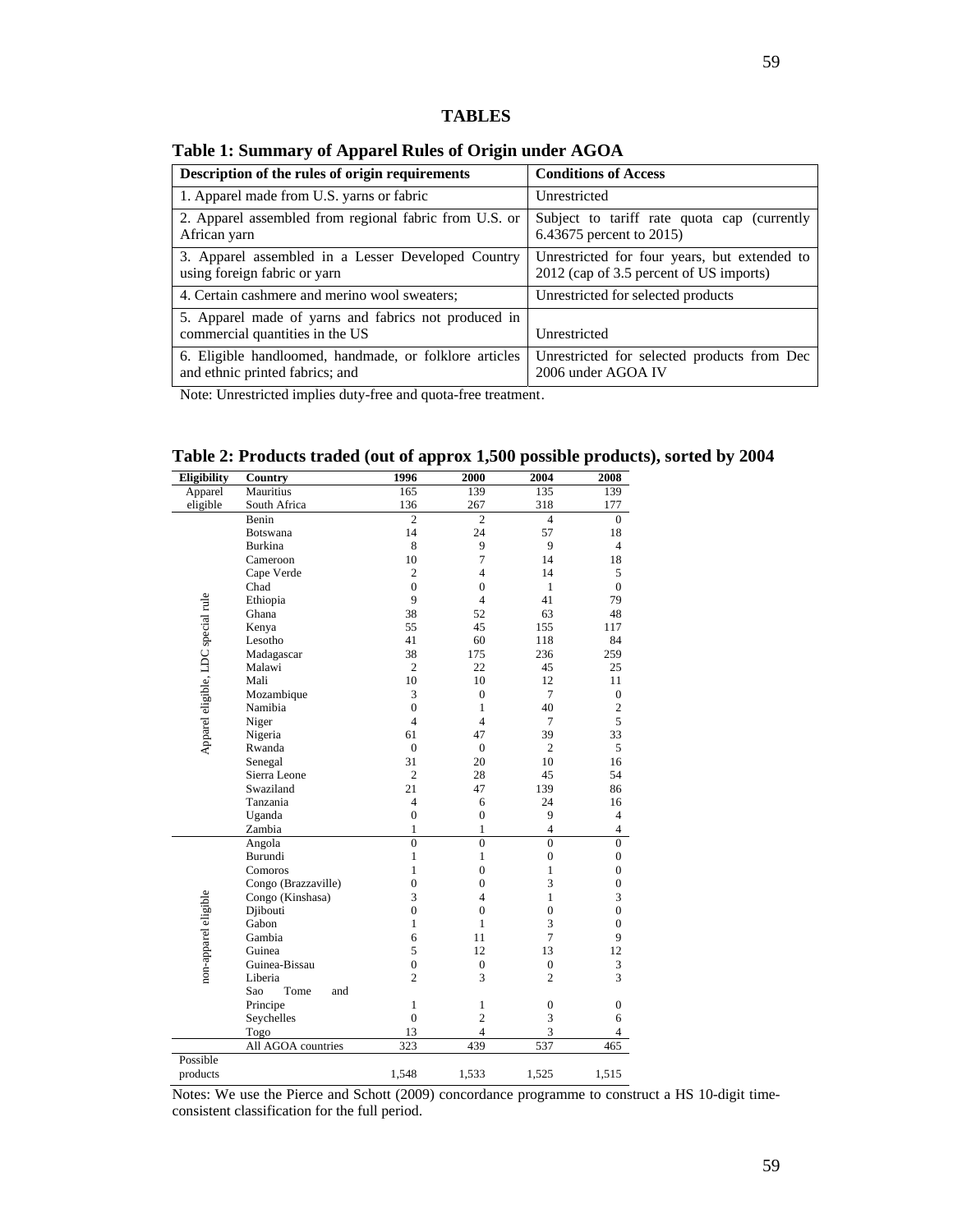|                                    |                           | Contributi Average    |         |         |                              |                    |         |            |
|------------------------------------|---------------------------|-----------------------|---------|---------|------------------------------|--------------------|---------|------------|
|                                    |                           | Contributio on        |         | annual  | Contributio on               | Contributi Average | annual  | Cumulative |
|                                    |                           | n Intensive Extensive |         | Growth  | n Intensive Extensive Growth |                    |         | imports    |
|                                    |                           | growth                | growth  | (US\$)  | growth                       | growth             | (US\$)  | 2004       |
|                                    |                           |                       | 2000-04 |         |                              |                    | 2004-08 |            |
|                                    | Benin                     | 0.00                  | 1.00    | 0.33    | 0.00                         | 1.00               | $-1.00$ | 0.00       |
|                                    | <b>Botswana</b>           | 0.24                  | 0.76    | 0.27    | $-1.56$                      | 2.56               | $-0.06$ | 0.01       |
|                                    | <b>Burkina Faso</b>       | $-0.02$               | 1.02    | 0.28    | 0.00                         | 1.00               | $-0.49$ | 0.01       |
|                                    | Cameroon                  | 0.00                  | 1.00    | 0.22    | $-0.27$                      | 1.27               | 0.21    | 0.01       |
|                                    | Cape Verde                | 0.33                  | 0.67    | 0.36    | 0.00                         | 1.00               | $-0.73$ | 0.01       |
|                                    | Chad                      | 0.00                  | 1.00    |         | 0.00                         | 1.00               | $-1.00$ | 0.01       |
|                                    | Ethiopia                  | 0.00                  | 1.00    | 4.00    | 0.52                         | 0.48               | 0.30    | 0.02       |
|                                    | Ghana                     | 0.02                  | 0.98    | 1.18    | 0.95                         | 0.05               | $-0.41$ | 0.02       |
|                                    | Kenya                     | 0.68                  | 0.32    | 0.59    | 0.81                         | 0.19               | $-0.03$ | 0.18       |
|                                    | Lesotho                   | 0.92                  | 0.08    | 0.34    | 0.87                         | 0.13               | $-0.07$ | 0.44       |
|                                    | Madagascar                | 0.78                  | 0.22    | 0.31    | 0.91                         | 0.09               | $-0.04$ | 0.62       |
|                                    | Malawi                    | 0.51                  | 0.49    | 0.38    | 0.32                         | 0.68               | $-0.17$ | 0.64       |
|                                    | Mali                      | 1.19                  | $-0.19$ | $-0.17$ | 0.90                         | 0.10               | 0.37    | 0.64       |
|                                    | Mozambique                | 0.00                  | 1.00    |         | 0.00                         | 1.00               | $-1.00$ | 0.64       |
|                                    | Namibia                   | $0.00\,$              | 1.00    | 3.69    | 0.07                         | 0.93               | $-0.94$ | 0.68       |
|                                    | Niger                     | $-0.82$               | 1.82    | 0.11    | 0.44                         | 0.56               | 0.18    | 0.68       |
|                                    | Nigeria                   | 1.90                  | $-0.90$ | $-0.07$ | $-0.10$                      | 1.10               | $-0.08$ | 0.68       |
| Apparel eligible, LDC special rule | Rwanda                    | 0.00                  | 1.00    |         | $0.00\,$                     | 1.00               | 0.92    | 0.68       |
|                                    | Senegal                   | 0.73                  | 0.27    | $-0.30$ | 0.65                         | 0.35               | 0.16    | 0.68       |
|                                    | Sierra Leone              | 0.40                  | 0.60    | 0.59    | 0.19                         | 0.81               | $-0.39$ | 0.68       |
|                                    | Swaziland                 | 0.57                  | 0.43    | 0.54    | 0.63                         | 0.37               | $-0.09$ | 0.79       |
|                                    | Tanzania                  | 0.24                  | 0.76    | 1.80    | $-0.25$                      | 1.25               | $-0.12$ | 0.79       |
|                                    | Uganda                    | 0.00                  | 1.00    |         | $-0.04$                      | 1.04               | $-0.44$ | 0.79       |
|                                    | Zambia                    | 0.00                  | 1.00    | $-0.42$ | 0.00                         | 1.00               | $-0.52$ | 0.79       |
| Apparel                            | Mauritius                 | 0.67                  | 0.33    | $-0.02$ | 0.94                         | 0.06               | $-0.18$ | 0.92       |
| eligible                           | South Africa              | $-17.67$              | 18.67   | 0.00    | 0.80                         | 0.20               | $-0.40$ | 1.00       |
|                                    | Burundi                   | 0.00                  | 1.00    | $-1.00$ |                              |                    |         | 1.00       |
|                                    | Comoros                   | 0.00                  | 1.00    |         | 0.00                         | 1.00               | $-1.00$ | 1.00       |
|                                    | Congo (DROC)              | 0.00                  | 1.00    | $-0.19$ | 0.00                         | 1.00               | 1.45    | 1.00       |
|                                    | Congo (ROC)               | 0.00                  | 1.00    |         | 0.00                         | 1.00               | $-1.00$ | 1.00       |
|                                    | Gabon                     | 0.00                  | 1.00    | 2.56    | 0.00                         | 1.00               | $-1.00$ | 1.00       |
|                                    | Gambia                    | $-0.32$               | 1.32    | $-0.14$ | 0.90                         | 0.10               | 0.32    | 1.00       |
|                                    | Guinea                    | $-0.02$               | 1.02    | $-0.42$ | 1.01                         | $-0.01$            | 0.11    | 1.00       |
|                                    | Guinea-Bissau             |                       |         |         | 0.00                         | 1.00               |         | 1.00       |
| non-apparel eligible               |                           |                       |         |         |                              |                    |         |            |
|                                    | Liberia                   | 0.00                  | 1.00    | $-0.34$ | 0.00                         | 1.00               | 0.12    | 1.00       |
|                                    | Sao Tome & Principe       | 0.00                  | 1.00    | $-1.00$ |                              |                    |         | 1.00       |
|                                    | Seychelles                | 0.95                  | 0.05    | $-0.64$ | 0.00                         | 1.00               | 0.97    | 1.00       |
|                                    | Togo                      | 0.00                  | 1.00    | $-0.18$ | 0.00                         | 1.00               | 0.47    | 1.00       |
| All AGOA                           |                           | 0.68                  | 0.32    | 0.25    | 0.70                         | 0.30               | $-0.10$ |            |
|                                    | LDC special rule eligible | 0.69                  | 0.31    | 0.42    | 0.58                         | 0.42               | $-0.07$ |            |
|                                    | Other apparel eligible    | 1.05                  | $-0.05$ | $-0.01$ | 0.87                         | 0.13               | $-0.25$ |            |
| Other AGOA                         |                           | $-2.03$               | 3.03    | 0.04    | $-0.18$                      | 1.18               | $-0.21$ |            |

**Table 3: Decomposition of growth in US apparel imports: Extensive and Intensive growth** 

Note: Mauritius is treated as not eligible to export under LDC special rule, despite being granted temporary LDC status from October 2004-September 2005 under the Miscellaneous Tariff Bill of 2004 (known as AGOA III).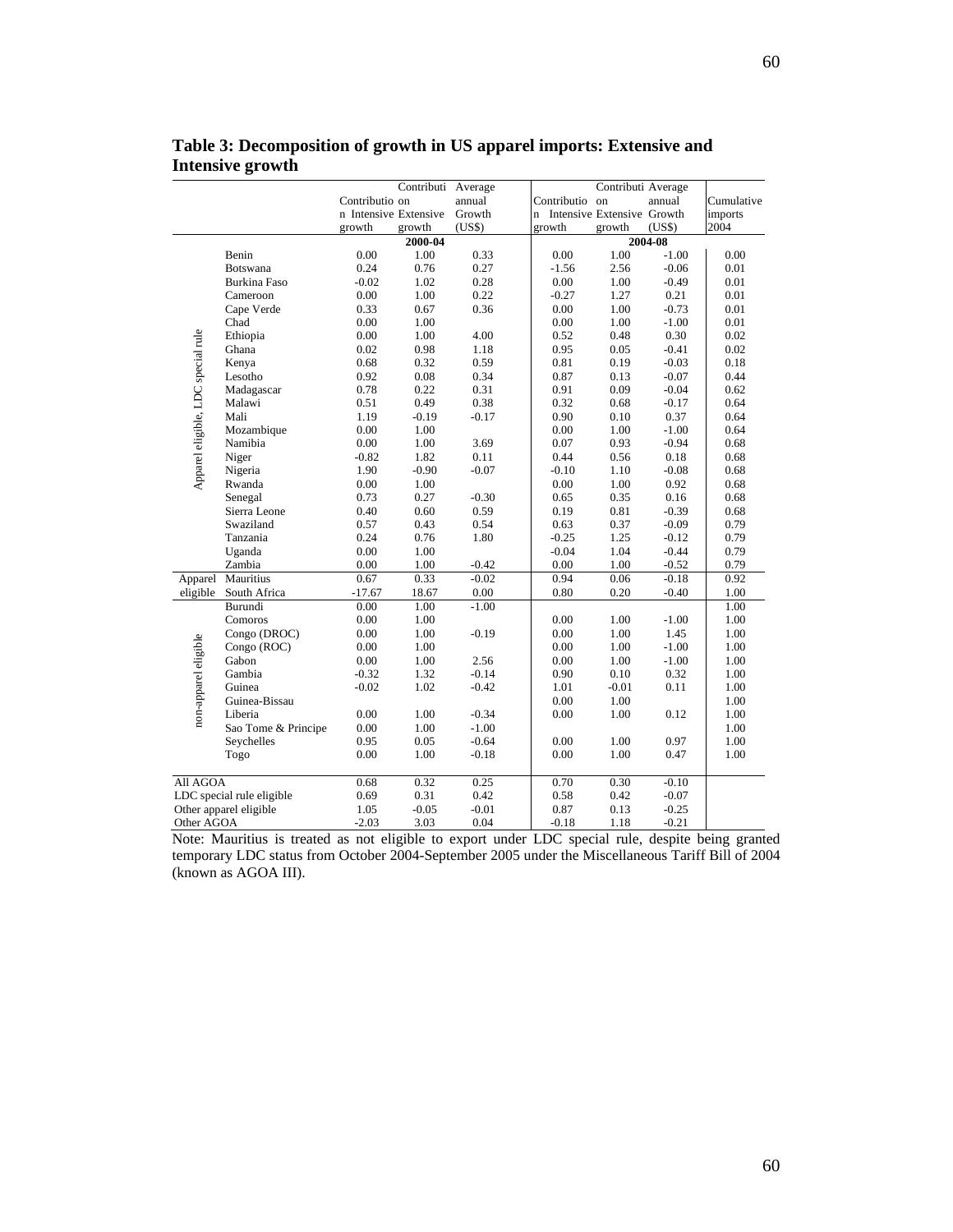|                   |                                       |         | Other     |      |             |             |                  |      | Cumulati |
|-------------------|---------------------------------------|---------|-----------|------|-------------|-------------|------------------|------|----------|
|                   |                                       |         | lesser-   |      |             | Percentiles |                  |      | ve trade |
|                   |                                       |         | developed |      |             |             |                  |      | share    |
| <b>HS</b>         | Description                           | Lesotho | AGOA      | 10th | 25th Median |             | 75 <sub>th</sub> | 90th | Lesotho  |
|                   | <b>WOMEN'S/GIRL'S OTHER</b>           |         |           |      |             |             |                  |      |          |
|                   | 6110202075 PULLOVERS OF COTTON        | 31      | 27        | 26   | 32          | 46          | 99               | 280  | 14%      |
|                   | MEN'S/BOYS' OTHER PULLOVERS           |         |           |      |             |             |                  |      |          |
|                   | 6110202065 OF COTTON                  | 36      | 36        | 24   | 34          | 60          | 110              | 222  | 26%      |
|                   | <b>MENS TROUSER BREECHES</b>          |         |           |      |             |             |                  |      |          |
|                   | 6203424010 COTTON BLUE DENIM          | 90      | 73        | 48   | 63          | 100         | 191              | 465  | 32%      |
|                   | <b>BOYS TROUSER/BREECHES.</b>         |         |           |      |             |             |                  |      |          |
|                   | 6203424035 COTTON, BLUE DENIM.        | 68      | 66        | 42   | 54          | 68          | 98               | 269  | 37%      |
|                   | WOMENS TROUSERS/BREECHES,             |         |           |      |             |             |                  |      |          |
|                   | 6204624010 COTTON, BLUE DENIM.        | 87      | 71        | 52   | 76          | 92          | 199              | 449  | 42%      |
|                   | <b>WOMENS TROUSERS/BREECHES</b>       |         |           |      |             |             |                  |      |          |
|                   | 6204624020 OTHER COTTON, NOT KNIT     | 71      | 58        | 39   | 65          | 93          | 232              | 384  | 45%      |
|                   | <b>WOMEN'S/GIRL'S OTHER</b>           |         |           |      |             |             |                  |      |          |
|                   | 6110303055 SWEATERS, MANMADE FIBERS   | 36      | 46        | 34   | 43          | 57          | 120              | 406  | 49%      |
|                   | GIRLS TROUSER COT BLUE DNM NT         |         |           |      |             |             |                  |      |          |
|                   | 6204624040 IMP PLYSUIT PT,N KT        | 70      | 66        | 43   | 59          | 73          | 100              | 470  | 52%      |
|                   | MEN'S/BOYS'OTHER SWEATERS,            |         |           |      |             |             |                  |      |          |
|                   | 6110303050 MANMADE FIBERS, KNIT       | 35      | 52        | 30   | 41          | 68          | 163              | 287  | 56%      |
|                   | MEN'S/BOYS' SWEATSHIRTS, OF           |         |           |      |             |             |                  |      |          |
| 6110202040 COTTON |                                       | 60      | 56        | 41   | 60          | 77          | 170              | 306  | 58%      |
|                   | <b>WOMEN'S TROUSERS AND</b>           |         |           |      |             |             |                  |      |          |
|                   | 6104632011 BREECHES, SYNTHETIC FIBERS | 50      | 46        | 28   | 43          | 60          | 198              | 409  | 61%      |
|                   | 6203424045 BOYS TROUSER ETC OT COTTON | 70      | 49        | 26   | 47          | 67          | 93               | 243  | 63%      |
|                   | <b>BOYS SHORTS COTTON NOT</b>         |         |           |      |             |             |                  |      |          |
|                   | 6203424060 PLAYSUIT PARTS, NOT KNIT   | 52      | 53        | 25   | 39          | 55          | 84               | 207  | 65%      |
|                   | 6203424050 MENS SHORTS OF COTTON      | 69      | 53        | 27   | 48          | 74          | 148              | 288  | 67%      |
|                   | 6204624055 WOMENS SHORTS OF COTTON    | 63      | 49        | 34   | 52          | 67          | 113              | 337  | 69%      |
|                   |                                       |         |           |      |             |             |                  |      |          |
|                   | All products exported by Lesotho      | 37      | 59        | 22   | 33          | 60          | 122              | 299  |          |

**Table 4: Price (US\$ per dozen) of top 15 Lesotho products in terms of export value, ranked largest to smallest, 2004** 

Notes: The mean price for Other AGOA is the exponent of the mean log price.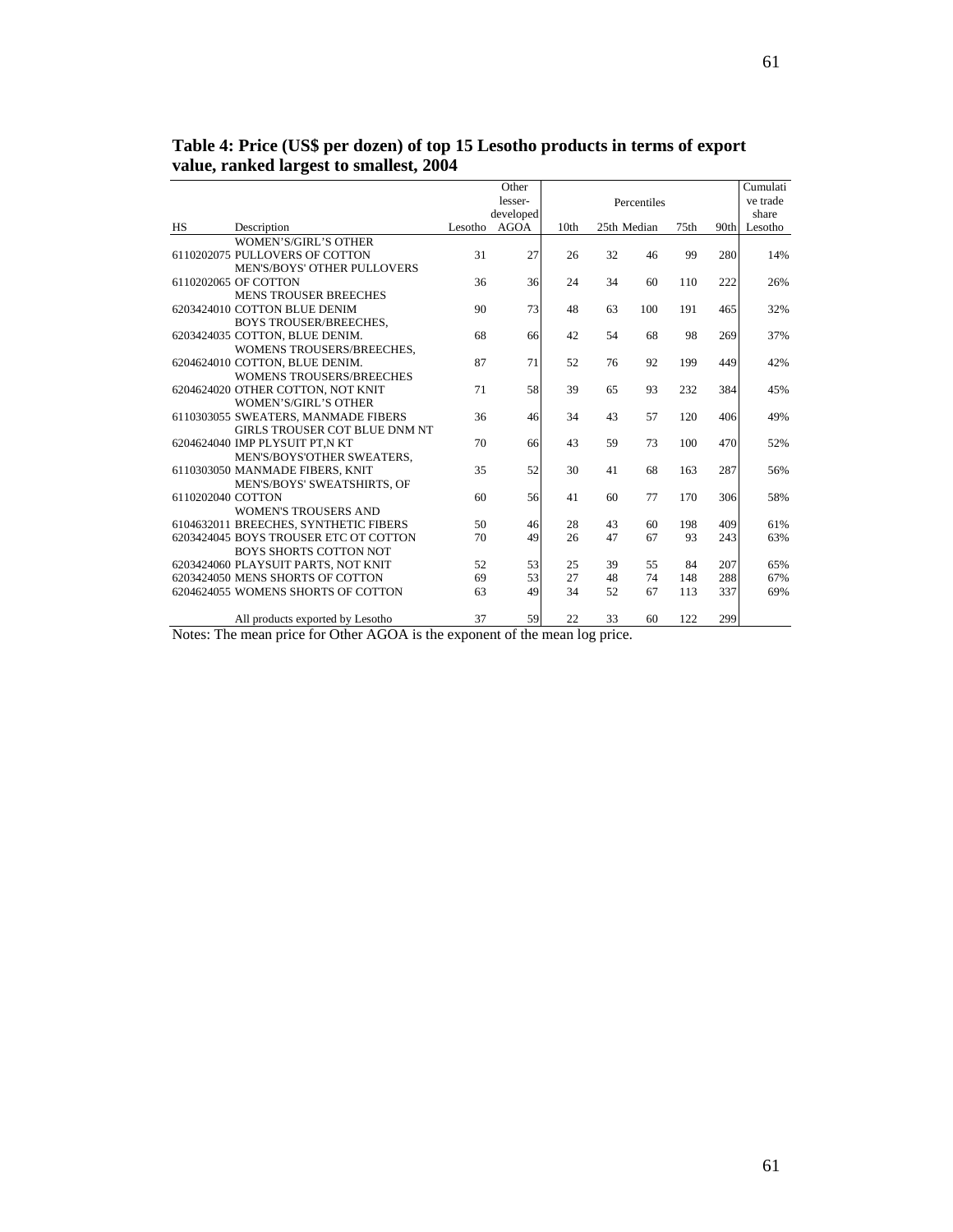|                | Country sample                              | All         | All           | All         | All                             |
|----------------|---------------------------------------------|-------------|---------------|-------------|---------------------------------|
|                |                                             |             | AGOA fabric-  |             | Marginal LDC                    |
|                |                                             | Base        | intensity     | AGOA        | <b>AGOA</b>                     |
|                |                                             | (1)         | (2)           | (3)         | (4)                             |
|                | Marginal impact of AGOA on fabric-intensity |             |               |             |                                 |
|                | LDC AGOA countries relative to other AGOA   |             |               |             |                                 |
| 1              | $D01$ x $D$ ldc x $ln(pf)$                  |             |               |             | 0.067                           |
| $\overline{2}$ | $D01$ x $D$ ldc x $ln(pva)$                 |             |               |             | $-0.083$                        |
|                | AGOA countries relative to control          |             |               |             |                                 |
| 3              | D01 x DAg x In(pf)                          |             |               | $-0.114$    | $-0.175$                        |
| 4              | D01 x DAg x In(pva)                         |             |               | 0.113       | 0.186                           |
|                | Other coefficients                          |             |               |             |                                 |
| 5              | ln(pt)                                      | $0.272***$  | $0.268***$    | $0.316***$  | $0.315***$                      |
| 6              | ln(pva)                                     | $0.237***$  | $0.252***$    | $0.213***$  | $0.213***$                      |
| 7              | $D$ ldc x $ln(pt)$                          |             |               |             | $-0.049$                        |
| 8              | $D$ ldc x $ln(pva)$                         |             |               |             | 0.144                           |
| 9              | $\text{DAg} x \ln(\text{pf})$               |             | $0.323***$    | $0.405***$  | $0.446**$                       |
| 10             | DAg x ln(pva)                               |             | $-0.389***$   | $-0.423***$ | $-0.537**$                      |
| 11             | $D01 \times ln(pf)$                         |             |               | $0.099***$  | 0.099***                        |
| 12             | $D01 \times ln(pva)$                        |             |               | $-0.104***$ | $-0.104***$                     |
| 13             | D01 x Dldc                                  |             |               |             | 0.034                           |
| 14             | $D01 \times DAg$                            |             |               | $-0.063$    | $-0.092$                        |
| 15             | ln(GDP/capita), PPP                         | $0.126***$  | $0.115***$    | $0.124***$  | $0.122***$                      |
| 16             | ln(e)                                       | $-0.538***$ | $-0.548***$   | $-0.547***$ | $-0.546***$                     |
| 17             | ln(Pcompete)                                | $0.037***$  | $0.037***$    | $0.037***$  | $0.037***$                      |
| 18             | $ln(US$ ppi $)$                             | 0.135       | $0.131***$    | 0.109       | 0.11                            |
| 19             | $ln(1+t)$                                   | $-0.600***$ | $-0.637***$   | $-0.684***$ | $-0.689***$                     |
|                | $\mathbf N$                                 | 255231      | 255231        | 255231      | 255231                          |
|                | $\overline{F}$                              | 90.9        | 81.61         | 67.2        | 54.8                            |
|                |                                             | country/pro | country/produ |             |                                 |
|                | Fixed effects                               | duct        | ct            |             | country/product country/product |
|                |                                             | year        | year          | year        | year                            |

**Table 5: Marginal impact of AGOA preferences on fabric-intensity in beneficiary countries** 

Notes: Estimates are robust to heteroskedasticity. \* p<.1; \*\* p<.05; \*\*\* p<.01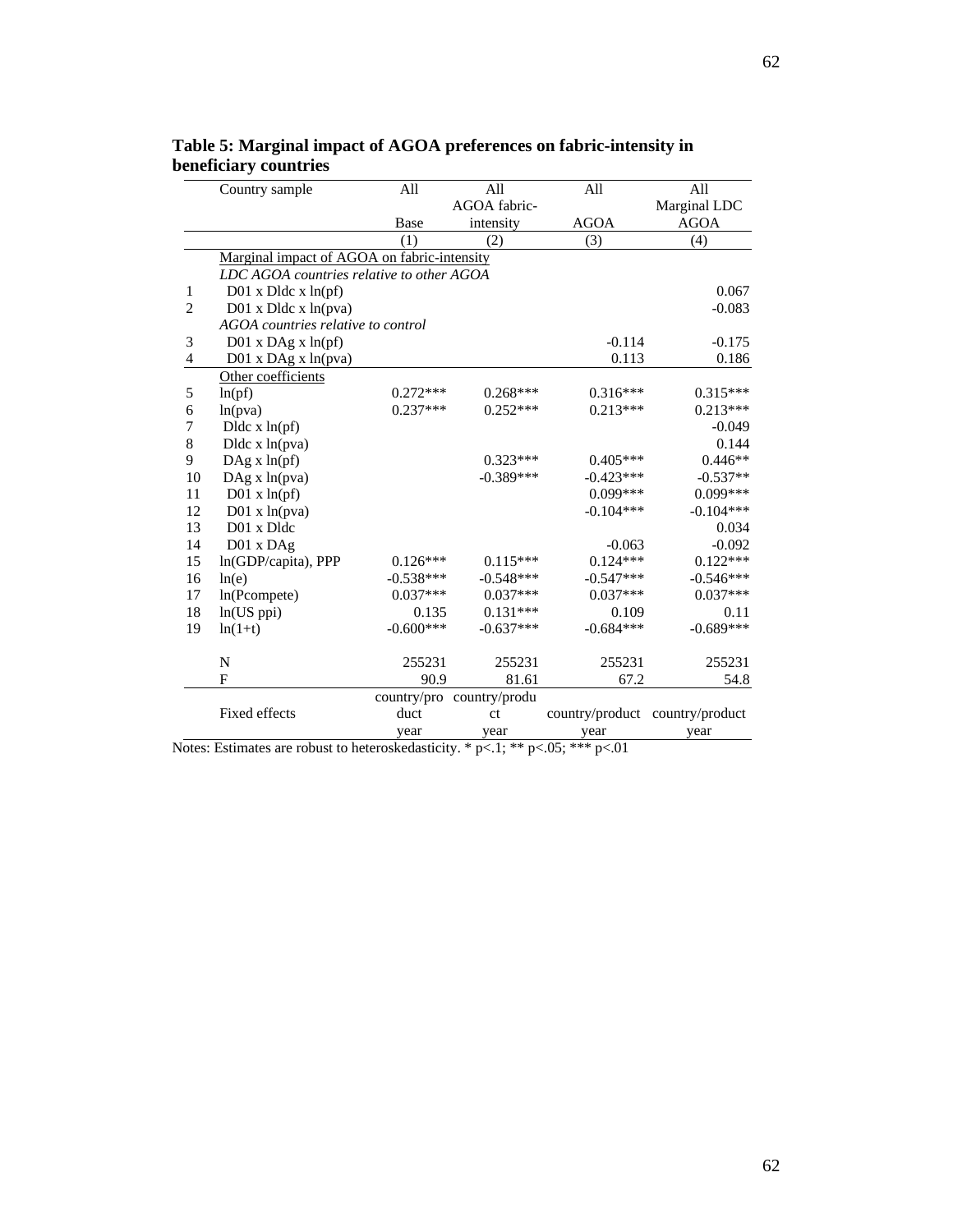## **Table 6: Marginal impact of the ending of the MFA on import unit values and fabric-intensity in Apparel eligible AGOA beneficiaries**

|                |                                                      | Base price  | Base fabric | <b>AGOA</b> | LDC Agoa                                            |
|----------------|------------------------------------------------------|-------------|-------------|-------------|-----------------------------------------------------|
|                | Country sample                                       | Emerging    | Emerging    | Emerging    | Emerging                                            |
|                |                                                      | (1)         | (2)         | (3)         | (4)                                                 |
|                | Impact of ending of MFA on U.S. import prices        |             |             |             |                                                     |
|                | Quota constrained relative to control (D05           |             |             |             |                                                     |
| 1              | x Dquotacntry)                                       | $-0.319***$ | $-0.580***$ | $-0.567***$ | $-0.573***$                                         |
| $\overline{2}$ | AGOA relative to control $(D05 \times DAg)$          |             |             | $0.422***$  |                                                     |
|                | LDC AGOA relative to other AGOA (D05                 |             |             |             |                                                     |
| 3              | $x D \, d c$                                         |             |             |             | 0.111                                               |
|                | Marginal impact of ending of MFA on fabric-intensity |             |             |             |                                                     |
|                | Control group                                        |             |             |             |                                                     |
| 4              | $D05 \times \ln(pt)$                                 |             | $-0.107***$ | $-0.087***$ | $-0.098***$                                         |
| 5              | $D05 \times \ln(pva)$                                |             | $0.093***$  | $0.073**$   | $0.084***$                                          |
|                | Quota-constrained group relative to control group    |             |             |             |                                                     |
| 6              | D05 x Dquotacntry x ln(pf)                           |             | $0.217***$  | 0.219***    | $0.209***$                                          |
| $\tau$         | $D05$ x Dquotacntry x $ln(pva)$                      |             | $-0.112$    | $-0.112$    | $-0.104$                                            |
|                | AGOA countries relative to control group             |             |             |             |                                                     |
| 8              | $D05$ x $DAg$ x $ln(pf)$                             |             |             | $0.294***$  |                                                     |
| 9              | $D05$ x $DAg$ x $ln(pva)$                            |             |             | $-0.317***$ |                                                     |
|                | LDC AGOA countries relative to other AGOA            |             |             |             |                                                     |
| 10             | $D05$ x $Dldc$ x $ln(pf)$                            |             |             |             | $0.273**$                                           |
| 11             | $D05$ x $D$ ldc x $ln(pva)$                          |             |             |             | $-0.260**$                                          |
|                | Other variables                                      |             |             |             |                                                     |
| 12             | ln(pf)                                               | $0.619***$  | $0.443***$  | $0.468***$  | $0.430***$                                          |
| 13             | ln(pva)                                              | $0.381***$  | $0.288***$  | $0.332***$  | $0.320***$                                          |
| 14             | Dquotacntry $x \ln(pt)$                              |             | $0.599***$  | $0.631***$  | $0.628***$                                          |
| 15             | Dquotacntry $x \ln(pva)$                             |             | $-0.898***$ | $-0.938***$ | $-0.917***$                                         |
| 16             | $DAg \times \ln(pt)$                                 |             |             | $0.432***$  |                                                     |
| 17             | $DAg \times ln(pva)$                                 |             |             | $-0.324***$ |                                                     |
| 18             | $Dldc \times \ln(pt)$                                |             |             |             | $0.373***$                                          |
| 19             | $Dldc \times ln(pva)$                                |             |             |             | $-0.297***$                                         |
| 20             | $ln(GDP/capita)$ , PPP                               | $0.152***$  | $0.578***$  | $0.580***$  | $0.534***$                                          |
| 21             | ln(e)                                                | $-1.141***$ | $-0.886***$ | $-0.980***$ | $-0.918***$                                         |
| 22             | ln(Pcompute)                                         | $0.028**$   | $0.038***$  | $0.037***$  | $0.038***$                                          |
| 23             | $ln(US$ ppi)                                         | $0.216*$    | $0.230*$    | $0.234*$    | $0.220*$                                            |
| 24             | $ln(1+t)$                                            | $-0.637***$ | $-0.681***$ | $-0.661***$ | $-0.701***$                                         |
|                | N                                                    | 102208      | 102208      | 102208      | 102208                                              |
|                | $_{\rm F}$                                           | 168         | 131         | 108         | 106                                                 |
|                |                                                      |             |             |             | country/prod country/prod country/prod country/prod |
|                | <b>Fixed effects</b>                                 | uct         | uct         | uct         | uct                                                 |
|                |                                                      | year        | year        | year        | year                                                |
|                |                                                      |             |             |             |                                                     |

Notes: Estimates are robust to heteroskedasticity. \* p<.1; \*\* p<.05; \*\*\* p<.01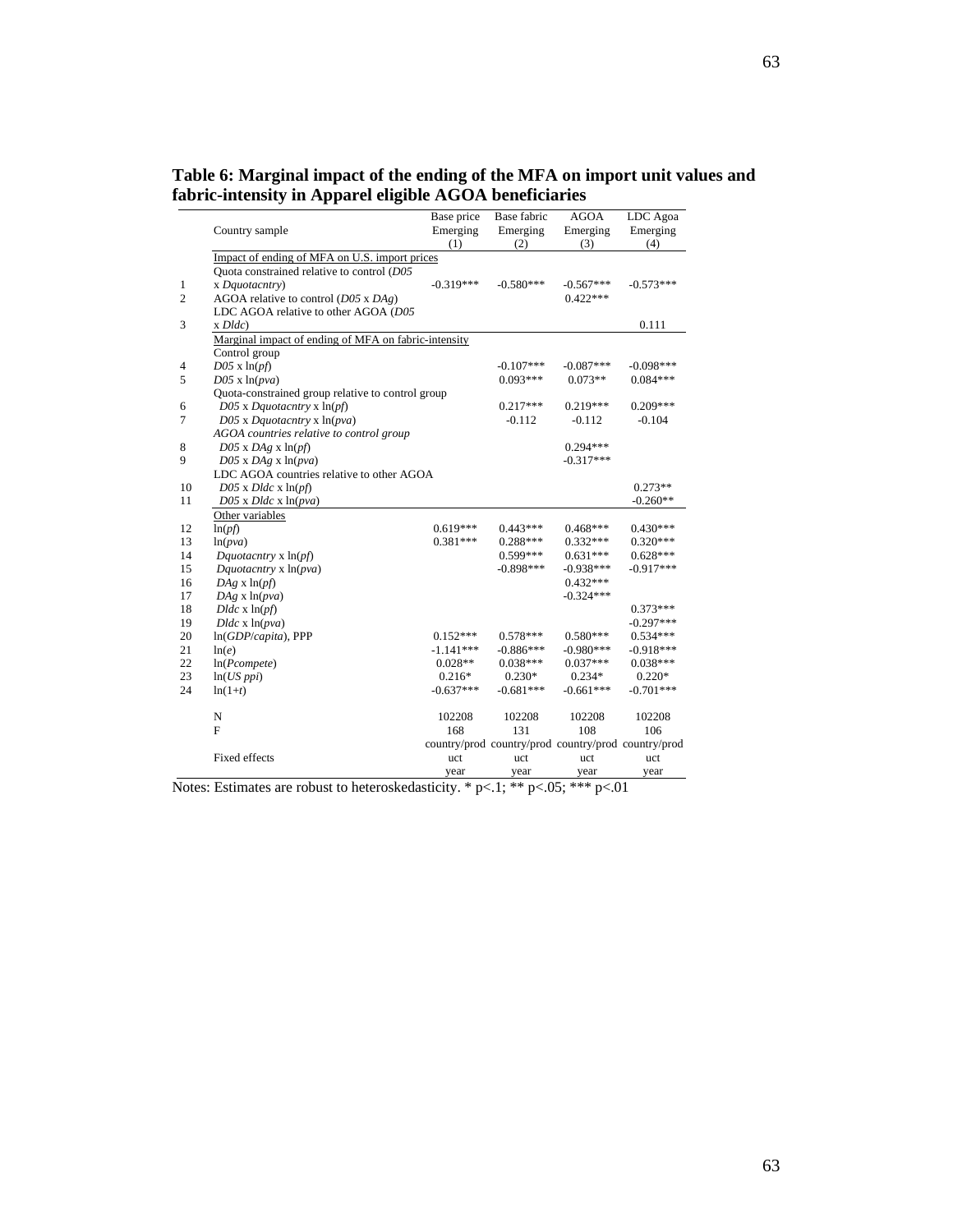

**Figure 1: US apparel imports from AGOA countries according to import program** 

Source: USITC



**Figure 2: US imports from AGOA countries** 

Source: USITC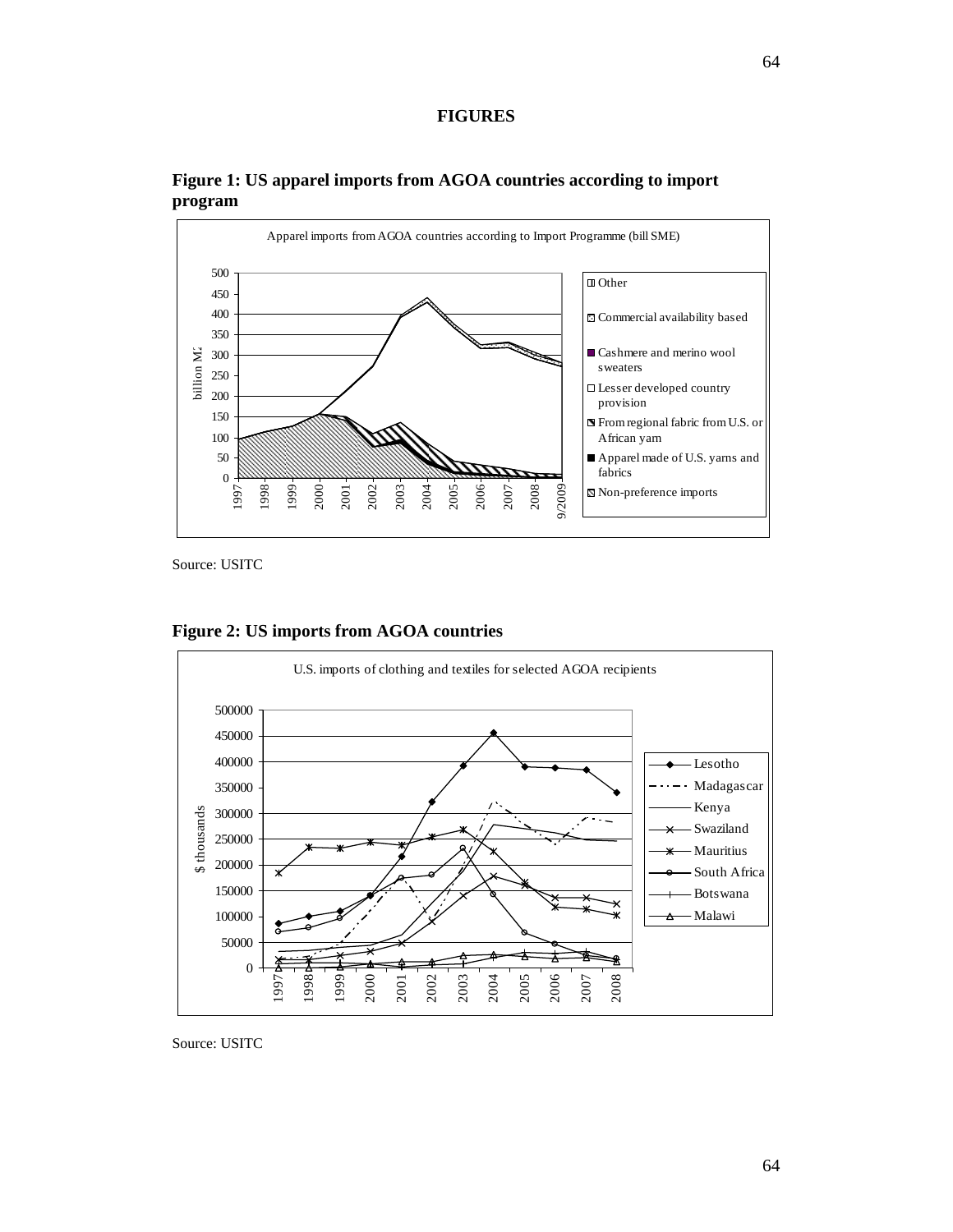

**Figure 3: Apparel exports to the EU 15, selected AGOA countries** 

Notes: Own calculations using data from Eurostat (http://epp.eurostat.ec.europa.eu/newxtweb )





Notes: Quota fill rates are obtained from OTEXA ((http://otexa.ita.doc.gov/). Quotas on product lines are assumed binding if the 2003 Chinese fill rate is greater than or equal to 90%.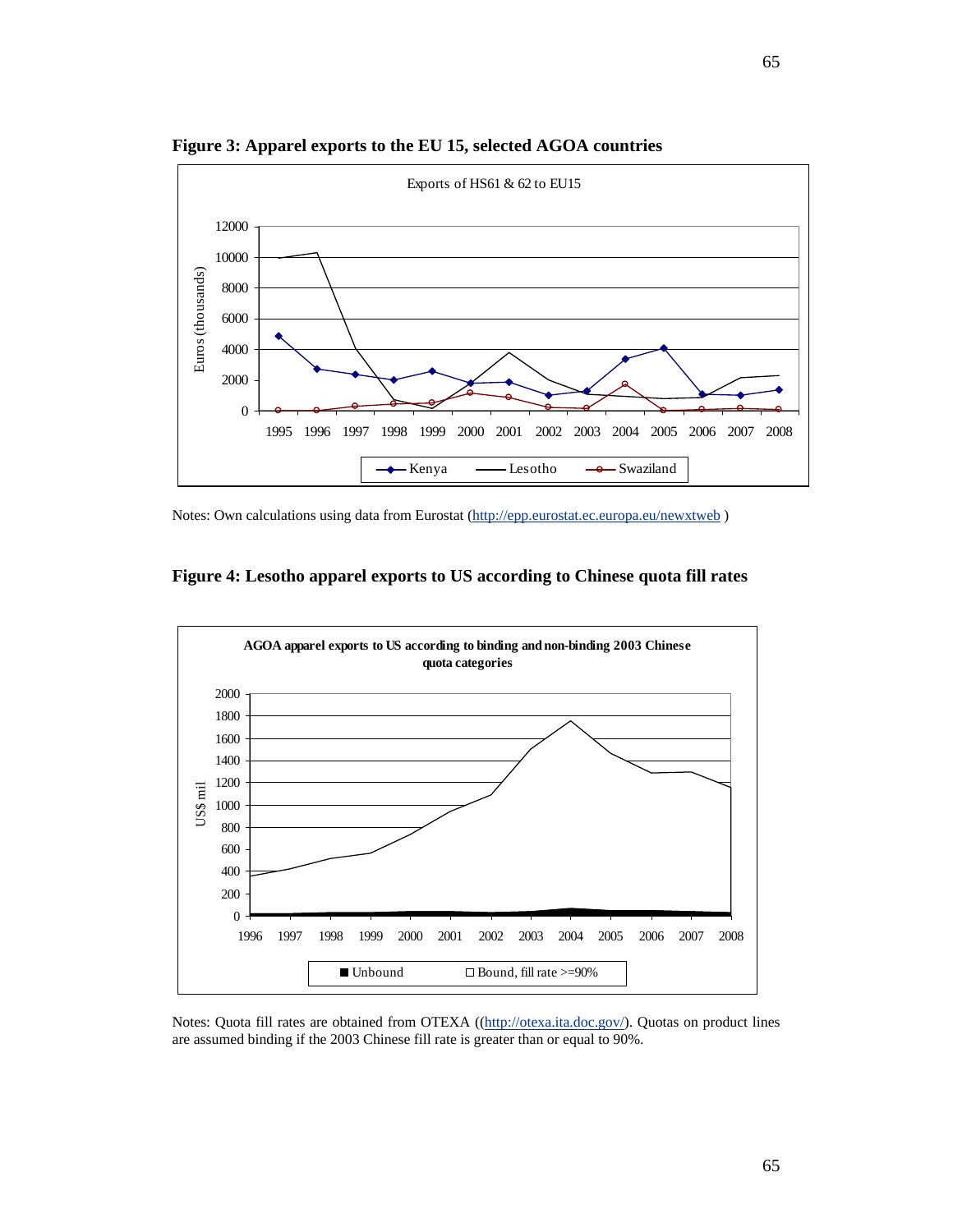

## **Figure 5: The effect of tariff preferences on incentive to export fabric-intensive products**

**Figure 6: Unit values and level of development: Top Apparel product exported by Lesotho in 2004 (Women's or girls' other pullovers of cotton, knitted).**



Notes: Triangles are AGOA countries eligible to export apparel. Square blocks reflect the top quota restricted countries from 1984-2004 as identified by Brambilla et al. (2010)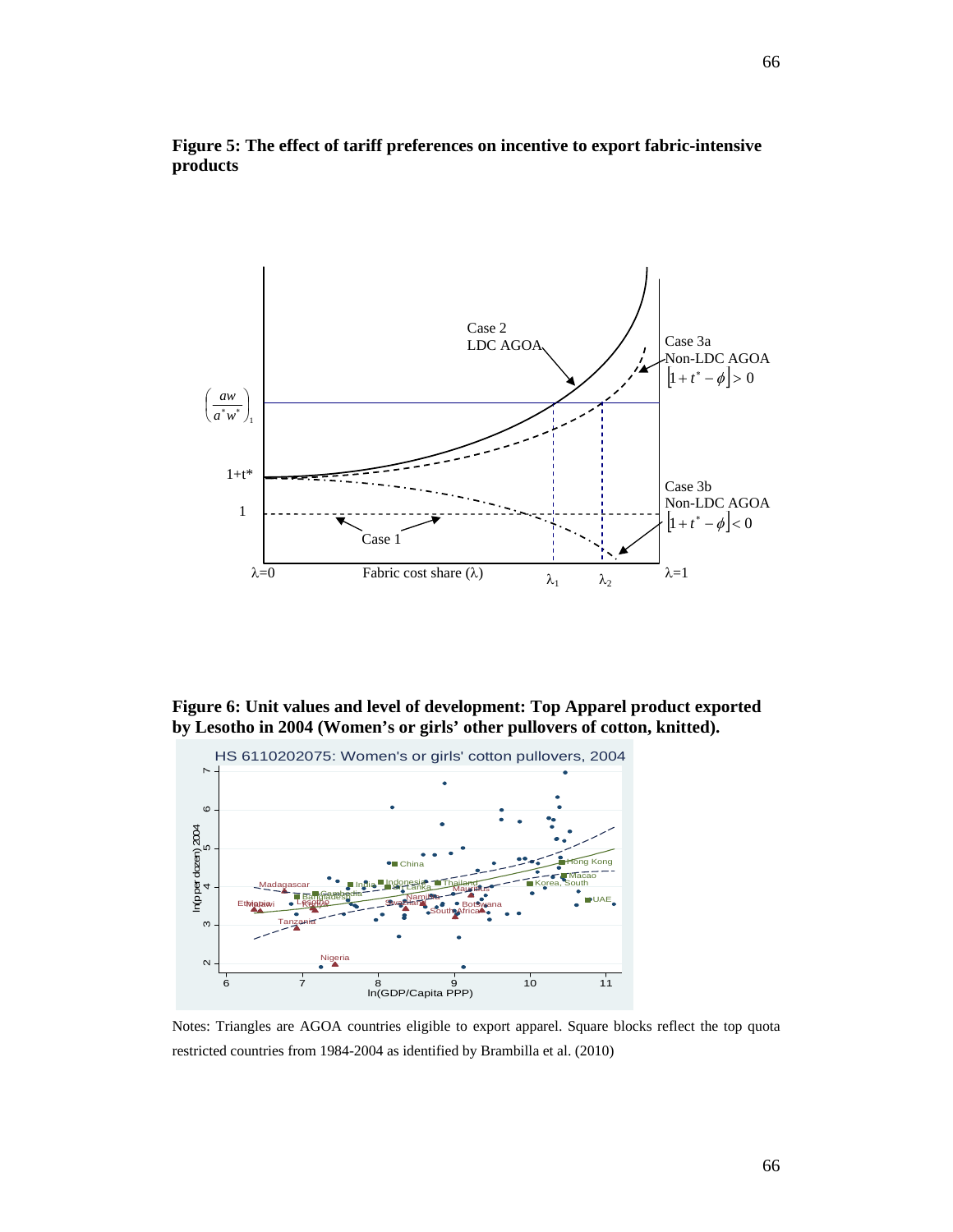



Notes: Based on Tornqvist price index constructed using hs 6-digit unit values obtained from UnComtrade trade data. Hs 6-digit product lines for fabric (HS (50 - silk, 51-wool, fine animal hair, 52 cotton, 54-man made fiber, 55 - man-made staple).



**Figure 8: Import weighted average price relative to Lesotho** 

Note: The import weighted average price for country *c* is calculated as  $\bar{p}_{ct} = \prod (p_{ict}/p_{it})^{w_{it}}$  where *wiLt* is the share of product *i* in Lesotho's apparel exports to the US, *PiLT* is the price of Lesotho exports and *Pict* is the price of the comparator country apparel exports.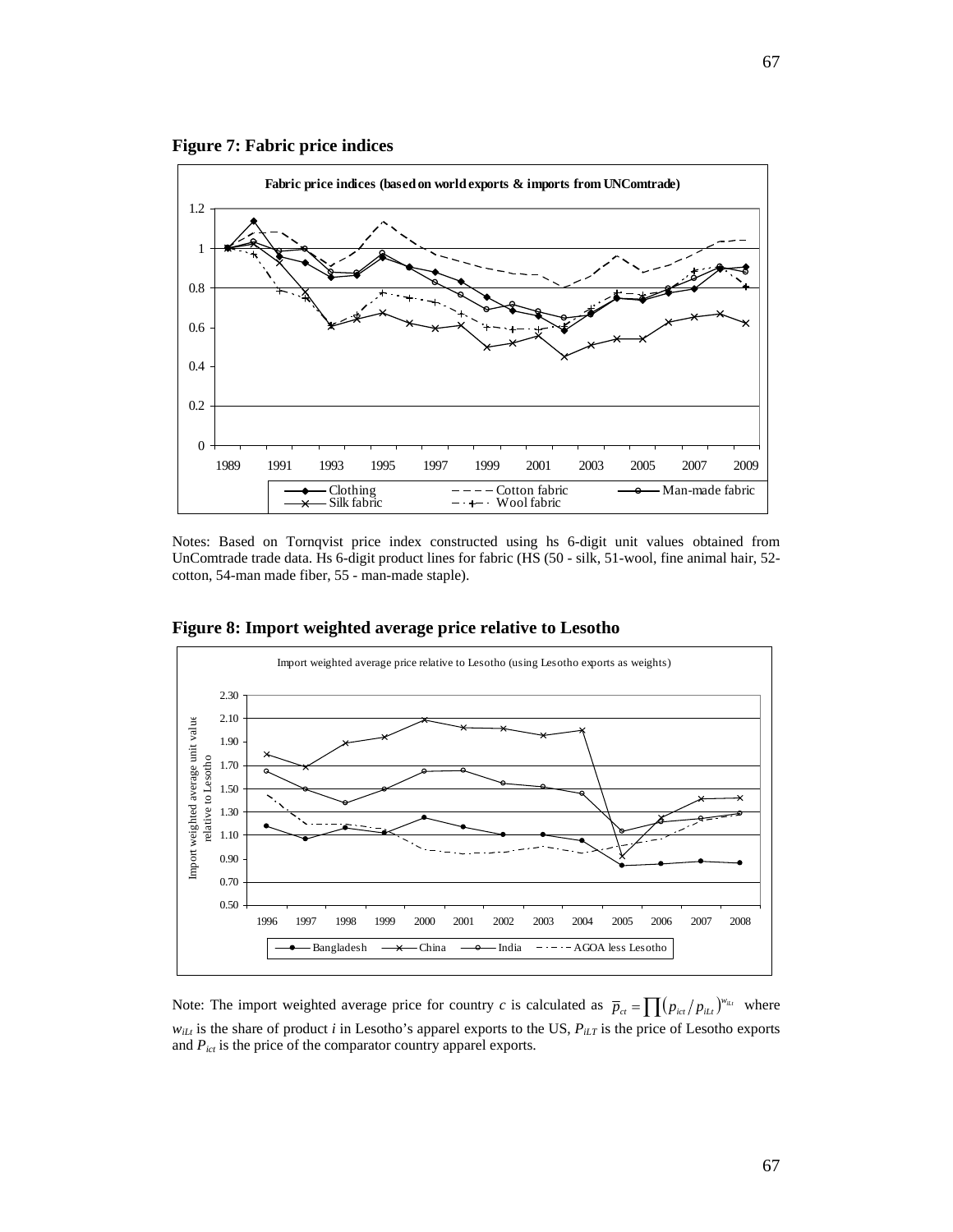

**Figure 9: Structural shifts in the composition of US apparel imports** 

Note: The import weighted average price for country *c* is calculated as  $psme_{ct} = \sum m_{ict}\overline{p}_i$  where  $\overline{p}_i$  is the median price of product *i* over the entire period and *mict* is the share of *i* in country *c*'s apparel exports to the US.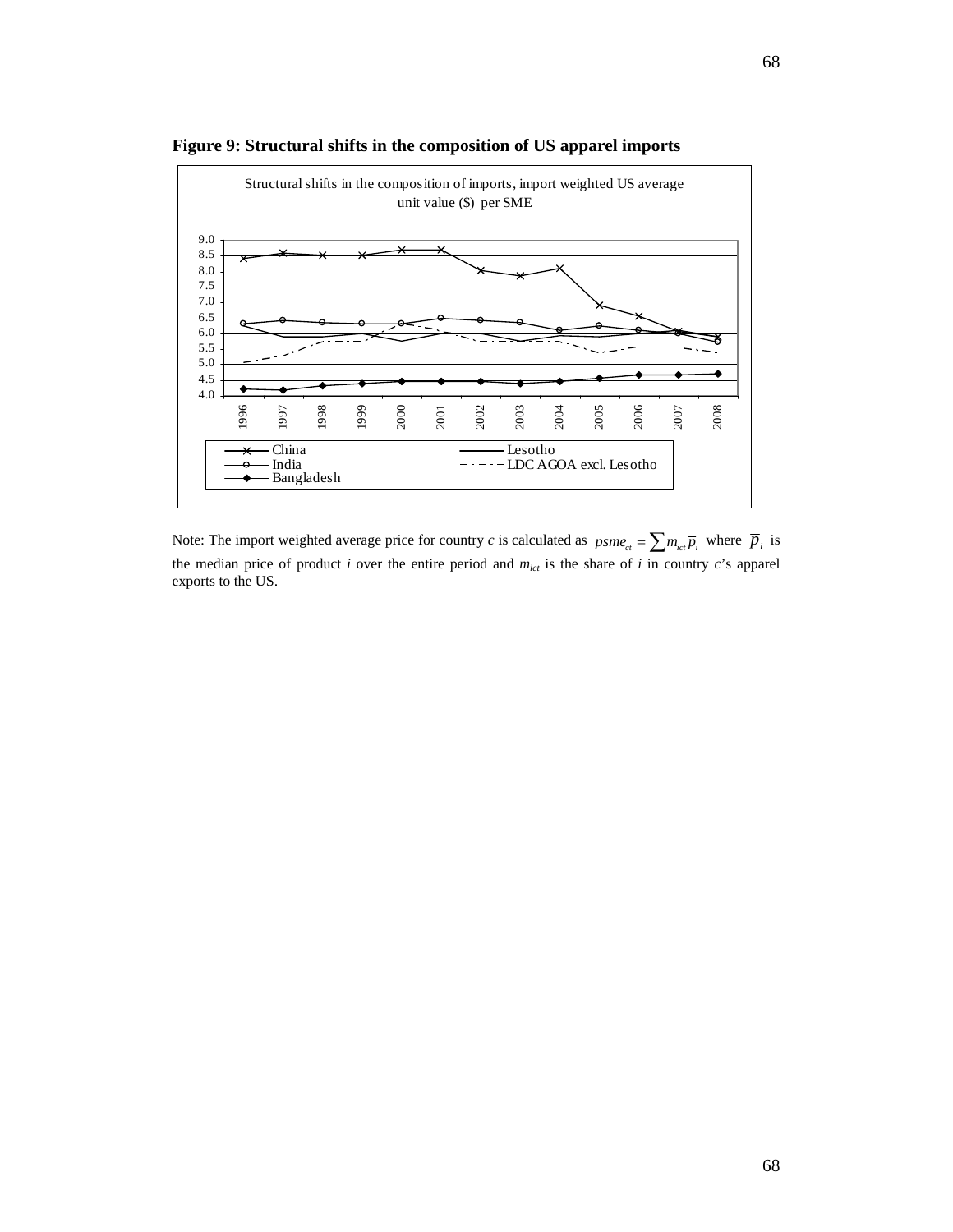# **Table A1: Price equation estimates by 4-digit HS level**

|      |                                                           | <b>Coefficients</b> |            |            |             |            |                      |                     |       |      |       |            | Hypothesis tests (p-          | value) |
|------|-----------------------------------------------------------|---------------------|------------|------------|-------------|------------|----------------------|---------------------|-------|------|-------|------------|-------------------------------|--------|
| Hs4  |                                                           | ln(GDP)             |            |            |             | ln(Pcomp)  |                      |                     |       |      |       | <b>HOD</b> |                               | Erate= |
| code | <b>Description</b>                                        | worker)             | ln(pt)     | ln(pva)    | ln(e)       | ete)       | ln(US ppi)           | $ln(1+t)$           | N     | F    | r2    |            | 1 $\delta_1+\delta_2=\beta_2$ | tariff |
|      | 6101 men's or boys' overcoats etc, knit or crochet        | $-0.186$            | $0.329**$  | $0.217***$ | $-0.660***$ | 0.062      | $-0.439$             | $0.873**$           | 2890  | 7.19 | 0.024 | 0.169      | 0.072                         | 0.003  |
|      | 6102 women's or girls' overcoats etc, knit or crochet     | $-0.530***$         | 0.199      | $0.420***$ | $-0.704***$ | $0.107**$  | $-0.546$             | 0.047               | 3833  | 14.3 | 0.035 | 0.719      | 0.048                         | 0.397  |
|      | 6103 men's or boys' suits, ensembles etc, knit or croch   | $-0.282***$         | $0.358***$ | $0.326***$ | $-0.672***$ | $0.062**$  | $0.774***$ -1.265*** |                     | 8136  | 17.6 | 0.024 | 0.122      | 0.714                         | 0.002  |
|      | 6104 women's or girls' suits, ensemb etc, knit or croch   | $-0.319***$         | $0.406***$ | $0.358***$ | $-0.812***$ | $0.070***$ | 1.444***             | $-0.244$            | 24243 | 76.2 | 0.030 | 0.001      | 0.011                         | 0.772  |
|      | 6105 men's or boys' shirts, knitted or crocheted          | 0.071               | $0.469***$ | $0.331***$ | $-0.678***$ | $0.150**$  | $0.649*$             | $-0.293$            | 4272  | 14.8 | 0.035 | 0.118      | 0.001                         | 0.928  |
|      | 6106 women's or girls' blouses $\&$ shirts, knit or croch | $-0.149$            | $0.231**$  | $0.255***$ | $-0.555***$ | $0.161***$ | 0.539                | $-0.557*$           | 5332  | 15.1 | 0.027 | 0.651      | 0.114                         | 0.731  |
|      | 6107 men's or boys' underpants, pjs, etc, knit or croch   | $-0.384$            | $0.752**$  | $-0.13$    | $-1.377***$ | $0.262**$  | 0.274                | 1.029               | 2321  | 3.96 | 0.018 | 0.902      | 0.008                         | 0.658  |
|      | 6108 women's or girls' slips, pjs, etc, knit or crochet   | $-0.454***$         | $0.439***$ | $0.370***$ | $-0.912***$ | $0.064*$   |                      | $0.238 - 1.884***$  | 10262 | 33.7 | 0.033 | 0.794      | 0.003                         | 0.000  |
|      | 6109 t-shirts, singlets, tank tops etc, knit or crochet   | $-0.105*$           | $0.225***$ | $0.273***$ | $-0.632***$ | 0.023      | $0.780***$           | 0.042               | 14877 | 39.1 | 0.025 | 0.067      | 0.000                         | 0.027  |
|      | 6110 sweaters, pullovers, vests etc, knit or crocheted    | $-0.179***$         | $0.574***$ | $0.298***$ | $-0.819***$ | $0.056***$ | $0.406** -0.423***$  |                     | 29316 | 98.4 | 0.031 | 0.041      | 0.003                         | 0.100  |
|      | 6111 babies' garments & accessories, knit or crocheted    | $-0.299$            | 0.241      | $0.381***$ | $-0.829***$ | $0.229***$ | $1.329**$            | 1.139               | 5254  | 20.8 | 0.048 | 0.054      | 0.101                         | 0.082  |
|      | 6112 track suits, ski-suits & swimwear, knit or crochet   | $-0.442***$         | $0.736***$ | $0.286***$ | $-1.101***$ | $0.079**$  | 1.894 ***            | $-0.367$            | 6478  | 24.4 | 0.033 | 0.004      | 0.067                         | 0.239  |
|      | 6113 garments, knit etc, coated etc rubber, plastic etc   | 0.037               | $1.015***$ | $-0.034$   | $-1.180***$ | 0.076      | 0.989                | 4.128*              | 2653  | 8.76 | 0.030 | 0.162      | 0.036                         | 0.099  |
|      | 6114 garments nesoi, knitted or crocheted                 | $-0.375***$         | $0.647***$ | $0.279***$ | $-1.028***$ | 0.016      | $-0.181$             | $-0.43$             | 9940  | 33.5 | 0.031 | 0.484      | 0.004                         | 0.114  |
|      | 6115 pantyhose, socks & other hosiery, knit or crochet    | $-0.348**$          | $0.151*$   | $0.609***$ | $-0.718***$ | 0.047      | $1.775**$            | $-0.564$            | 5535  | 18   | 0.030 | 0.036      | 0.379                         | 0.728  |
|      | 6116 gloves, mittens and mitts, knitted or crocheted      | $-0.677***$         | $0.689***$ | $0.441***$ | $-1.108***$ | $-0.054$   |                      | $0.725 - 1.525***$  | 5314  | 21.5 | 0.032 | 0.132      | 0.779                         | 0.005  |
|      | 6117 made-up clothing access nesoi. parts etc. knit etc   | $-0.561***$         | $0.367**$  | $0.392***$ | $-0.678***$ | $0.096***$ | $3.312***$           | $-0.866$            | 5824  | 15.7 | 0.023 | 0.000      | 0.304                         | 0.435  |
|      | 6201 men's or boys' overcoats, cloaks etc, not knit etc   | 0.032               | $0.343***$ | $0.351***$ | $-0.638***$ | $0.068**$  | $-0.403$             | $-0.225$            | 12265 | 34.8 | 0.026 | 0.089      | 0.050                         | 0.556  |
|      | 6202 women's or girls' overcoats etc, not knit or croch   | $-0.043$            | $0.410***$ | $0.354***$ | $-0.788***$ | 0.013      | $-0.509$             | $-0.438**$          | 14450 | 57   | 0.035 | 0.294      | 0.183                         | 0.296  |
|      | 6203 men's or boys' suits, ensembles etc, not knit etc    | 0.057               | $0.238***$ | $0.358***$ | $-0.573***$ | $0.100***$ | $0.698***$ -0.579*** |                     | 22945 | 72.3 | 0.030 | 0.026      | 0.199                         | 0.398  |
|      | 6204 women's or girls' suits, ensemb etc, not knit etc    | $-0.009$            | $0.447***$ | $0.368***$ | $-0.822***$ | $0.044***$ | $0.797***$ -0.504*** |                     | 50694 | 245  | 0.044 | 0.019      | 0.510                         | 0.043  |
|      | 6205 men's or boys' shirts, not knitted or crocheted      | 0.113               | $0.368***$ | $0.319***$ | $-0.641***$ | $-0.035$   | $0.924*** -0.718***$ |                     | 6467  | 19.2 | 0.029 | 0.087      | 0.168                         | 0.198  |
|      | 6206 women's or girls' blouses, shirts etc not knit etc   | 0.028               | $0.453***$ | $0.205***$ | $-0.704***$ | $0.052*$   | $0.989*** -0.687***$ |                     | 7965  | 38.3 | 0.042 | 0.037      | 0.085                         | 0.119  |
|      | 6207 men's or boys' undershirts etc, not knit or croch    | $-0.068$            | 0.352      | 0.263      | $-0.987***$ | $-0.071$   | 0.628                | $-2.315$            | 2337  | 4.27 | 0.024 | 0.893      | 0.105                         | 0.249  |
|      | 6208 women's or girls' slips etc, not knit or crochet     | $-0.095$            | $0.306***$ | $0.195***$ | $-0.577***$ | $0.116***$ |                      | $-0.463 - 1.424***$ | 7748  | 15.5 | 0.021 | 0.064      | 0.077                         | 0.001  |
|      | 6209 babies' garments & accessories, not knit or croch    | $-0.358**$          | $0.602***$ | $0.238**$  | $-1.258***$ | $-0.084$   | 0.923                | $-0.923$            | 3786  | 19.9 | 0.054 | 0.329      | 0.002                         | 0.118  |
|      | 6210 garments, of felt etc, or fabric impregnated etc     | $-0.299***$         | $0.429***$ | $0.149**$  | $-0.577***$ | $-0.052$   | $-0.093$             | $-0.137$            | 7067  | 5.03 | 0.007 | 0.315      | 0.978                         | 0.561  |
|      | 6211 track suits, ski-suits & swimwear, not knit etc      | $-0.046$            | $0.386***$ | $0.289***$ | $-0.674***$ | $0.079***$ | $0.582***$           | $0.555**$           | 28191 | 54.1 | 0.018 | 0.144      | 0.937                         | 0.001  |
|      | 6212 bras, girdles, garters etc., knitted etc or not      | $-0.117$            | $0.509***$ | $0.390***$ | $-0.854***$ | $-0.049$   | $1.165*$             | $-1.159**$          | 5872  | 21.8 | 0.032 | 0.101      | 0.382                         | 0.072  |
|      | 6213 handkerchiefs                                        | $-0.758**$          | 0.147      | 0.053      | $-1.064***$ | $-0.044$   | 11.178***            | 1.781               | 1049  | 4.38 | 0.046 | 0.001      | 0.001                         | 0.428  |
|      | 6214 shawls, scarves, mufflers, mantillas, veils etc.     | $-0.097$            | $-0.04$    | $0.208*$   | $-0.099$    | $0.156*$   | 2.429                | $-0.055$            | 3625  | 2.66 | 0.007 | 0.246      | 0.448                         | 0.162  |
|      | 6215 ties, bow ties & cravats, not knitted or crocheted   | $-0.817***$         | $-0.157$   | $0.733***$ | $-0.472***$ | $0.126**$  | 0.823                | 0.318               | 1974  | 6.86 | 0.031 | 0.519      | 0.247                         | 0.284  |